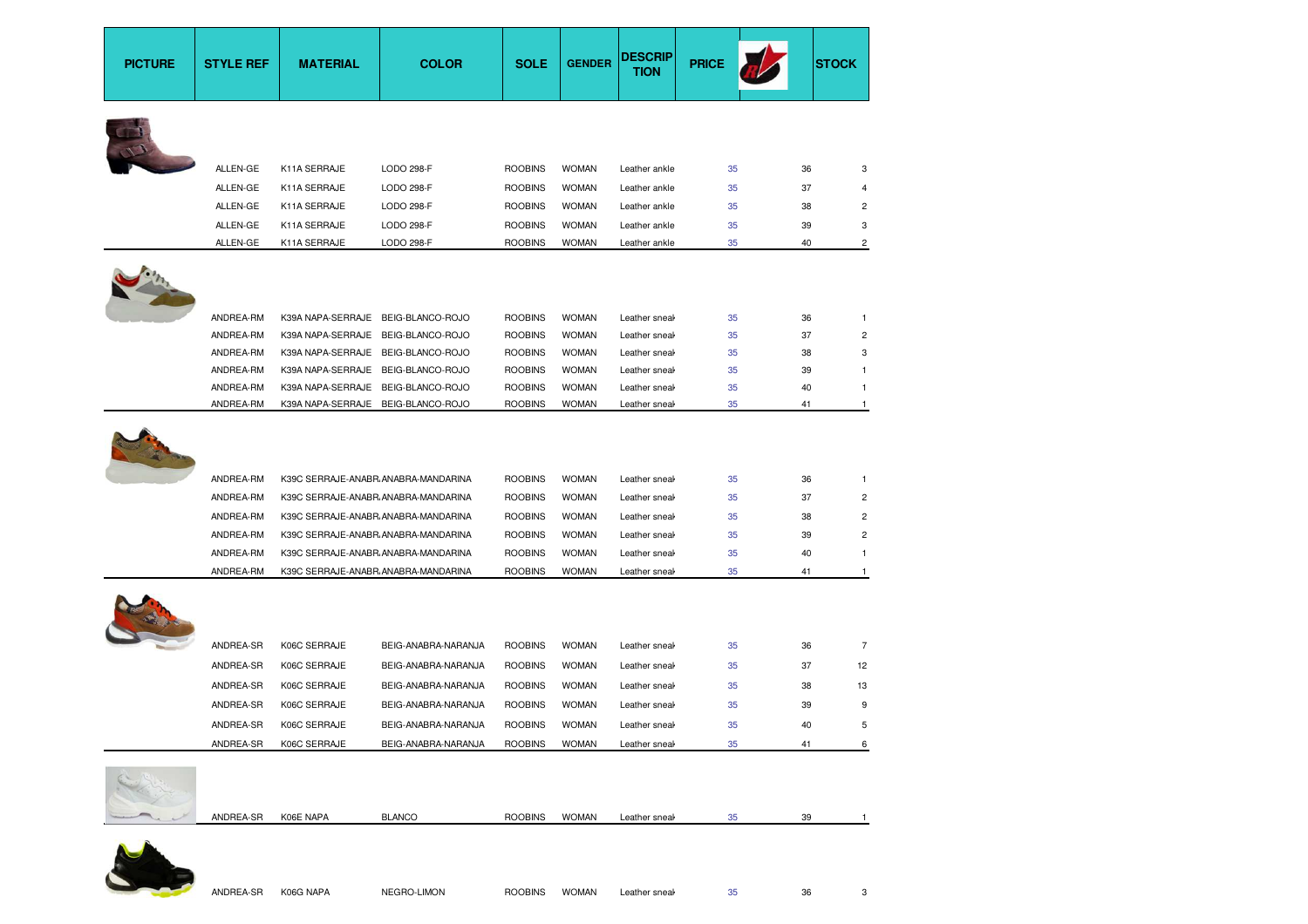|           |           |             |                |              |               | 35 |    |   |
|-----------|-----------|-------------|----------------|--------------|---------------|----|----|---|
| ANDREA-SR | K06G NAPA | NEGRO-LIMON | <b>ROOBINS</b> | <b>WOMAN</b> | Leather sneal |    | 41 | 2 |
| ANDREA-SR | K06G NAPA | NEGRO-LIMON | <b>ROOBINS</b> | <b>WOMAN</b> | Leather sneak | 35 | 40 | 5 |
| ANDREA-SR | K06G NAPA | NEGRO-LIMON | <b>ROOBINS</b> | <b>WOMAN</b> | Leather sneak | 35 | 39 |   |
| ANDREA-SR | K06G NAPA | NEGRO-LIMON | <b>ROOBINS</b> | <b>WOMAN</b> | Leather sneak | 35 | 38 | 8 |
| ANDREA-SR | K06G NAPA | NEGRO-LIMON | <b>ROOBINS</b> | <b>WOMAN</b> | Leather sneak | 35 | 37 | 9 |



| ANDREW-DGN<br>NEGRO<br>X311 NAPA<br><b>ROOBINS</b><br><b>WOMAN</b><br>15<br>Leather sneal             | 41 |                |
|-------------------------------------------------------------------------------------------------------|----|----------------|
| 25<br>ANDREW-MIN<br>X234 NAPA AGRA<br>NEGRO<br><b>ROOBINS</b><br><b>WOMAN</b><br>Ankle leather        | 36 | $\overline{2}$ |
| 25<br>ANDREW-MIN<br><b>WOMAN</b><br>X234 NAPA AGRA<br>NEGRO<br><b>ROOBINS</b><br>Ankle leather        | 38 | 3              |
| 25<br>ANDREW-MIN<br><b>NEGRO</b><br><b>WOMAN</b><br>X234 NAPA AGRA<br><b>ROOBINS</b><br>Ankle leather | 39 | 4              |
| <b>NEGRO</b><br><b>WOMAN</b><br>ANDREW-MIN<br>X234 NAPA AGRA<br><b>ROOBINS</b><br>25<br>Ankle leather | 41 | 2              |



| ANDREW-TXN | TERCIOPELO-CHAROL NEGRO |                      | <b>ROOBINS</b> | <b>WOMAN</b> | Leather sneak | 25 | 37 | 4              |
|------------|-------------------------|----------------------|----------------|--------------|---------------|----|----|----------------|
|            |                         |                      |                |              |               |    |    |                |
| ANGULO-CTT | X243 NAPA               | <b>NIQUEL</b>        | <b>ROOBINS</b> | MAN          | Leather sneak | 25 | 42 | 4              |
| ANGULO-CTT | X243 NAPA               | <b>NIQUEL</b>        | <b>ROOBINS</b> | MAN          | Leather sneal | 25 | 43 |                |
| ANGULO-CTT | X243 NAPA               | <b>NIQUEL</b>        | <b>ROOBINS</b> | <b>MAN</b>   | Leather sneak | 25 | 44 | 3              |
| ANGULO-GX  | X325 DRAGON-NAPA        | NEGRO-BLANCO-TRIESTE | <b>ROOBINS</b> | <b>WOMAN</b> | Leather sneak | 25 | 36 | $\overline{7}$ |
| ANGULO-GX  | X325 DRAGON-NAPA        | NEGRO-BLANCO-TRIESTE | <b>ROOBINS</b> | <b>WOMAN</b> | Leather sneal | 25 | 37 | 11             |
| ANGULO-GX  | X325 DRAGON-NAPA        | NEGRO-BLANCO-TRIESTE | <b>ROOBINS</b> | <b>WOMAN</b> | Leather sneak | 25 | 39 | 2              |
| ANGULO-GX  | X325 DRAGON-NAPA        | NEGRO-BLANCO-TRIESTE | <b>ROOBINS</b> | <b>WOMAN</b> | Leather sneal | 25 | 40 | 5              |



| ANGULO-NVB | C142 NAIROBI-BUGUI | TRIESTE-BLANCO-ORO | <b>ROOBINS</b> | <b>WOMAN</b> | Leather sneak | 25 | 36  |  |
|------------|--------------------|--------------------|----------------|--------------|---------------|----|-----|--|
| ANGULO-NVB | C142 NAIROBI-BUGUL | TRIESTE-BLANCO-ORO | <b>ROOBINS</b> | <b>WOMAN</b> | Leather sneak | 25 | 37  |  |
| ANGULO-NVB | C142 NAIROBI-BUGUI | TRIESTE-BLANCO-ORO | <b>ROOBINS</b> | <b>WOMAN</b> | Leather sneak | 25 | 38  |  |
| ANGULO-NVB | C142 NAIROBI-BUGUI | TRIESTE-BLANCO-ORO | <b>ROOBINS</b> | <b>WOMAN</b> | Leather sneal | 25 | -39 |  |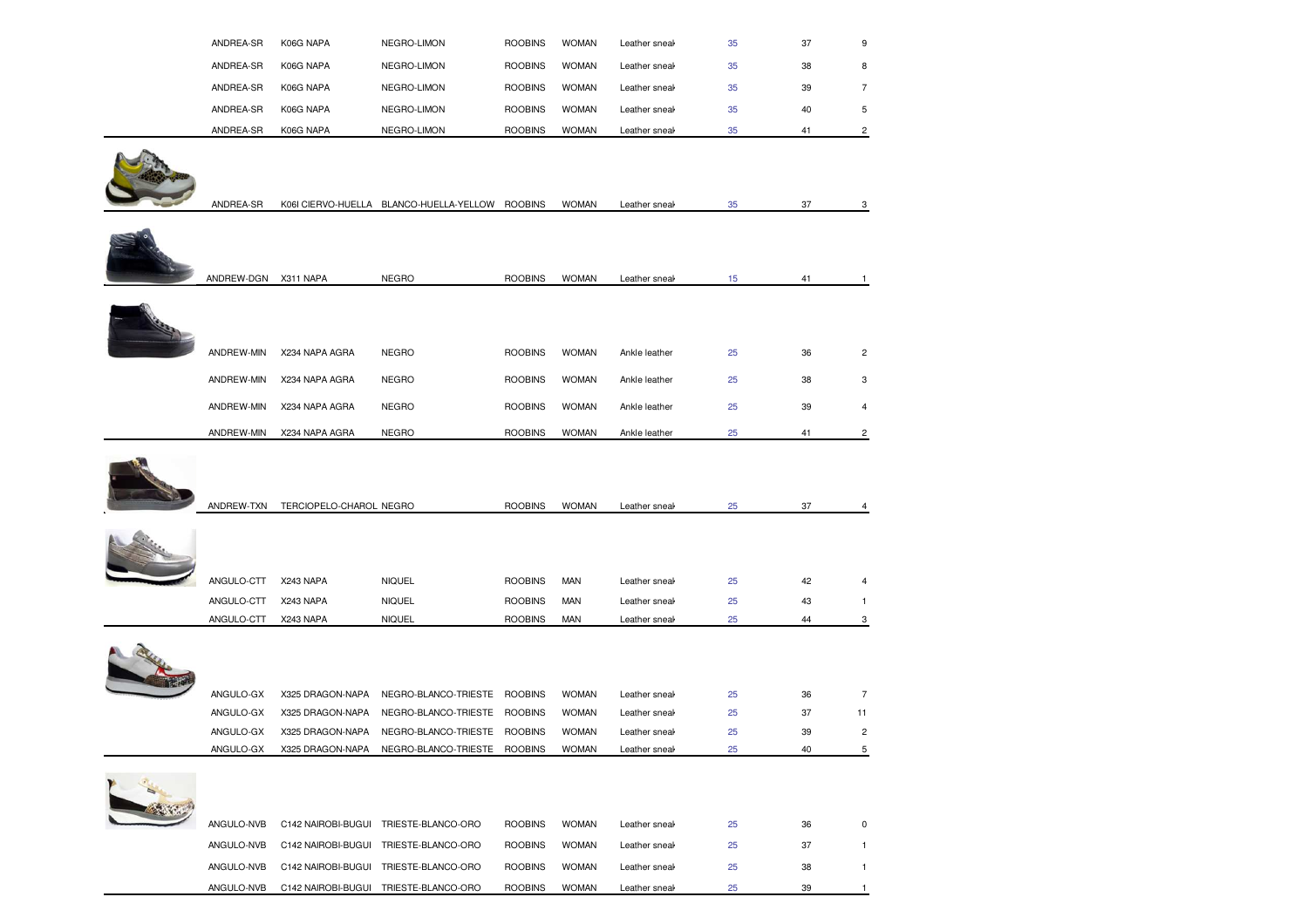| ANGULO-NVB | P47A NAPA        | BLANCO-ROSA      | <b>ROOBINS</b> | <b>WOMAN</b> | Leather sneal | 25 | 38 | $\mathbf{1}$   |
|------------|------------------|------------------|----------------|--------------|---------------|----|----|----------------|
|            |                  |                  |                |              |               |    |    |                |
|            |                  |                  |                |              |               |    |    |                |
| ANGULO-NVB | X326 DRAGON-LAMI | BLANCO-MAGNESIO  | <b>ROOBINS</b> | <b>WOMAN</b> | Leather sneal | 25 | 36 | $\overline{7}$ |
| ANGULO-NVB | X326 DRAGON-LAMI | BLANCO-MAGNESIO  | <b>ROOBINS</b> | <b>WOMAN</b> | Leather sneal | 25 | 37 | $\overline{4}$ |
| ANGULO-NVB | X326 DRAGON-LAMI | BLANCO-MAGNESIO  | <b>ROOBINS</b> | <b>WOMAN</b> | Leather sneal | 25 | 38 | 1              |
| ANGULO-NVB | X326 DRAGON-LAMI | BLANCO-MAGNESIO  | <b>ROOBINS</b> | <b>WOMAN</b> | Leather sneal | 25 | 39 | $\overline{7}$ |
| ANGULO-NVB | X326 DRAGON-LAMI | BLANCO-MAGNESIO  | <b>ROOBINS</b> | <b>WOMAN</b> | Leather sneal | 25 | 40 | 8              |
| ANGULO-NVB | X326 DRAGON-LAMI | BLANCO-MAGNESIO  | <b>ROOBINS</b> | <b>WOMAN</b> | Leather sneal | 25 | 41 | 8              |
|            |                  |                  |                |              |               |    |    |                |
|            |                  |                  |                |              |               |    |    |                |
| ANGULO-OR  | P04C LAMINADO    | <b>ALUMINIO</b>  | <b>ROOBINS</b> | <b>WOMAN</b> | Leather sneal | 20 | 36 | $\mathbf{1}$   |
| ANGULO-OR  | P04C LAMINADO    | <b>ALUMINIO</b>  | <b>ROOBINS</b> | <b>WOMAN</b> | Leather sneal | 20 | 38 | $\mathbf{1}$   |
|            |                  |                  |                |              |               |    |    |                |
|            |                  |                  |                |              |               |    |    |                |
|            |                  |                  |                |              |               |    |    |                |
| ATACAMA-WK | X293 NOBUCK      | <b>MELOCOTON</b> | <b>ROOBINS</b> | <b>WOMAN</b> | Leather ankle | 25 | 36 | $\mathbf{1}$   |
| ATACAMA-WK | X293 NOBUCK      | <b>MELOCOTON</b> | <b>ROOBINS</b> | <b>WOMAN</b> | Leather ankle | 25 | 37 | 3              |
| ATACAMA-WK | X293 NOBUCK      | MELOCOTON        | <b>ROOBINS</b> | <b>WOMAN</b> | Leather ankle | 25 | 38 | 4              |
| ATACAMA-WK | X293 NOBUCK      | <b>MELOCOTON</b> | <b>ROOBINS</b> | <b>WOMAN</b> | Leather ankle | 25 | 39 | 5              |
| ATACAMA-WK | X293 NOBUCK      | MELOCOTON        | <b>ROOBINS</b> | <b>WOMAN</b> | Leather ankle | 25 | 40 | 4              |
|            |                  |                  |                |              |               |    |    |                |
|            |                  |                  |                |              |               |    |    |                |
|            |                  |                  |                |              |               |    |    |                |
| ATACAMA-WK | X294 NAPA AGRA   | <b>NEGRO</b>     | <b>ROOBINS</b> | <b>WOMAN</b> | Leather ankle | 25 | 36 | $\overline{c}$ |
| ATACAMA-WK | X294 NAPA AGRA   | <b>NEGRO</b>     | <b>ROOBINS</b> | <b>WOMAN</b> | Leather ankle | 25 | 37 | $\overline{c}$ |
| ATACAMA-WK | X294 NAPA AGRA   | <b>NEGRO</b>     | <b>ROOBINS</b> | <b>WOMAN</b> | Leather ankle | 25 | 38 | 1              |
| ATACAMA-WK | X294 NAPA AGRA   | <b>NEGRO</b>     | <b>ROOBINS</b> | <b>WOMAN</b> | Leather ankle | 25 | 39 | 1              |
| ATACAMA-WK | X294 NAPA AGRA   | <b>NEGRO</b>     | <b>ROOBINS</b> | <b>WOMAN</b> | Leather ankle | 25 | 40 | 1              |
| ATACAMA-WK | X294 NAPA AGRA   | <b>NEGRO</b>     | <b>ROOBINS</b> | <b>WOMAN</b> | Leather ankle | 25 | 41 | -1             |
|            |                  |                  |                |              |               |    |    |                |
|            |                  |                  |                |              |               |    |    |                |
|            |                  |                  |                |              |               |    |    |                |
| ATACAMA-WK | X295 GRAZY       | COÑAC            | <b>ROOBINS</b> | <b>WOMAN</b> | Leather ankle | 25 | 36 | $\mathbf{1}$   |
| ATACAMA-WK | X295 GRAZY       | COÑAC            | <b>ROOBINS</b> | <b>WOMAN</b> | Leather ankle | 25 | 37 | 3              |
| ATACAMA-WK | X295 GRAZY       | COÑAC            | <b>ROOBINS</b> | <b>WOMAN</b> | Leather ankle | 25 | 38 | $\overline{4}$ |
| ATACAMA-WK | X295 GRAZY       | COÑAC            | <b>ROOBINS</b> | <b>WOMAN</b> | Leather ankle | 25 | 39 | 3              |
| ATACAMA-WK | X295 GRAZY       | COÑAC            | <b>ROOBINS</b> | <b>WOMAN</b> | Leather ankle | 25 | 40 | 4              |
| ATACAMA-WK | X295 GRAZY       | COÑAC            | <b>ROOBINS</b> | <b>WOMAN</b> | Leather ankle | 25 | 41 | 1              |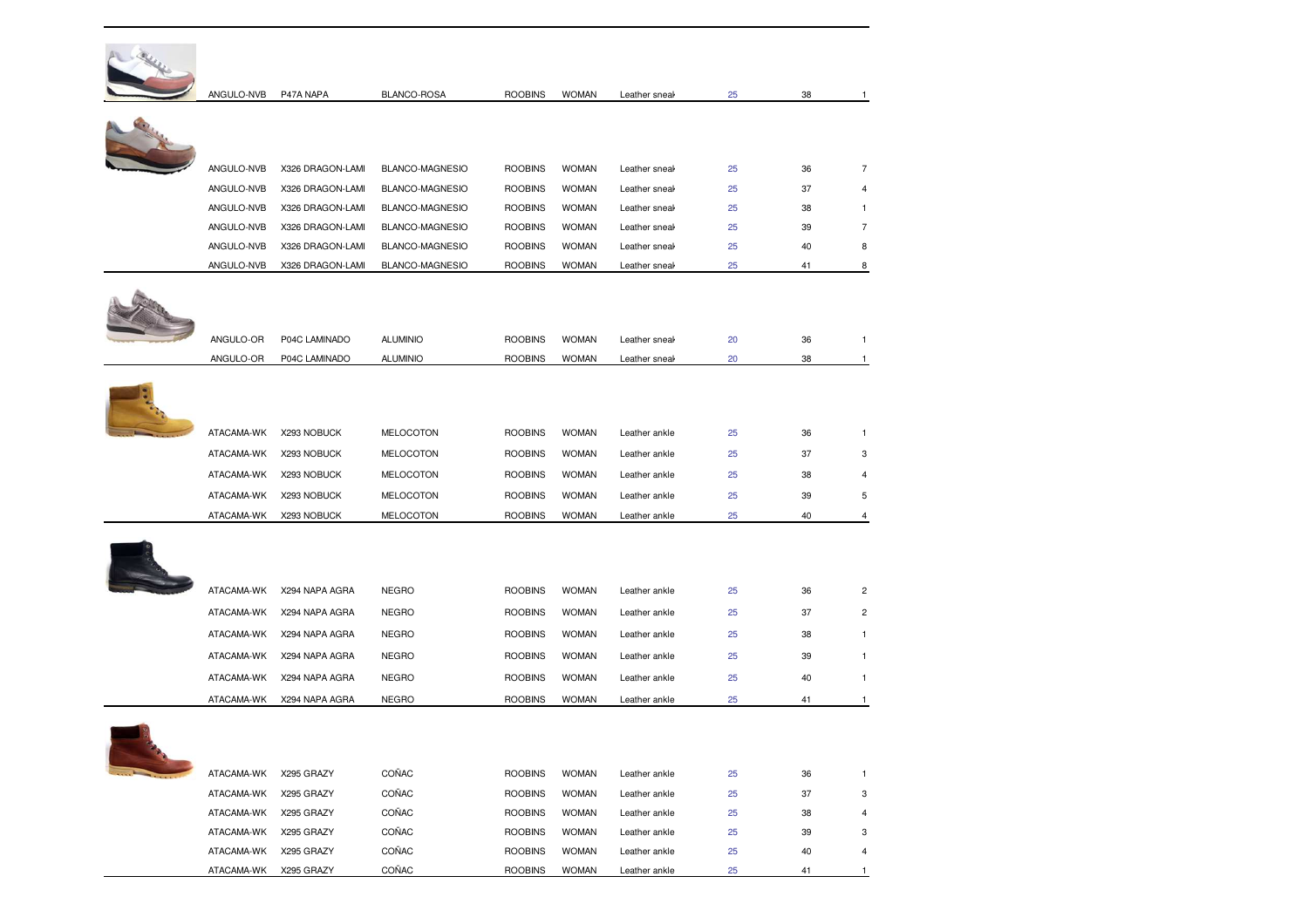| <b>BASIC-SI</b>                    | K03B NAPA                          | NEGRO-PLATA                  | <b>ROOBINS</b>                   | <b>WOMAN</b>                 | Leather sneal                  | 35       | 36       | $\overline{c}$                 |
|------------------------------------|------------------------------------|------------------------------|----------------------------------|------------------------------|--------------------------------|----------|----------|--------------------------------|
| <b>BASIC-SI</b>                    | K03B NAPA                          | NEGRO-PLATA                  | <b>ROOBINS</b>                   | <b>WOMAN</b>                 | Leather sneal                  | 35       | 37       | $\overline{a}$                 |
| <b>BASIC-SI</b>                    | K03B NAPA                          | NEGRO-PLATA                  | <b>ROOBINS</b>                   | <b>WOMAN</b>                 | Leather sneal                  | 35       | 38       | 4                              |
| <b>BASIC-SI</b>                    | K03B NAPA                          | NEGRO-PLATA                  | <b>ROOBINS</b>                   | <b>WOMAN</b>                 | Leather sneal                  | 35       | 39       | 3                              |
| <b>BASIC-SI</b>                    | K03B NAPA                          | NEGRO-PLATA                  | <b>ROOBINS</b>                   | <b>WOMAN</b>                 | Leather sneal                  | 35       | 40       | $\overline{c}$                 |
| <b>BASIC-SI</b>                    | K03B NAPA                          | NEGRO-PLATA                  | <b>ROOBINS</b>                   | <b>WOMAN</b>                 | Leather sneal                  | 35       | 41       | $\overline{c}$                 |
| <b>BASIC-SI</b>                    | K03D NAPA                          | BLANCO-ANABRA                | <b>ROOBINS</b>                   | <b>WOMAN</b>                 | Leather sneal                  | 35       | 36       | $\mathbf{1}$                   |
| <b>BASIC-SI</b>                    | K03D NAPA                          | BLANCO-ANABRA                | <b>ROOBINS</b>                   | <b>WOMAN</b>                 | Leather sneak                  | 35       | 38       | $\mathbf{1}$                   |
| <b>BASIC-SI</b>                    | K03D NAPA                          | BLANCO-ANABRA                | <b>ROOBINS</b>                   | <b>WOMAN</b>                 | Leather sneal                  | 35       | 40       | $\mathbf{1}$                   |
|                                    |                                    |                              |                                  |                              |                                |          |          |                                |
| <b>BASIC-SI</b>                    | K03E NAPA                          | NEGRO-LEOPARDO               | <b>ROOBINS</b>                   | <b>WOMAN</b>                 | Leather sneal                  | 35       | 37       | $\mathbf{1}$                   |
| <b>BASIC-SI</b>                    | K03E NAPA                          | NEGRO-LEOPARDO               | <b>ROOBINS</b>                   | <b>WOMAN</b>                 | Leather sneal                  | 35       | 38       | 3                              |
| <b>BASIC-SI</b>                    | K03E NAPA                          | NEGRO-LEOPARDO               | <b>ROOBINS</b>                   | <b>WOMAN</b>                 | Leather sneal                  | 35       | 39       | $\mathbf{1}$                   |
| <b>BASIC-SI</b>                    | K03E NAPA                          | NEGRO-LEOPARDO               | <b>ROOBINS</b>                   | <b>WOMAN</b>                 | Leather sneak                  | 35       | 40       | $\mathbf{1}$                   |
|                                    |                                    | ANABRA-NEGRO                 | <b>ROOBINS</b>                   | <b>WOMAN</b>                 | Leather sneak                  | 35       | 36       | $\mathbf{1}$                   |
| <b>BASIC-SI</b>                    | K03G ANABRA                        |                              |                                  |                              |                                |          |          |                                |
| <b>BASIC-SI</b>                    | K03G ANABRA                        | ANABRA-NEGRO                 | <b>ROOBINS</b>                   | <b>WOMAN</b>                 | Leather sneal                  | 35       | 37       | $\mathbf{1}$                   |
| <b>BASIC-SI</b>                    | K03G ANABRA                        | ANABRA-NEGRO                 | <b>ROOBINS</b>                   | <b>WOMAN</b>                 | Leather sneal                  | 35       | 38       | $\overline{c}$                 |
| <b>BASIC-SI</b>                    | K03G ANABRA                        | ANABRA-NEGRO                 | <b>ROOBINS</b>                   | <b>WOMAN</b>                 | Leather sneal                  | 35       | 39       | 3                              |
| <b>BASIC-SI</b>                    | K03G ANABRA                        | ANABRA-NEGRO                 | <b>ROOBINS</b>                   | <b>WOMAN</b>                 | Leather sneal                  | 35       | 40       | 1                              |
| <b>BASIC-SI</b>                    | K03G ANABRA                        | ANABRA-NEGRO                 | <b>ROOBINS</b>                   | <b>WOMAN</b>                 | Leather sneal                  | 35       | 41       | $\mathbf{1}$                   |
|                                    |                                    |                              |                                  |                              |                                |          |          |                                |
| <b>BASIC-SI</b>                    | K34B NAPA-VOLGA                    | BLANCO-CEMBA                 | <b>ROOBINS</b>                   | <b>WOMAN</b>                 | Leather sneal                  | 35       | 36       | 1                              |
| <b>BASIC-SI</b>                    | K34B NAPA-VOLGA                    | BLANCO-CEMBA                 | <b>ROOBINS</b>                   | <b>WOMAN</b>                 | Leather sneal                  | 35       | 37       | $\mathbf{1}$                   |
| <b>BASIC-SI</b>                    | K34B NAPA-VOLGA                    | BLANCO-CEMBA                 | <b>ROOBINS</b>                   | <b>WOMAN</b>                 | Leather sneal                  | 35       | 38       | $\overline{\mathbf{c}}$        |
| <b>BASIC-SI</b><br><b>BASIC-SI</b> | K34B NAPA-VOLGA<br>K34B NAPA-VOLGA | BLANCO-CEMBA<br>BLANCO-CEMBA | <b>ROOBINS</b><br><b>ROOBINS</b> | <b>WOMAN</b><br><b>WOMAN</b> | Leather sneal<br>Leather sneak | 35<br>35 | 39<br>40 | $\overline{c}$<br>$\mathbf{1}$ |

| <b>BASIC-SI</b> | K34D NAPA | BLANCO-DINO-PLATA | <b>ROOBINS</b> | <b>WOMAN</b> | Leather sneal <sub>t</sub> | 35 | 36 |  |
|-----------------|-----------|-------------------|----------------|--------------|----------------------------|----|----|--|
| <b>BASIC-SI</b> | K34D NAPA | BLANCO-DINO-PLATA | <b>ROOBINS</b> | <b>WOMAN</b> | Leather sneal              | 35 | 37 |  |
| <b>BASIC-SI</b> | K34D NAPA | BLANCO-DINO-PLATA | <b>ROOBINS</b> | <b>WOMAN</b> | Leather sneal              | 35 | 38 |  |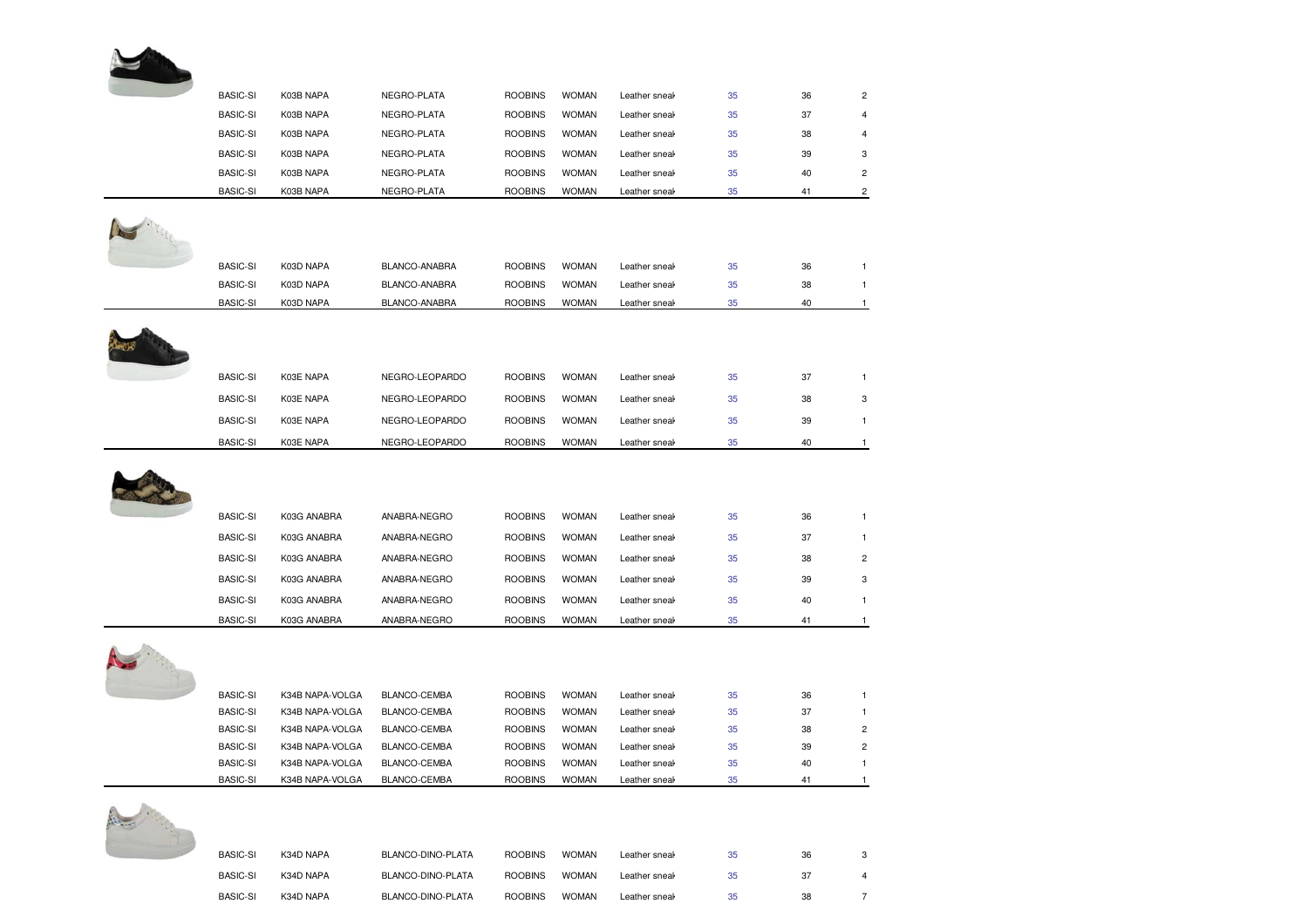| <b>BASIC-SI</b> | K34D NAPA       | BLANCO-DINO-PLATA                               | <b>ROOBINS</b> | <b>WOMAN</b> | Leather sneal | 35 | 39 | 6                       |
|-----------------|-----------------|-------------------------------------------------|----------------|--------------|---------------|----|----|-------------------------|
| <b>BASIC-SI</b> | K34D NAPA       | BLANCO-DINO-PLATA                               | <b>ROOBINS</b> | <b>WOMAN</b> | Leather sneal | 35 | 40 |                         |
| <b>BASIC-SI</b> | K34D NAPA       | BLANCO-DINO-PLATA                               | <b>ROOBINS</b> | <b>WOMAN</b> | Leather sneak | 35 | 41 | 3                       |
|                 |                 |                                                 |                |              |               |    |    |                         |
| <b>BASIC-SI</b> | K34E NAPA-LASER | BLANCO-LASER2                                   | <b>ROOBINS</b> | <b>WOMAN</b> | Leather sneal | 35 | 36 | $\mathbf{1}$            |
| <b>BASIC-SI</b> | K34E NAPA-LASER | BLANCO-LASER2                                   | <b>ROOBINS</b> | <b>WOMAN</b> | Leather sneak | 35 | 37 | $\overline{c}$          |
| <b>BASIC-SI</b> | K34E NAPA-LASER | BLANCO-LASER2                                   | <b>ROOBINS</b> | <b>WOMAN</b> | Leather sneal | 35 | 38 | 1                       |
| <b>BASIC-SI</b> | K34E NAPA-LASER | BLANCO-LASER2                                   | <b>ROOBINS</b> | <b>WOMAN</b> | Leather sneal | 35 | 39 | 2                       |
| <b>BASIC-SI</b> | K34E NAPA-LASER | BLANCO-LASER2                                   | <b>ROOBINS</b> | <b>WOMAN</b> | Leather sneal | 35 | 41 | $\overline{1}$          |
| BEYONCE-NA      | SERRAJE-ARIZONA | NEGRO-NEGRO                                     | <b>ROOBINS</b> | <b>WOMAN</b> | Ankle leather | 25 | 37 | $\mathbf{1}$            |
| <b>BRENT-SI</b> | K04A SERRAJE    | NEGRO-LEOPARD-ROJO                              | <b>ROOBINS</b> | <b>WOMAN</b> |               | 35 | 37 | $\mathbf{1}$            |
| CAROL-RM        | K40A NAPA       | BLANCO-TORNASOLADO-FLI ROOBINS                  |                | <b>WOMAN</b> | Leather sneal | 35 | 36 | 4                       |
| CAROL-RM        | K40A NAPA       | BLANCO-TORNASOLADO-FL ROOBINS                   |                | <b>WOMAN</b> | Leather sneal | 35 | 37 | 4                       |
| CAROL-RM        | K40A NAPA       | BLANCO-TORNASOLADO-FL ROOBINS                   |                | <b>WOMAN</b> | Leather sneal | 35 | 38 | 3                       |
| CAROL-RM        | K40A NAPA       | BLANCO-TORNASOLADO-FL ROOBINS                   |                | <b>WOMAN</b> | Leather sneal | 35 | 39 | 5                       |
| CAROL-RM        | K40A NAPA       | BLANCO-TORNASOLADO-FLI ROOBINS                  |                | <b>WOMAN</b> | Leather sneal | 35 | 40 | 3                       |
| CAROL-RM        | K40A NAPA       | BLANCO-TORNASOLADO-FLI ROOBINS                  |                | <b>WOMAN</b> | Leather sneal | 35 | 41 | $\mathbf{1}$            |
|                 |                 |                                                 |                |              |               |    |    |                         |
| CAROL-RM        | K40C ANABRA     | ANABRA-NATRON                                   | <b>ROOBINS</b> | <b>WOMAN</b> | Leather sneal | 35 | 37 | $\mathbf{1}$            |
| CAROL-RM        | K40C ANABRA     | ANABRA-NATRON                                   | <b>ROOBINS</b> | <b>WOMAN</b> | Leather sneal | 35 | 38 | 2                       |
| CAROL-RM        | K40C ANABRA     | ANABRA-NATRON                                   | <b>ROOBINS</b> | <b>WOMAN</b> | Leather sneal | 35 | 39 | $\overline{\mathbf{c}}$ |
| CAROL-RM        | K40C ANABRA     | ANABRA-NATRON                                   | <b>ROOBINS</b> | <b>WOMAN</b> | Leather sneal | 35 | 40 | $\mathbf{1}$            |
|                 |                 |                                                 |                |              |               |    |    |                         |
| CAROL-RM        |                 | K40E BUGUI-ESCAMAS BLANCO-LEOPARDO-ROJO ROOBINS |                | <b>WOMAN</b> | Leather sneal | 35 | 37 | $\overline{\mathbf{c}}$ |
| CAROL-RM        |                 | K40E BUGUI-ESCAMAS BLANCO-LEOPARDO-ROJO ROOBINS |                | <b>WOMAN</b> | Leather sneal | 35 | 38 | $\overline{2}$          |
| CAROL-RM        |                 | K40E BUGUI-ESCAMAS BLANCO-LEOPARDO-ROJO ROOBINS |                | <b>WOMAN</b> | Leather sneal | 35 | 39 | 3                       |
| CAROL-RM        |                 | K40E BUGUI-ESCAMAS BLANCO-LEOPARDO-ROJO ROOBINS |                | <b>WOMAN</b> | Leather sneak | 35 | 40 | $\mathbf{1}$            |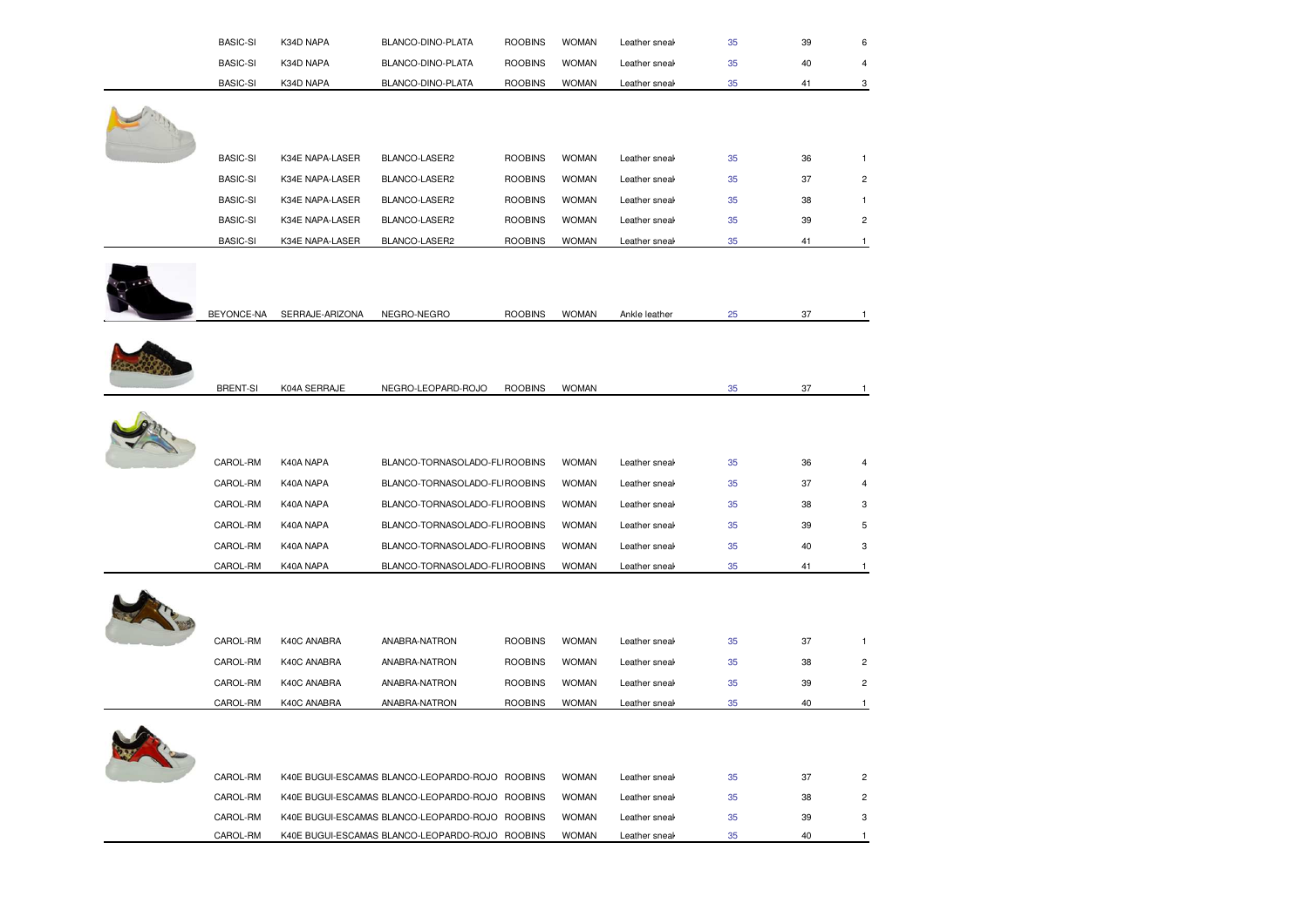

| CAROL-SR | K12B NEON-BUGUI | ROJO-BLANCO                    | <b>ROOBINS</b> | <b>WOMAN</b> | Leather sneak | 35 | 36 | $\mathbf{1}$     |
|----------|-----------------|--------------------------------|----------------|--------------|---------------|----|----|------------------|
| CAROL-SR | K12B NEON-BUGUI | ROJO-BLANCO                    | <b>ROOBINS</b> | <b>WOMAN</b> | Leather sneal | 35 | 37 | 6                |
| CAROL-SR | K12B NEON-BUGUI | ROJO-BLANCO                    | <b>ROOBINS</b> | <b>WOMAN</b> | Leather sneak | 35 | 38 | $\mathbf{1}$     |
|          |                 |                                |                |              |               |    |    |                  |
|          |                 |                                |                |              |               |    |    |                  |
|          |                 |                                |                |              |               |    |    |                  |
| CAROL-SR | K12D NEON-BUGUI | <b>NEGRO</b>                   | <b>ROOBINS</b> | <b>WOMAN</b> | Leather sneak | 35 | 36 | $\mathbf{1}$     |
| CAROL-SR | K12D NEON-BUGUI | <b>NEGRO</b>                   | <b>ROOBINS</b> | <b>WOMAN</b> | Leather sneak | 35 | 37 | $\mathbf{1}$     |
| CAROL-SR | K12D NEON-BUGUI | NEGRO                          | <b>ROOBINS</b> | <b>WOMAN</b> | Leather sneak | 35 | 39 | $\overline{c}$   |
|          |                 |                                |                |              |               |    |    |                  |
|          |                 |                                |                |              |               |    |    |                  |
| CAROL-TN | N97C NAPA       | BCO-NEGRO-TRIESTE-ROJC ROOBINS |                | <b>WOMAN</b> | Leather sneak | 35 | 36 | 6                |
| CAROL-TN | N97C NAPA       | BCO-NEGRO-TRIESTE-ROJC ROOBINS |                | <b>WOMAN</b> | Leather sneal | 35 | 37 | $\overline{4}$   |
| CAROL-TN | N97C NAPA       | BCO-NEGRO-TRIESTE-ROJC ROOBINS |                | <b>WOMAN</b> | Leather sneak | 35 | 39 | 3                |
| CAROL-TN | N97C NAPA       | BCO-NEGRO-TRIESTE-ROJC ROOBINS |                | <b>WOMAN</b> | Leather sneak | 35 | 40 | $\mathbf{1}$     |
|          |                 |                                |                |              |               |    |    |                  |
| CAROL-TN | N97C NAPA       | BCO-NEGRO-TRIESTE-ROJC ROOBINS |                | <b>WOMAN</b> | Leather sneak | 35 | 41 | $\mathbf{1}$     |
|          |                 |                                |                |              |               |    |    |                  |
|          |                 |                                |                |              |               |    |    |                  |
| CAROL-TN | N97B            | <b>BLANCO</b>                  | <b>ROOBINS</b> | <b>WOMAN</b> | Leather sneak | 35 | 36 | 3                |
| CAROL-TN | N97B            | <b>BLANCO</b>                  | <b>ROOBINS</b> | <b>WOMAN</b> | Leather sneak | 35 | 37 | 6                |
| CAROL-TN | N97B            | <b>BLANCO</b>                  | <b>ROOBINS</b> | <b>WOMAN</b> | Leather sneak | 35 | 38 | $\boldsymbol{9}$ |
| CAROL-TN | N97B            | <b>BLANCO</b>                  | <b>ROOBINS</b> | <b>WOMAN</b> | Leather sneak | 35 | 39 | 15               |
| CAROL-TN | N97B            | <b>BLANCO</b>                  | <b>ROOBINS</b> | <b>WOMAN</b> | Leather sneak | 35 | 40 | 12               |
|          |                 |                                |                |              |               |    |    |                  |
|          |                 |                                |                |              |               |    |    |                  |
|          |                 |                                |                |              |               |    |    |                  |
| CAROL-TN | <b>N97A</b>     | <b>NEGRO</b>                   | <b>ROOBINS</b> | <b>WOMAN</b> | Leather sneak | 35 | 36 | 11               |
| CAROL-TN | <b>N97A</b>     | <b>NEGRO</b>                   | <b>ROOBINS</b> | <b>WOMAN</b> | Leather sneak | 35 | 37 | 25               |
| CAROL-TN | N97A            | <b>NEGRO</b>                   | <b>ROOBINS</b> | <b>WOMAN</b> | Leather sneak | 35 | 38 | 35               |
| CAROL-TN | <b>N97A</b>     | <b>NEGRO</b>                   | <b>ROOBINS</b> | <b>WOMAN</b> | Leather sneak | 35 | 39 | 18               |
| CAROL-TN | <b>N97A</b>     | <b>NEGRO</b>                   | <b>ROOBINS</b> | <b>WOMAN</b> | Leather sneak | 35 | 40 | 13               |
|          |                 |                                |                |              |               |    |    |                  |



| CHAPLIN-NE | X312 DESERT | MARRON | <b>ROOBINS</b> | <b>WOMAN</b> | Ankle leather | 36 |  |
|------------|-------------|--------|----------------|--------------|---------------|----|--|
| CHAPLIN-NE | X312 DESERT | MARRON | <b>ROOBINS</b> | <b>WOMAN</b> | Ankle leather | 37 |  |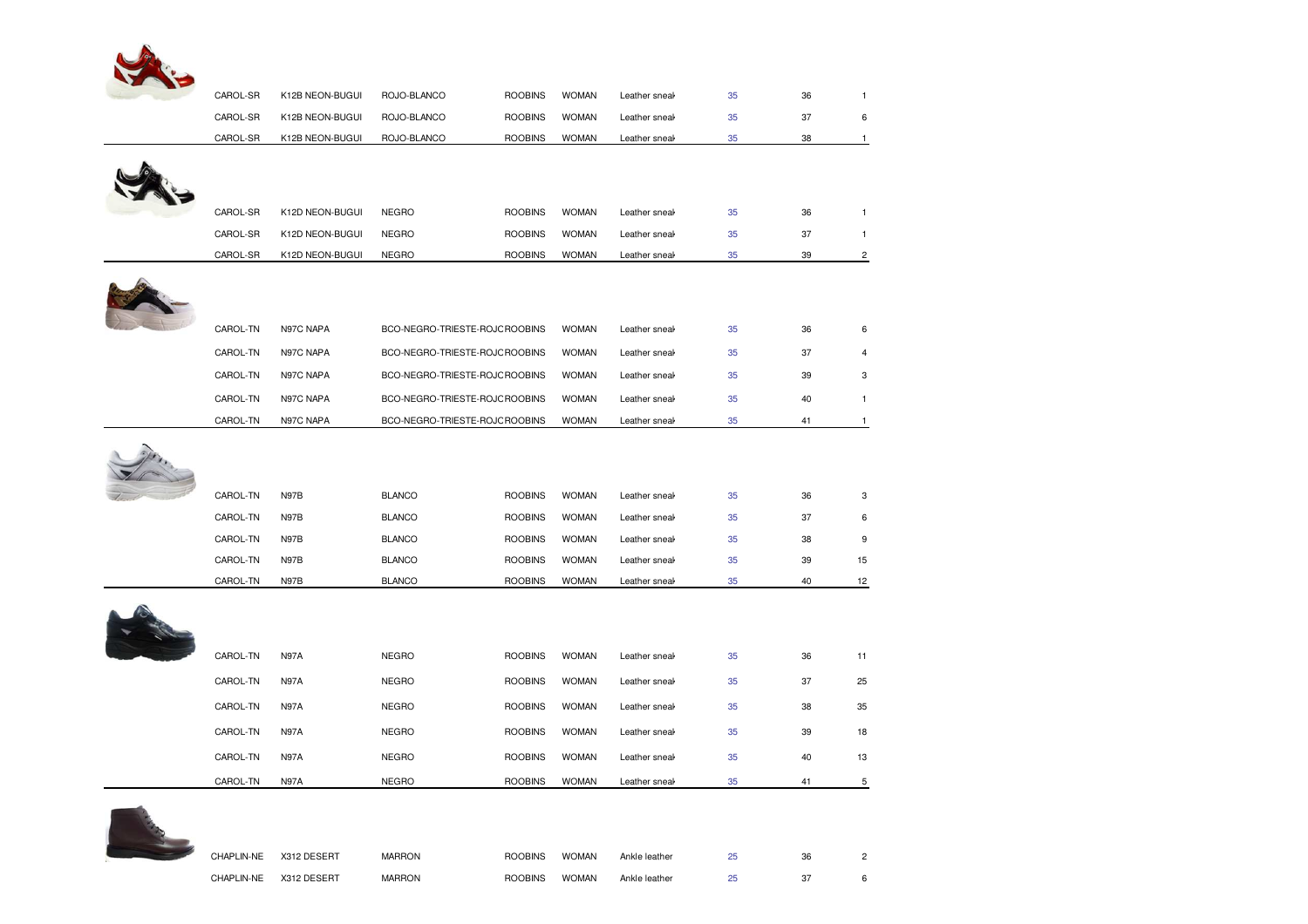| CHAPLIN-NE | X312 DESERT                            | <b>MARRON</b>                           | <b>ROOBINS</b>                                      | <b>WOMAN</b>                                       | Ankle leather                              | 25                             | 38       | 11                                    |
|------------|----------------------------------------|-----------------------------------------|-----------------------------------------------------|----------------------------------------------------|--------------------------------------------|--------------------------------|----------|---------------------------------------|
| CHAPLIN-NE | X312 DESERT                            | <b>MARRON</b>                           | <b>ROOBINS</b>                                      | <b>WOMAN</b>                                       | Ankle leather                              | 25                             | 39       | 12                                    |
| CHAPLIN-NE | X312 DESERT                            | <b>MARRON</b>                           | <b>ROOBINS</b>                                      | <b>WOMAN</b>                                       | Ankle leather                              | 25                             | 40       | 8                                     |
| CHAPLIN-NE | X312 DESERT                            | <b>MARRON</b>                           | <b>ROOBINS</b>                                      | <b>WOMAN</b>                                       | Ankle leather                              | 25                             | 41       | 3                                     |
|            |                                        |                                         |                                                     |                                                    |                                            |                                |          |                                       |
|            |                                        |                                         |                                                     |                                                    |                                            |                                |          |                                       |
|            |                                        |                                         |                                                     |                                                    |                                            |                                |          |                                       |
| CHAPLIN-NE | X313 NOBUCK                            | <b>MARRON</b>                           | <b>ROOBINS</b>                                      | <b>WOMAN</b>                                       | Ankle leather                              | 25                             | 36       | 4                                     |
| CHAPLIN-NE | X313 NOBUCK                            | <b>MARRON</b>                           | <b>ROOBINS</b>                                      | <b>WOMAN</b>                                       | Ankle leather                              | 25                             | 37       | 6                                     |
| CHAPLIN-NE | X313 NOBUCK                            | <b>MARRON</b>                           | <b>ROOBINS</b>                                      | <b>WOMAN</b>                                       | Ankle leather                              | 25                             | 38       | 15                                    |
| CHAPLIN-NE | X313 NOBUCK                            | <b>MARRON</b>                           | <b>ROOBINS</b>                                      | <b>WOMAN</b>                                       | Ankle leather                              | 25                             | 39       | 15                                    |
| CHAPLIN-NE | X313 NOBUCK                            | <b>MARRON</b>                           | <b>ROOBINS</b>                                      | <b>WOMAN</b>                                       | Ankle leather                              | 25                             | 40       | $\overline{7}$                        |
| CHAPLIN-NE | X313 NOBUCK                            | <b>MARRON</b>                           | <b>ROOBINS</b>                                      | <b>WOMAN</b>                                       | Ankle leather                              | 25                             | 41       | 3                                     |
|            |                                        |                                         |                                                     |                                                    |                                            |                                |          |                                       |
|            |                                        |                                         |                                                     |                                                    |                                            |                                |          |                                       |
|            |                                        |                                         |                                                     |                                                    |                                            |                                |          |                                       |
|            |                                        |                                         |                                                     |                                                    |                                            |                                |          | 3                                     |
|            |                                        |                                         |                                                     |                                                    |                                            |                                |          |                                       |
|            |                                        |                                         |                                                     |                                                    |                                            |                                |          |                                       |
|            |                                        |                                         |                                                     |                                                    |                                            |                                |          |                                       |
|            |                                        |                                         |                                                     |                                                    |                                            |                                |          | $\overline{c}$                        |
|            |                                        |                                         |                                                     |                                                    |                                            |                                |          |                                       |
|            |                                        |                                         |                                                     |                                                    |                                            |                                |          |                                       |
|            |                                        |                                         |                                                     |                                                    |                                            |                                |          | 3                                     |
|            |                                        |                                         |                                                     |                                                    |                                            |                                |          |                                       |
|            |                                        |                                         |                                                     |                                                    |                                            |                                |          |                                       |
|            |                                        |                                         |                                                     |                                                    |                                            |                                |          |                                       |
|            |                                        |                                         |                                                     |                                                    |                                            |                                |          |                                       |
| CODIGO-TTB | C037                                   | BLANCO-FUXIA                            | <b>ROOBINS</b>                                      | <b>WOMAN</b>                                       | Leather sneak                              | 20                             | 41       | 1                                     |
|            |                                        |                                         |                                                     |                                                    |                                            |                                |          |                                       |
|            |                                        |                                         |                                                     |                                                    |                                            |                                |          |                                       |
|            |                                        |                                         |                                                     |                                                    |                                            |                                |          |                                       |
| CODIGO-TTC | C720 SERRAJE                           | <b>NEGRO</b>                            | <b>ROOBINS</b>                                      | <b>WOMAN</b>                                       |                                            | 20                             | 37       | $\mathbf{1}$                          |
|            |                                        |                                         |                                                     |                                                    |                                            |                                |          |                                       |
|            |                                        |                                         |                                                     |                                                    |                                            |                                |          |                                       |
|            |                                        |                                         |                                                     |                                                    |                                            |                                |          |                                       |
| CRIS-PR    | N94F CIERVO                            | <b>BLANCO</b>                           | <b>ROOBINS</b>                                      | <b>WOMAN</b>                                       | Leather sneak                              | $30\,$                         | 36       | $\mathbf{1}$                          |
| CRIS-PR    | N94F CIERVO                            | <b>BLANCO</b>                           | <b>ROOBINS</b>                                      | <b>WOMAN</b>                                       | Leather sneal                              | $30\,$                         | 37       | $\overline{\mathbf{c}}$               |
| CRIS-PR    | N94F CIERVO                            | <b>BLANCO</b>                           | <b>ROOBINS</b>                                      | <b>WOMAN</b>                                       | Leather sneak                              | 30                             | 38       | 3                                     |
| CRIS-PR    | N94F CIERVO                            | <b>BLANCO</b>                           | <b>ROOBINS</b>                                      | <b>WOMAN</b>                                       | Leather sneak                              | 30                             | 39       | $\mathbf{1}$                          |
|            | CODIGO-MIB<br>CODIGO-NRN<br>CODIGO-NYB | X317 NAPA<br>X245 SERRAJE<br>BUGUI C031 | BLANCO-PLATA<br>LODO 298-F<br>C031 BLANCO-ANTRACITA | <b>ROOBINS</b><br><b>ROOBINS</b><br><b>ROOBINS</b> | <b>WOMAN</b><br><b>WOMAN</b><br><b>MAN</b> | Leather sneak<br>Leather sneak | 20<br>20 | 39<br>44<br>Leather sneal<br>20<br>44 |

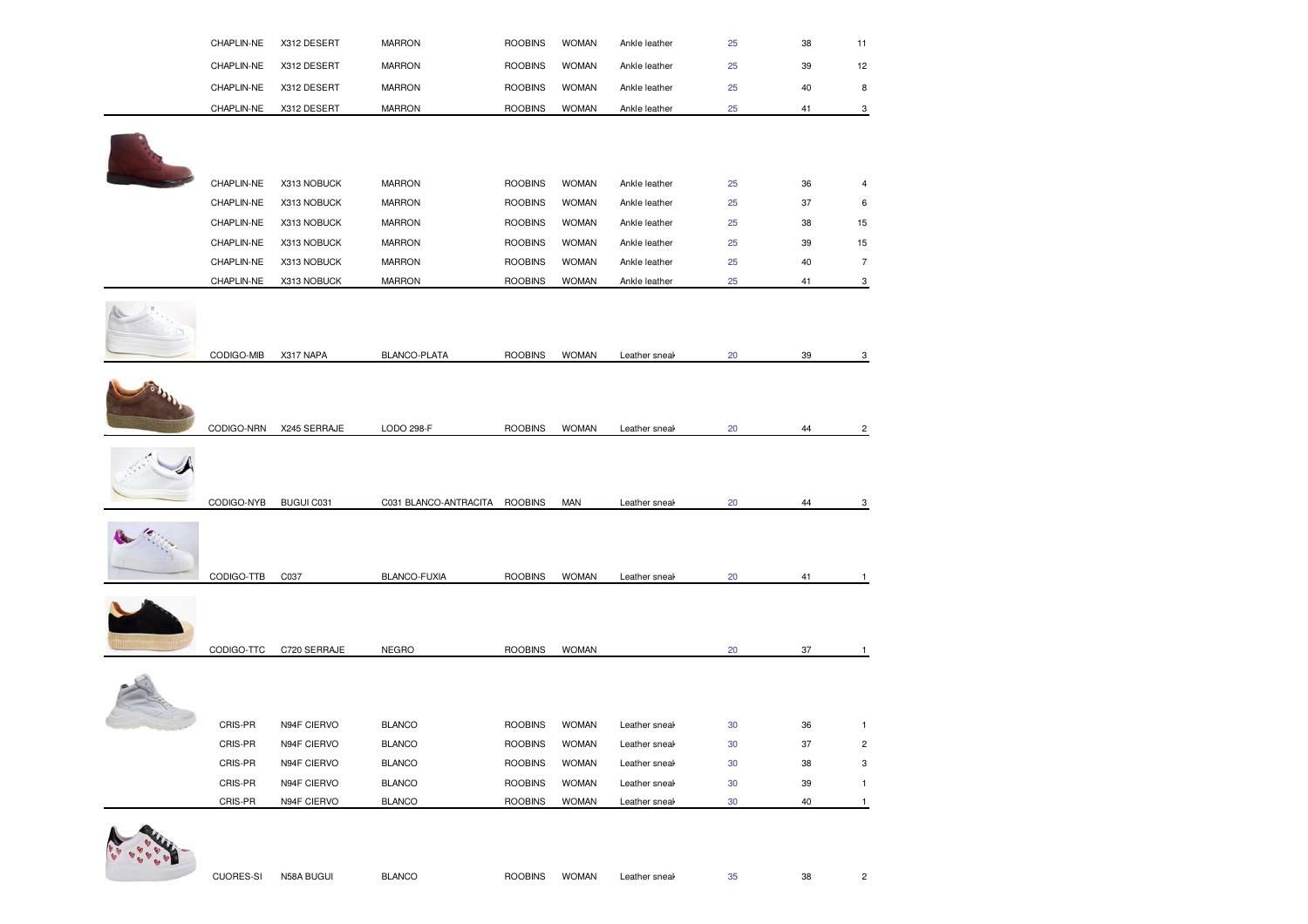| <b>CUORES-SI</b> | N58A BUGUI                    | <b>BLANCO</b>       | <b>ROOBINS</b> | <b>WOMAN</b> | Leather sneak | 35 | 39 | $\overline{7}$ |
|------------------|-------------------------------|---------------------|----------------|--------------|---------------|----|----|----------------|
| <b>CUORES-SI</b> | N58A BUGUI                    | <b>BLANCO</b>       | <b>ROOBINS</b> | <b>WOMAN</b> | Leather sneak | 35 | 40 | $\overline{c}$ |
|                  |                               |                     |                |              |               |    |    |                |
|                  |                               |                     |                |              |               |    |    |                |
|                  |                               |                     |                |              |               |    |    |                |
| CYRUS-MI         | N28A COCO                     | <b>NEGRO</b>        | <b>ROOBINS</b> | <b>WOMAN</b> | Ankle leather | 30 | 35 | $\mathbf{1}$   |
| CYRUS-MI         | N28A COCO                     | <b>NEGRO</b>        | <b>ROOBINS</b> | <b>WOMAN</b> | Ankle leather | 30 | 36 | $\mathbf 2$    |
| <b>CYRUS-MI</b>  | N28A COCO                     | <b>NEGRO</b>        | <b>ROOBINS</b> | <b>WOMAN</b> | Ankle leather | 30 | 37 | $\overline{c}$ |
| CYRUS-MI         | N28A COCO                     | <b>NEGRO</b>        | <b>ROOBINS</b> | <b>WOMAN</b> | Ankle leather | 30 | 38 | $\overline{2}$ |
| CYRUS-MI         | N28A COCO                     | <b>NEGRO</b>        | <b>ROOBINS</b> | <b>WOMAN</b> | Ankle leather | 30 | 39 | $\mathbf{1}$   |
| CYRUS-MI         | N28A COCO                     | <b>NEGRO</b>        | <b>ROOBINS</b> | <b>WOMAN</b> | Ankle leather | 30 | 40 | $\mathbf{1}$   |
|                  |                               |                     |                |              |               |    |    |                |
| <b>CYRUS-MI</b>  | NAIROBI-TILES-DESERTCOMB. 101 |                     | <b>ROOBINS</b> | <b>WOMAN</b> | Ankle leather | 30 | 36 | $\overline{7}$ |
| CYRUS-MI         | NAIROBI-TILES-DESERTCOMB. 101 |                     | <b>ROOBINS</b> | <b>WOMAN</b> | Ankle leather | 30 | 37 | $\overline{7}$ |
| CYRUS-MI         | NAIROBI-TILES-DESERTCOMB. 101 |                     | <b>ROOBINS</b> | <b>WOMAN</b> | Ankle leather | 30 | 38 | 13             |
| CYRUS-MI         | NAIROBI-TILES-DESERTCOMB. 101 |                     | <b>ROOBINS</b> | <b>WOMAN</b> | Ankle leather | 30 | 39 | 10             |
| CYRUS-MI         | NAIROBI-TILES-DESERTCOMB. 101 |                     | <b>ROOBINS</b> | <b>WOMAN</b> | Ankle leather | 30 | 40 | 9              |
| <b>CYRUS-MI</b>  | NAIROBI-TILES-DESERTCOMB. 101 |                     | <b>ROOBINS</b> | <b>WOMAN</b> | Ankle leather | 30 | 41 | $\mathbf{1}$   |
|                  |                               |                     |                |              |               |    |    |                |
| CYRUS-PR         | K22A NAPA                     | TRIESTE-BLANCO-ROJO | <b>ROOBINS</b> | <b>WOMAN</b> | Ankle leather | 30 | 36 | $\mathbf{1}$   |
| CYRUS-PR         | K22A NAPA                     | TRIESTE-BLANCO-ROJO | <b>ROOBINS</b> | <b>WOMAN</b> | Ankle leather | 30 | 37 | $\overline{a}$ |
| CYRUS-PR         | K22A NAPA                     | TRIESTE-BLANCO-ROJO | <b>ROOBINS</b> | <b>WOMAN</b> | Ankle leather | 30 | 38 | 3              |
| CYRUS-PR         | K22A NAPA                     | TRIESTE-BLANCO-ROJO | <b>ROOBINS</b> | <b>WOMAN</b> | Ankle leather | 30 | 39 | $\overline{c}$ |
| CYRUS-PR         | K22A NAPA                     | TRIESTE-BLANCO-ROJO | <b>ROOBINS</b> | <b>WOMAN</b> | Ankle leather | 30 | 40 | $\mathbf{1}$   |
| CYRUS-PR         | K22A NAPA                     | TRIESTE-BLANCO-ROJO | <b>ROOBINS</b> | <b>WOMAN</b> | Ankle leather | 30 | 41 | $\mathbf{1}$   |
|                  |                               |                     |                |              |               |    |    |                |
| CYRUS-RU         | X337 NAPA                     | BLANCO-MAGNESIO     | <b>ROOBINS</b> | <b>WOMAN</b> | Leather sneak | 20 | 36 | 8              |
| CYRUS-RU         | X337 NAPA                     | BLANCO-MAGNESIO     | <b>ROOBINS</b> | <b>WOMAN</b> | Leather sneak | 20 | 37 | 9              |
| CYRUS-RU         | X337 NAPA                     | BLANCO-MAGNESIO     | <b>ROOBINS</b> | <b>WOMAN</b> | Leather sneak | 20 | 38 | 12             |
|                  |                               |                     | <b>ROOBINS</b> | <b>WOMAN</b> | Leather sneal | 20 | 39 | 12             |
| CYRUS-RU         | X337 NAPA                     | BLANCO-MAGNESIO     |                |              |               |    |    |                |
| CYRUS-RU         | X337 NAPA                     | BLANCO-MAGNESIO     | <b>ROOBINS</b> | <b>WOMAN</b> | Leather sneal | 20 | 40 | 11             |

| CYRUS-TXB | C101 NAIROBI-TILES-DETRIESTE-BCO-ROJO-LEOPAI ROOBINS  | <b>WOMAN</b> | Leather sneak | 25 | 36  | 10 |  |
|-----------|-------------------------------------------------------|--------------|---------------|----|-----|----|--|
| CYRUS-TXB | C101 NAIROBI-TILES-DE TRIESTE-BCO-ROJO-LEOPAI ROOBINS | <b>WOMAN</b> | Leather sneak | 25 |     |    |  |
| CYRUS-TXB | C101 NAIROBI-TILES-DE TRIESTE-BCO-ROJO-LEOPAI ROOBINS | <b>WOMAN</b> | Leather sneak | 25 | 38. | 18 |  |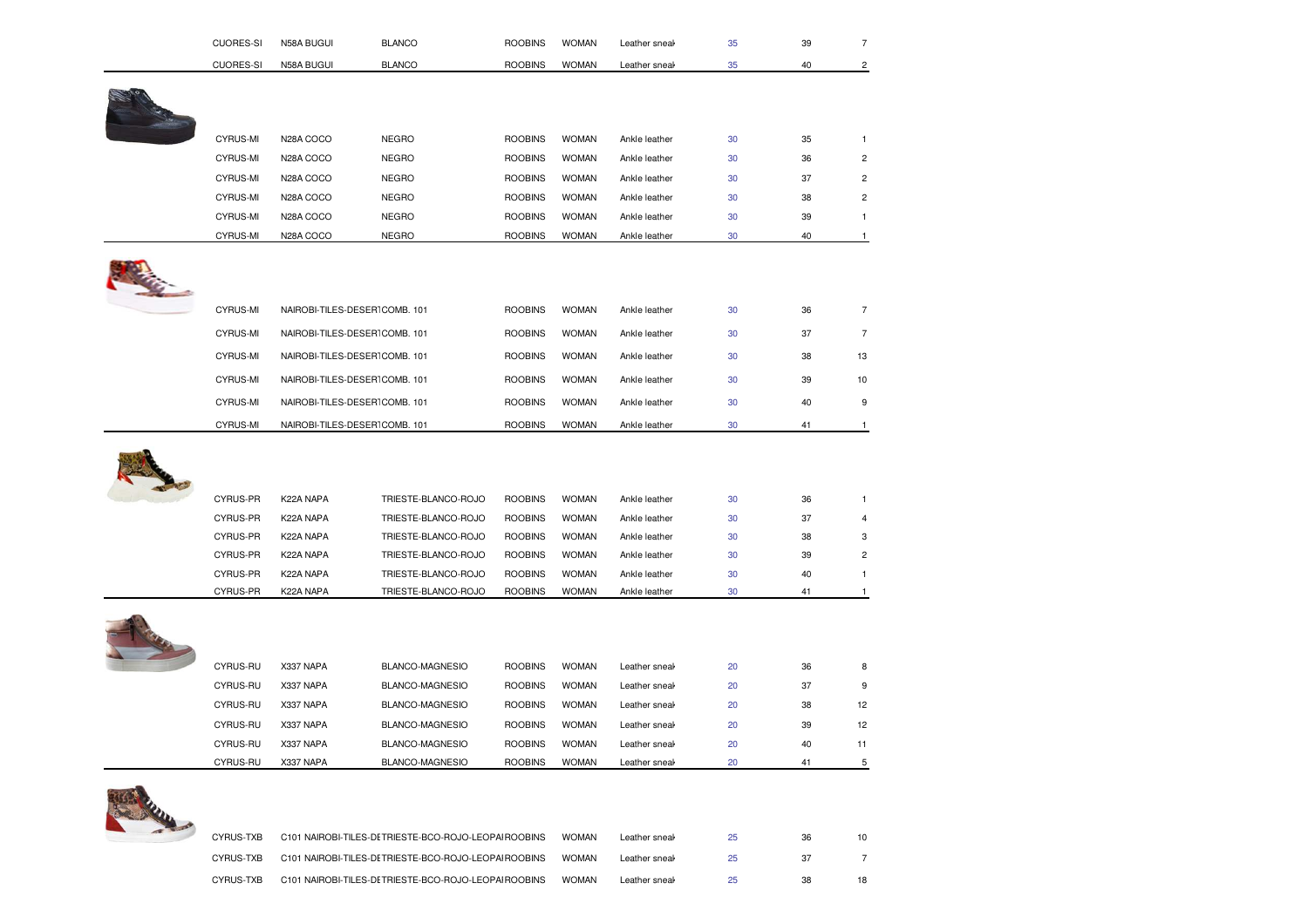| CYRUS-TXB |                  | C101 NAIROBI-TILES-DETRIESTE-BCO-ROJO-LEOPAI ROOBINS |                | <b>WOMAN</b> | Leather sneal | 25     | 39 | 18             |
|-----------|------------------|------------------------------------------------------|----------------|--------------|---------------|--------|----|----------------|
| CYRUS-TXB |                  | C101 NAIROBI-TILES-DETRIESTE-BCO-ROJO-LEOPAI ROOBINS |                | <b>WOMAN</b> | Leather sneal | 25     | 40 | 9              |
| CYRUS-TXB |                  | C101 NAIROBI-TILES-DETRIESTE-BCO-ROJO-LEOPAI ROOBINS |                | <b>WOMAN</b> | Leather sneak | 25     | 41 | $\overline{c}$ |
|           |                  |                                                      |                |              |               |        |    |                |
|           |                  |                                                      |                |              |               |        |    |                |
|           |                  |                                                      |                |              |               |        |    |                |
| CYRUS-TXN | C110 NAPA        | <b>NEGRO</b>                                         | <b>ROOBINS</b> | <b>WOMAN</b> | Leather sneak | 10     | 37 | 6              |
|           |                  |                                                      |                |              |               |        |    |                |
|           |                  |                                                      |                |              |               |        |    |                |
|           |                  |                                                      |                |              |               |        |    |                |
| DAFNE-NE  | X314 NOBUCK      | <b>MARRON</b>                                        | <b>ROOBINS</b> | <b>WOMAN</b> | Ankle leather | 30     | 36 | 3              |
| DAFNE-NE  | X314 NOBUCK      | <b>MARRON</b>                                        | <b>ROOBINS</b> | <b>WOMAN</b> | Ankle leather | 30     | 37 | 5              |
| DAFNE-NE  | X314 NOBUCK      | <b>MARRON</b>                                        | <b>ROOBINS</b> | <b>WOMAN</b> | Ankle leather | 30     | 38 | 9              |
| DAFNE-NE  | X314 NOBUCK      | <b>MARRON</b>                                        | <b>ROOBINS</b> | <b>WOMAN</b> | Ankle leather | 30     | 39 | 9              |
| DAFNE-NE  | X314 NOBUCK      | <b>MARRON</b>                                        | <b>ROOBINS</b> | <b>WOMAN</b> | Ankle leather | 30     | 40 | 6              |
| DAFNE-NE  | X314 NOBUCK      | <b>MARRON</b>                                        | <b>ROOBINS</b> | <b>WOMAN</b> | Ankle leather | 30     | 41 | 3              |
|           |                  |                                                      |                |              |               |        |    |                |
|           |                  |                                                      |                |              |               |        |    |                |
|           |                  |                                                      |                |              |               |        |    |                |
| DAFNE-NE  | X315 NOBUCK      | CHOCO                                                | <b>ROOBINS</b> | <b>WOMAN</b> | Ankle leather | 30     | 36 | $\overline{c}$ |
| DAFNE-NE  | X315 NOBUCK      | CHOCO                                                | <b>ROOBINS</b> | <b>WOMAN</b> | Ankle leather | 30     | 37 | 5              |
| DAFNE-NE  | X315 NOBUCK      | CHOCO                                                | <b>ROOBINS</b> | <b>WOMAN</b> | Ankle leather | 30     | 38 | 9              |
| DAFNE-NE  | X315 NOBUCK      | CHOCO                                                | <b>ROOBINS</b> | <b>WOMAN</b> | Ankle leather | 30     | 39 | 12             |
| DAFNE-NE  | X315 NOBUCK      | CHOCO                                                | <b>ROOBINS</b> | <b>WOMAN</b> | Ankle leather | 30     | 40 | $\sqrt{5}$     |
| DAFNE-NE  | X315 NOBUCK      | CHOCO                                                | <b>ROOBINS</b> | <b>WOMAN</b> | Ankle leather | 30     | 41 | 3              |
|           |                  |                                                      |                |              |               |        |    |                |
|           |                  |                                                      |                |              |               |        |    |                |
|           |                  |                                                      |                |              |               |        |    |                |
| DAFNE-NE  | X316 SERRAJE     | CAMEL 189-X                                          | <b>ROOBINS</b> | <b>WOMAN</b> | Ankle leather | 30     | 36 | $\overline{1}$ |
| DAFNE-NE  | X316 SERRAJE     | CAMEL 189-X                                          | <b>ROOBINS</b> | <b>WOMAN</b> | Ankle leather | 30     | 37 | 3              |
| DAFNE-NE  | X316 SERRAJE     | CAMEL 189-X                                          | <b>ROOBINS</b> | <b>WOMAN</b> | Ankle leather | 30     | 38 | 3              |
| DAFNE-NE  | X316 SERRAJE     | CAMEL 189-X                                          | <b>ROOBINS</b> | <b>WOMAN</b> | Ankle leather | $30\,$ | 39 | 3              |
| DAFNE-NE  | X316 SERRAJE     | CAMEL 189-X                                          | <b>ROOBINS</b> | <b>WOMAN</b> | Ankle leather | 30     | 40 | $\mathbf{1}$   |
|           |                  |                                                      |                |              |               |        |    |                |
|           |                  |                                                      |                |              |               |        |    |                |
|           |                  |                                                      |                |              |               |        |    |                |
| DAISY-TG  | K08A RECTIFICADO | <b>NEGRO</b>                                         | <b>ROOBINS</b> | <b>WOMAN</b> | Ankle leather | 35     | 36 | $\overline{1}$ |
| DAISY-TG  | K08A RECTIFICADO | <b>NEGRO</b>                                         | <b>ROOBINS</b> | <b>WOMAN</b> | Ankle leather | 35     | 37 |                |
| DAISY-TG  | K08A RECTIFICADO | <b>NEGRO</b>                                         | <b>ROOBINS</b> | <b>WOMAN</b> | Ankle leather | 35     | 38 | 6              |
| DAISY-TG  | K08A RECTIFICADO | <b>NEGRO</b>                                         | <b>ROOBINS</b> | <b>WOMAN</b> | Ankle leather | 35     | 39 | 16             |
| DAISY-TG  | K08A RECTIFICADO | <b>NEGRO</b>                                         | <b>ROOBINS</b> | <b>WOMAN</b> | Ankle leather | 35     | 40 | 10             |
| DAISY-TG  | K08A RECTIFICADO | <b>NEGRO</b>                                         | <b>ROOBINS</b> | <b>WOMAN</b> | Ankle leather | 35     | 41 | 3              |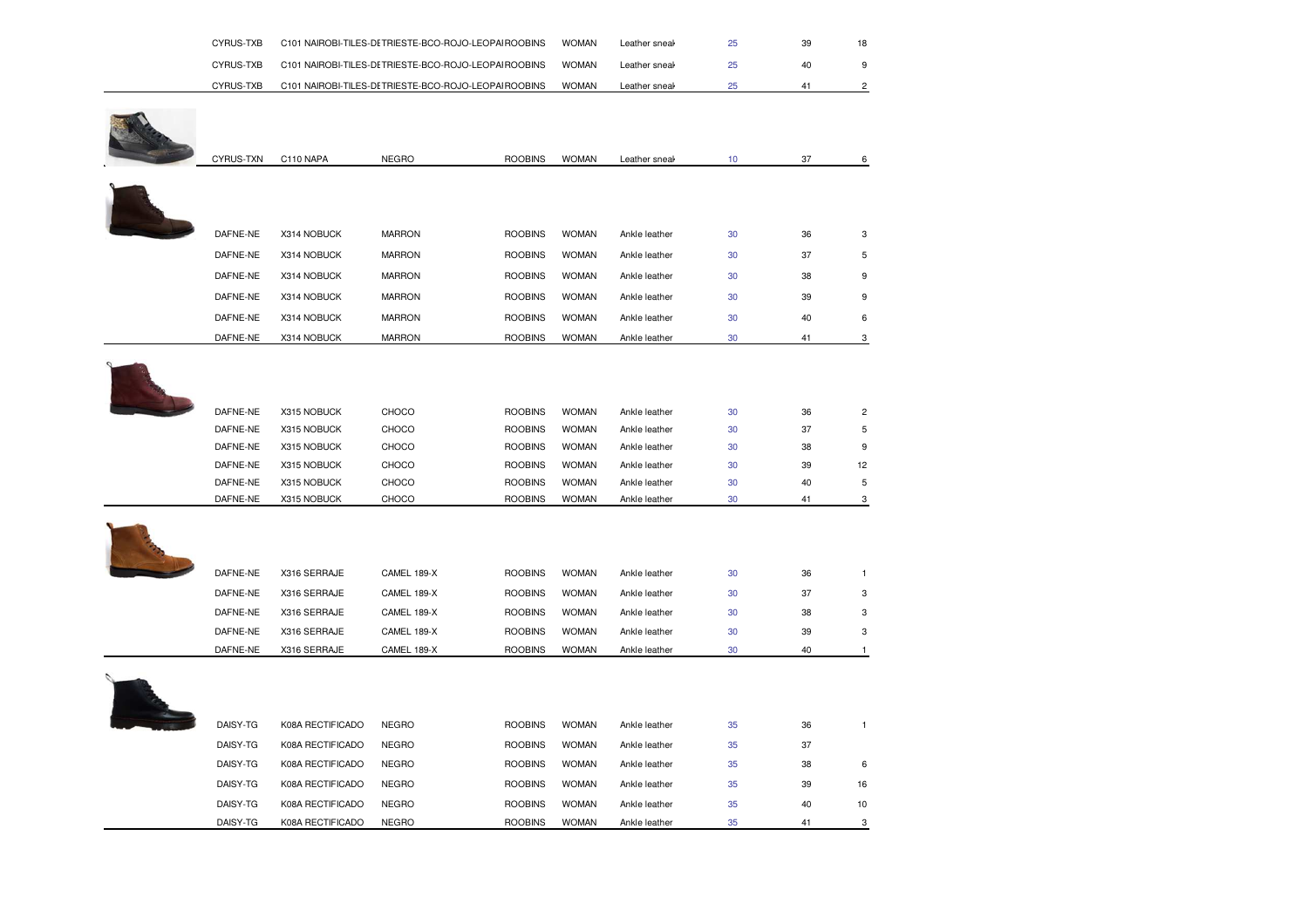

| DEVIL-FC | K44A SERRAJE-GEMINI SILVER-MUSTARD |                   | <b>ROOBINS</b> | <b>WOMAN</b> | Leather sneal | 40 | 36 | $\mathbf{1}$            |
|----------|------------------------------------|-------------------|----------------|--------------|---------------|----|----|-------------------------|
| DEVIL-FC | K44A SERRAJE-GEMINI SILVER-MUSTARD |                   | <b>ROOBINS</b> | <b>WOMAN</b> | Leather sneal | 40 | 37 | 3                       |
| DEVIL-FC | K44A SERRAJE-GEMINI SILVER-MUSTARD |                   | <b>ROOBINS</b> | <b>WOMAN</b> | Leather sneal | 40 | 38 | 3                       |
| DEVIL-FC | K44A SERRAJE-GEMINI SILVER-MUSTARD |                   | <b>ROOBINS</b> | <b>WOMAN</b> | Leather sneak | 40 | 39 | $\overline{c}$          |
|          |                                    |                   |                |              |               |    |    |                         |
|          |                                    |                   |                |              |               |    |    |                         |
|          |                                    |                   |                |              |               |    |    |                         |
| DEVIL-FC | K44B LUCES-GEMINI                  | ORANGE            | <b>ROOBINS</b> | <b>WOMAN</b> | Leather sneal | 40 | 36 | $\mathbf{1}$            |
| DEVIL-FC | K44B LUCES-GEMINI                  | ORANGE            | <b>ROOBINS</b> | <b>WOMAN</b> | Leather sneal | 40 | 38 | $\overline{\mathbf{c}}$ |
| DEVIL-FC | K44B LUCES-GEMINI                  | ORANGE            | <b>ROOBINS</b> | <b>WOMAN</b> | Leather sneal | 40 | 40 | $\mathbf{1}$            |
|          |                                    |                   |                |              |               |    |    |                         |
|          |                                    |                   |                |              |               |    |    |                         |
|          |                                    |                   |                |              |               |    |    |                         |
| DEVIL-IN | K31A DRAGON                        | BLACK-GREY-LEMON  | <b>ROOBINS</b> | <b>WOMAN</b> | Leather sneal | 30 | 36 | 16                      |
| DEVIL-IN | K31A DRAGON                        | BLACK-GREY-LEMON  | <b>ROOBINS</b> | <b>WOMAN</b> | Leather sneal | 30 | 37 | 21                      |
| DEVIL-IN | K31A DRAGON                        | BLACK-GREY-LEMON  | <b>ROOBINS</b> | <b>WOMAN</b> | Leather sneal | 30 | 38 | 29                      |
| DEVIL-IN | K31A DRAGON                        | BLACK-GREY-LEMON  | <b>ROOBINS</b> | <b>WOMAN</b> | Leather sneak | 30 | 39 | 27                      |
| DEVIL-IN | K31A DRAGON                        | BLACK-GREY-LEMON  | <b>ROOBINS</b> | <b>WOMAN</b> | Leather sneak | 30 | 40 | 30                      |
| DEVIL-IN | K31A DRAGON                        | BLACK-GREY-LEMON  | <b>ROOBINS</b> | <b>WOMAN</b> | Leather sneal | 30 | 41 | 10                      |
|          |                                    |                   |                |              |               |    |    |                         |
|          |                                    |                   |                |              |               |    |    |                         |
|          |                                    |                   |                |              |               |    |    |                         |
| DEVIL-IN | K31B                               | TRIESTRE          | <b>ROOBINS</b> | <b>WOMAN</b> | Leather sneal | 30 | 36 | 13                      |
| DEVIL-IN | K31B                               | <b>TRIESTRE</b>   | <b>ROOBINS</b> | <b>WOMAN</b> | Leather sneal | 30 | 38 | 3                       |
| DEVIL-IN | K31B                               | TRIESTRE          | <b>ROOBINS</b> | <b>WOMAN</b> | Leather sneal | 30 | 39 | 5                       |
| DEVIL-IN | K31B                               | <b>TRIESTRE</b>   | <b>ROOBINS</b> | <b>WOMAN</b> | Leather sneal | 30 | 40 | 12                      |
| DEVIL-IN | K31B                               | <b>TRIESTRE</b>   | <b>ROOBINS</b> | <b>WOMAN</b> | Leather sneal | 30 | 41 | 10                      |
|          |                                    |                   |                |              |               |    |    |                         |
|          |                                    |                   |                |              |               |    |    |                         |
|          |                                    |                   |                |              |               |    |    |                         |
| DEVIL-IN | K31D                               | GRIS-CEBRA-ORANGE | <b>ROOBINS</b> | <b>WOMAN</b> | Leather sneal | 30 | 36 | 18                      |
| DEVIL-IN | K31D                               | GRIS-CEBRA-ORANGE | <b>ROOBINS</b> | <b>WOMAN</b> | Leather sneal | 30 | 37 | 26                      |
| DEVIL-IN | K31D                               | GRIS-CEBRA-ORANGE | <b>ROOBINS</b> | <b>WOMAN</b> | Leather sneal | 30 | 38 | 24                      |
| DEVIL-IN | K31D                               | GRIS-CEBRA-ORANGE | <b>ROOBINS</b> | <b>WOMAN</b> | Leather sneal | 30 | 39 | 29                      |
| DEVIL-IN | K31D                               | GRIS-CEBRA-ORANGE | <b>ROOBINS</b> | <b>WOMAN</b> | Leather sneal | 30 | 40 | 5                       |
| DEVIL-IN | K31D                               | GRIS-CEBRA-ORANGE | <b>ROOBINS</b> | <b>WOMAN</b> | Leather sneal | 30 | 41 | 3                       |

| $\mathcal{L}_{\mathcal{D}} \subset \mathcal{L}_{\mathcal{D}} \subset \mathcal{L}_{\mathcal{D}}$ | <b>DEVIL-IN</b> | <b>K31E</b> | NEGRO-LIMON | <b>ROOBINS</b> | <b>WOMAN</b> | Leather sneal | 30 | 36 |    |
|-------------------------------------------------------------------------------------------------|-----------------|-------------|-------------|----------------|--------------|---------------|----|----|----|
|                                                                                                 | <b>DEVIL-IN</b> | <b>K31E</b> | NEGRO-LIMON | <b>ROOBINS</b> | <b>WOMAN</b> | Leather sneal | 30 | 37 |    |
|                                                                                                 | <b>DEVIL-IN</b> | <b>K31E</b> | NEGRO-LIMON | <b>ROOBINS</b> | <b>WOMAN</b> | Leather sneal | 30 | 38 | 10 |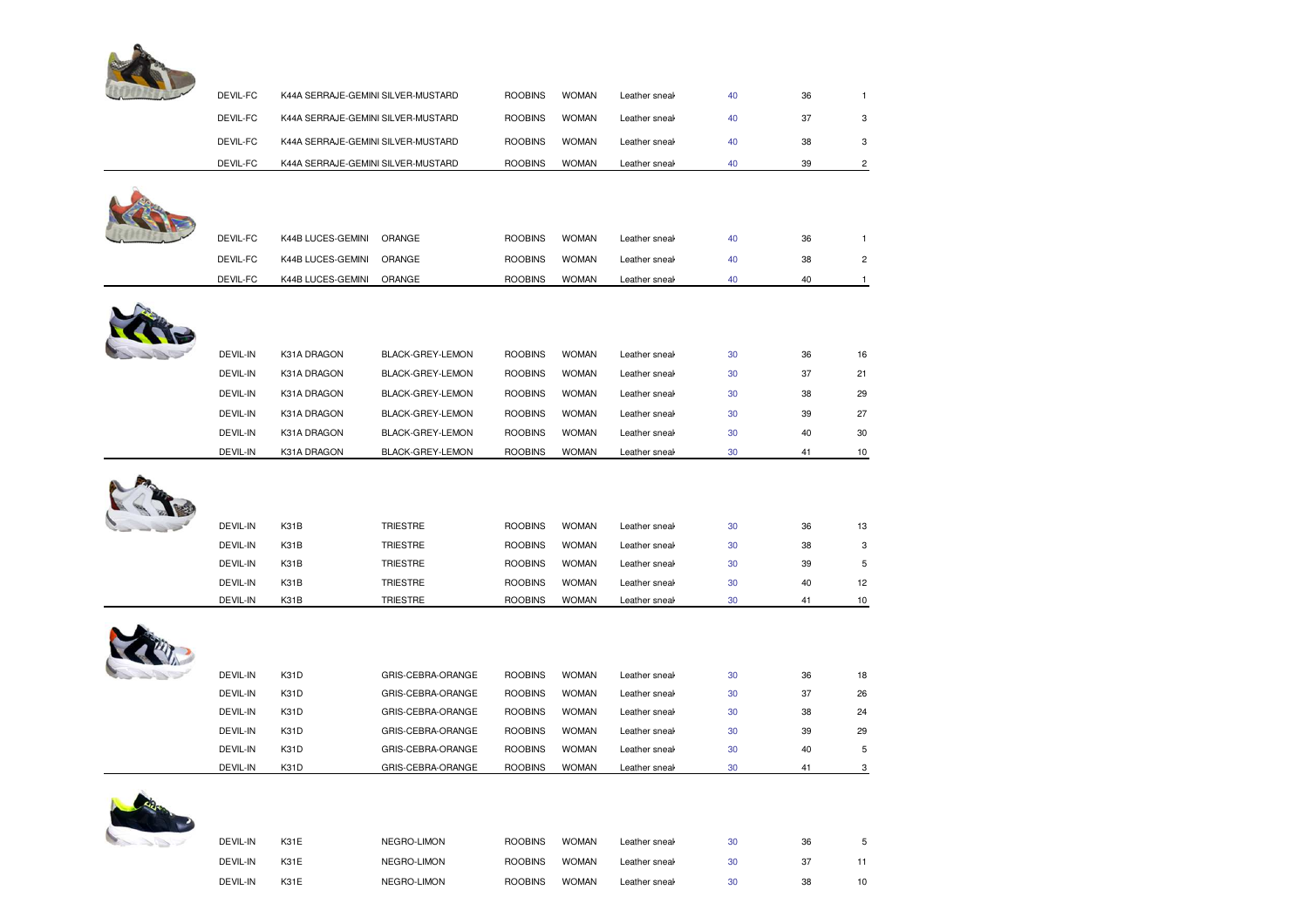| DEVIL-IN | K31E                           | NEGRO-LIMON                            | <b>ROOBINS</b> | <b>WOMAN</b> | Leather sneak | 30 | 39 | $\overline{7}$ |
|----------|--------------------------------|----------------------------------------|----------------|--------------|---------------|----|----|----------------|
| DEVIL-IN | K31E                           | NEGRO-LIMON                            | <b>ROOBINS</b> | <b>WOMAN</b> | Leather sneak | 30 | 40 | 8              |
| DEVIL-IN | K31E                           | NEGRO-LIMON                            | <b>ROOBINS</b> | <b>WOMAN</b> | Leather sneal | 30 | 41 | 5              |
|          |                                |                                        |                |              |               |    |    |                |
|          |                                |                                        |                |              |               |    |    |                |
| DEVIL-IN |                                | K31G BUGUI-NEW PITCBLANCO-PITON NEGRO  | <b>ROOBINS</b> | <b>WOMAN</b> | Leather sneal | 30 | 36 | $\mathbf{1}$   |
| DEVIL-IN |                                | K31G BUGUI-NEW PITC BLANCO-PITON NEGRO | <b>ROOBINS</b> | <b>WOMAN</b> | Leather sneal | 30 | 37 | $\overline{4}$ |
| DEVIL-IN |                                | K31G BUGUI-NEW PITCBLANCO-PITON NEGRO  | <b>ROOBINS</b> | <b>WOMAN</b> | Leather sneal | 30 | 38 | $\overline{4}$ |
| DEVIL-IN |                                | K31G BUGUI-NEW PITC BLANCO-PITON NEGRO | <b>ROOBINS</b> | <b>WOMAN</b> | Leather sneal | 30 | 39 | 3              |
| DEVIL-IN |                                | K31G BUGUI-NEW PITC BLANCO-PITON NEGRO | <b>ROOBINS</b> | <b>WOMAN</b> | Leather sneal | 30 | 40 | $\overline{c}$ |
| DEVIL-IN |                                | K31G BUGUI-NEW PITC BLANCO-PITON NEGRO | <b>ROOBINS</b> | <b>WOMAN</b> | Leather sneal | 30 | 41 | $\overline{c}$ |
|          |                                |                                        |                |              |               |    |    |                |
| DEVIL-IN | K31H BUGUI                     | BLANCO-AZUL                            | <b>ROOBINS</b> | <b>WOMAN</b> | Leather sneal | 30 | 36 | 3              |
| DEVIL-IN | K31H BUGUI                     | BLANCO-AZUL                            | <b>ROOBINS</b> | <b>WOMAN</b> | Leather sneal | 30 | 37 | $\overline{4}$ |
| DEVIL-IN | K31H BUGUI                     | BLANCO-AZUL                            | <b>ROOBINS</b> | <b>WOMAN</b> | Leather sneal | 30 | 38 | $\overline{2}$ |
| DEVIL-IN | K31H BUGUI                     | BLANCO-AZUL                            | <b>ROOBINS</b> | <b>WOMAN</b> | Leather sneal | 30 | 39 | 3              |
| DEVIL-IN | K31H BUGUI                     | BLANCO-AZUL                            | <b>ROOBINS</b> | <b>WOMAN</b> | Leather sneal | 30 | 40 | $\overline{2}$ |
| DEVIL-IN | K31H BUGUI                     | BLANCO-AZUL                            | <b>ROOBINS</b> | <b>WOMAN</b> | Leather sneal | 30 | 41 | $\overline{c}$ |
|          |                                |                                        |                |              |               |    |    |                |
|          |                                |                                        |                |              |               |    |    |                |
| DEVIL-IN |                                | K31I TORNASOL-DRAG(BLANCO-TORNASOLADO  | <b>ROOBINS</b> | <b>WOMAN</b> | Leather sneal | 30 | 36 | $\overline{4}$ |
| DEVIL-IN |                                | K31I TORNASOL-DRAG(BLANCO-TORNASOLADO  | <b>ROOBINS</b> | <b>WOMAN</b> | Leather sneal | 30 | 37 | 9              |
| DEVIL-IN |                                | K31I TORNASOL-DRAG(BLANCO-TORNASOLADO  | <b>ROOBINS</b> | <b>WOMAN</b> | Leather sneal | 30 | 38 | 12             |
| DEVIL-IN |                                | K31I TORNASOL-DRAG(BLANCO-TORNASOLADO  | <b>ROOBINS</b> | <b>WOMAN</b> | Leather sneal | 30 | 39 | 10             |
| DEVIL-IN |                                | K31I TORNASOL-DRAG(BLANCO-TORNASOLADO  | <b>ROOBINS</b> | <b>WOMAN</b> | Leather sneal | 30 | 40 | $\sqrt{5}$     |
| DEVIL-IN |                                | K31I TORNASOL-DRAG(BLANCO-TORNASOLADO  | <b>ROOBINS</b> | <b>WOMAN</b> | Leather sneal | 30 | 41 | 3              |
|          |                                |                                        |                |              |               |    |    |                |
| DEVIL-IN | K31J SERRAJE-DRAGO BLANCO-ROSA |                                        | <b>ROOBINS</b> | <b>WOMAN</b> | Leather sneal | 30 | 37 | $\mathbf{1}$   |
| DEVIL-IN | K31J SERRAJE-DRAGO BLANCO-ROSA |                                        | <b>ROOBINS</b> | <b>WOMAN</b> | Leather sneal | 30 | 38 | $\overline{2}$ |
| DEVIL-IN | K31J SERRAJE-DRAGO BLANCO-ROSA |                                        | <b>ROOBINS</b> | <b>WOMAN</b> | Leather sneal | 30 | 39 | $\overline{c}$ |
|          |                                |                                        |                |              |               |    |    |                |



| DRAGON-GR | X233 NAPA | NEGRO | <b>ROOBINS</b> | <b>WOMAN</b> | Ankle leather |  |  |
|-----------|-----------|-------|----------------|--------------|---------------|--|--|
| DRAGON-GR | X233 NAPA | NEGRO | <b>ROOBINS</b> | <b>WOMAN</b> | Ankle leather |  |  |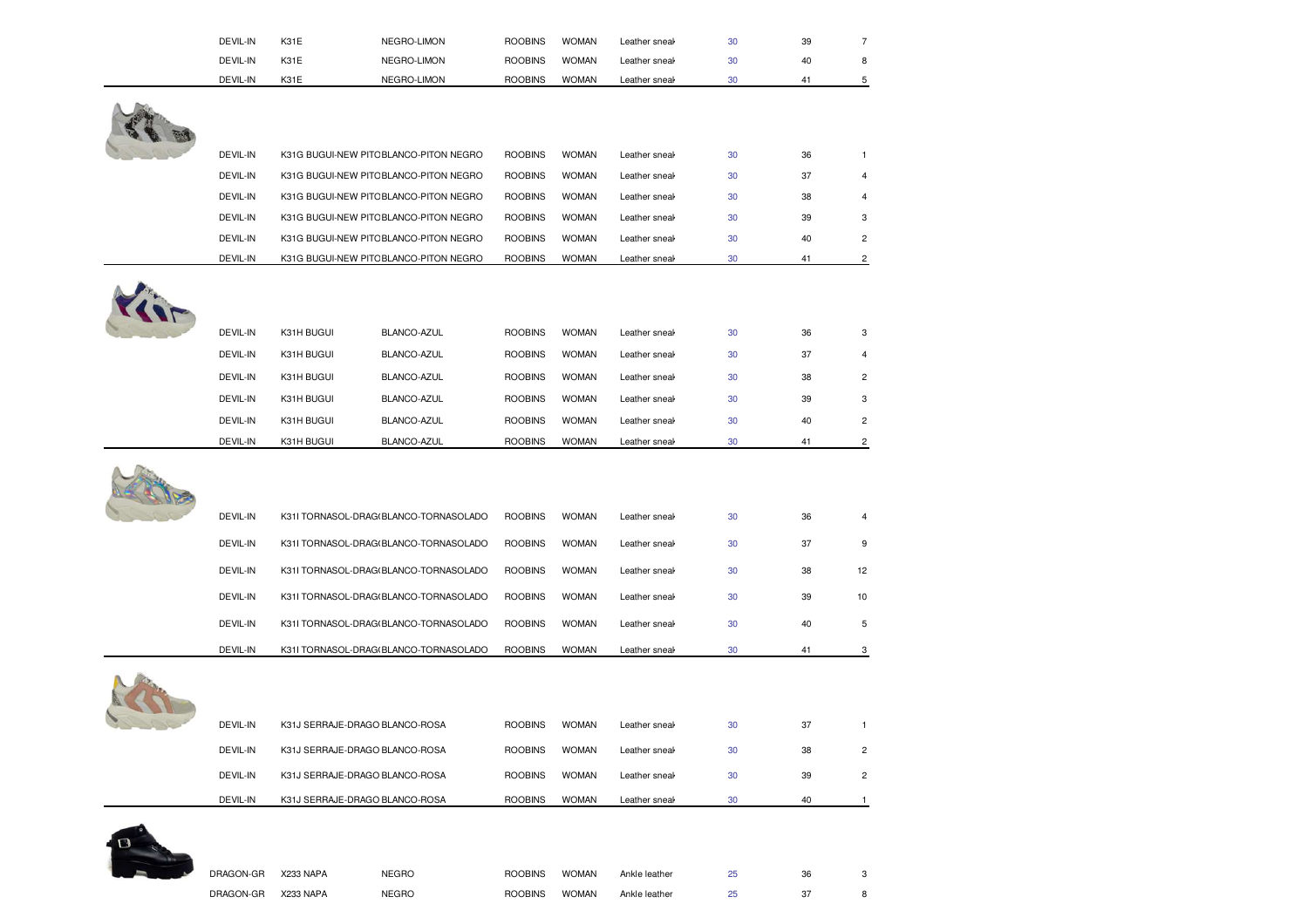| GAGA-NA | C787 DESERT | CHOCO | <b>ROOBINS</b> | <b>WOMAN</b> | Ankle leather | 25 | 38 | 9 |
|---------|-------------|-------|----------------|--------------|---------------|----|----|---|
| GAGA-NA | C787 DESERT | CHOCO | <b>ROOBINS</b> | <b>WOMAN</b> | Ankle leather | 25 | 39 | 6 |

| GAGA-NA      | C586 ARIZONA | <b>NEGRO</b>       | <b>ROOBINS</b> | <b>WOMAN</b> | Ankle leather | 25 | 38 |   |
|--------------|--------------|--------------------|----------------|--------------|---------------|----|----|---|
| EVOLUTION-CP | N92B NAPA    | BLANCO-NUDE        | <b>ROOBINS</b> | <b>WOMAN</b> | Leather sneal | 30 | 41 |   |
| EVOLUTION-CP | N92B NAPA    | BLANCO-NUDE        | <b>ROOBINS</b> | <b>WOMAN</b> | Leather sneak | 30 | 40 | 3 |
| EVOLUTION-CP | N92B NAPA    | <b>BLANCO-NUDE</b> | <b>ROOBINS</b> | <b>WOMAN</b> | Leather sneak | 30 | 39 | 3 |
| EVOLUTION-CP | N92B NAPA    | BLANCO-NUDE        | <b>ROOBINS</b> | <b>WOMAN</b> | Leather sneak | 30 | 38 | 2 |
| EVOLUTION-CP | N92B NAPA    | BLANCO-NUDE        | <b>ROOBINS</b> | <b>WOMAN</b> | Leather sneal | 30 | 36 |   |
|              |              |                    |                |              |               |    |    |   |



| EVOLUTION-CP | N92A METALIZADO | <b>BROWN-SKY</b> | <b>ROOBINS</b> | <b>WOMAN</b> | Leather sneal |  |  |
|--------------|-----------------|------------------|----------------|--------------|---------------|--|--|
| EVOLUTION-CP | N92A METALIZADO | <b>BROWN-SKY</b> | <b>ROOBINS</b> | <b>WOMAN</b> | Leather sneal |  |  |
|              |                 |                  |                |              |               |  |  |

DRAKO-PI X231 NAPA NEGRO ROOBINS WOMAN

DRAKO-PI X231 NAPA NEGRO NEGRO ROOBINS WOMAN

DRAKO-PI X231 NAPA NEGRO NEGRO ROOBINS WOMAN

DRAKO-PI X231 NAPA NEGRO ROOBINS WOMAN

DRAKO-PI X231 NAPA NEGRO ROOBINS WOMAN

GAGA-NA C586 ARIZONA NEGRO ROOBINS WOMAN

GAGA-NA C586 ARIZONA NEGRO ROOBINS WOMAN

GAGA-NA C586 ARIZONA NEGRO ROOBINS WOMAN



| DRAGON-TXB | <b>BUGUI-LAMINADO</b> | C159 BLANCO-SALMON | <b>ROOBINS</b> | <b>WOMAN</b> | Leather sneal | 20 | 36 |    |  |
|------------|-----------------------|--------------------|----------------|--------------|---------------|----|----|----|--|
| DRAGON-TXB | BUGUI-LAMINADO        | C159 BLANCO-SALMON | <b>ROOBINS</b> | <b>WOMAN</b> | Leather sneal | 20 | 37 | 3  |  |
| DRAGON-TXB | <b>BUGUI-LAMINADO</b> | C159 BLANCO-SALMON | <b>ROOBINS</b> | <b>WOMAN</b> | Leather sneal | 20 | 38 | 3  |  |
| DRAGON-TXB | <b>BUGUI-LAMINADO</b> | C159 BLANCO-SALMON | <b>ROOBINS</b> | <b>WOMAN</b> | Leather sneal | 20 | 39 | 12 |  |

Leather sneak and lace text is a set of the lace closure and lace with heal 10 cm. Sole with  $40$  and  $2$ 

Leather sneak and lace text is a structure and lace closure and lace structure and lace 37 a. Sole with heel 10 cm.

Leather sneak and lace text is a set of the step and lace text is a set of the 10 cm. Sole with her step and text is a set of the 10 cm. Sole with her step and step and step and step and step and step and step and step and

Leather sneak and least text is a seaker with text is a seaker with text is a seaker with heel 10 cm. The season is a sea seaker with her season is a sea season is a sea season is a sea season is a sea season is a season i

Leather sneak and lace text is determined and lace text is  $40$  and  $40$  1

N Ankle leather 25 39 7

N Ankle leather 25 40 5

Ankle leather and zipper. Boot with and 25 41 21 1 1 energy herein 1

| DRAGON-GR | <b>X233 NAPA</b> | NEGRO | <b>ROOBINS</b> | <b>WOMAN</b> | Ankle leather | $\circ$<br>-JC |  |
|-----------|------------------|-------|----------------|--------------|---------------|----------------|--|
| DRAGON-GR | Y233 NAPA        | NEGRC | <b>ROOBINS</b> | <b>WOMAN</b> | Ankle leather | 30<br>υc       |  |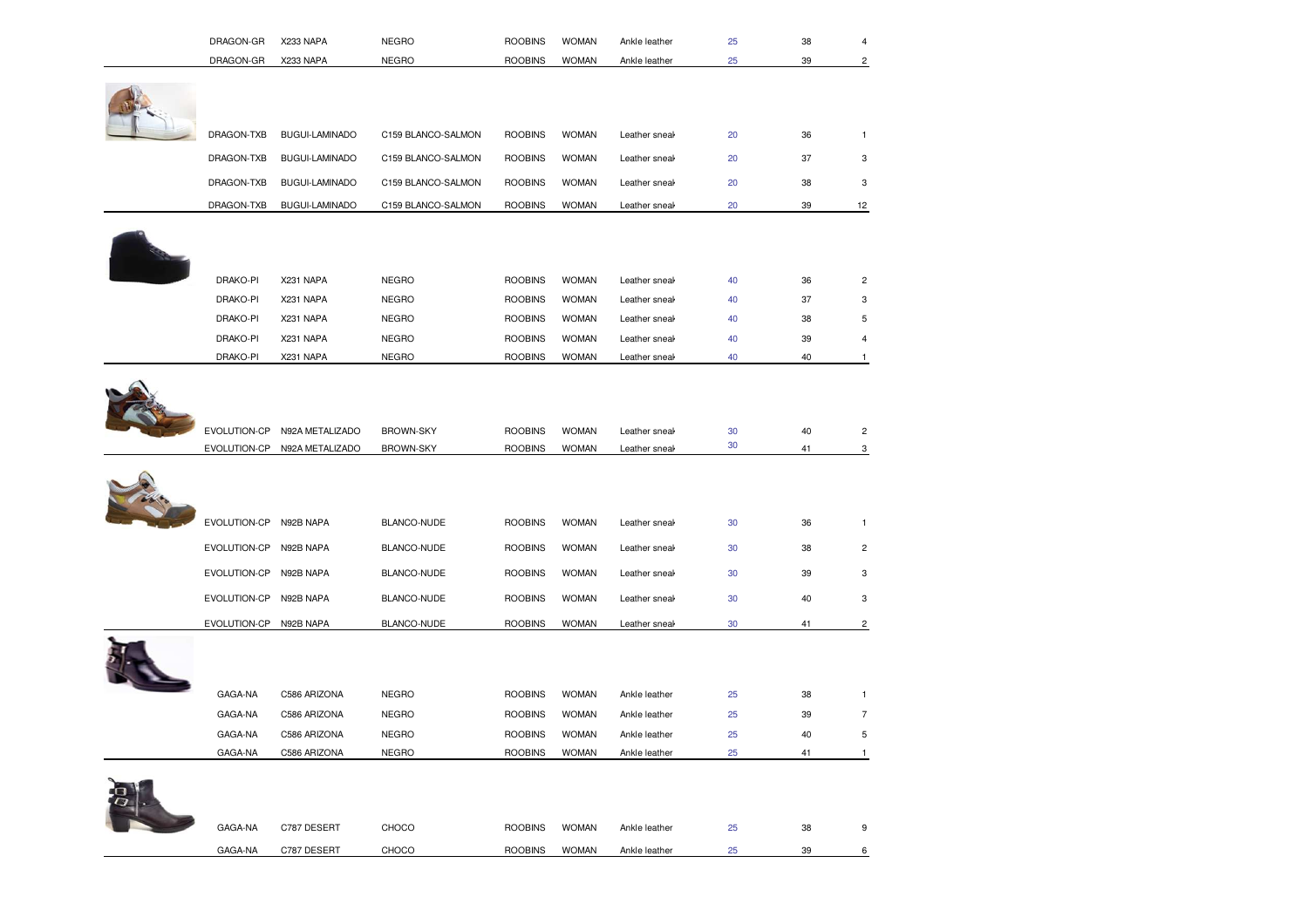| GIGI ANZIO PLATA ANZIO             |                     | <b>PLATA</b> | <b>ROOBINS</b> | <b>WOMAN</b> | Ankle leather                 | 10 <sub>1</sub> | 37 | 8              |
|------------------------------------|---------------------|--------------|----------------|--------------|-------------------------------|-----------------|----|----------------|
| GIGI ANZIO PLATA ANZIO             |                     | <b>PLATA</b> | <b>ROOBINS</b> |              | Leather shoe with leather lin | 10              | 38 | 5              |
| GIGI ANZIO PLATA ANZIO             |                     | <b>PLATA</b> | <b>ROOBINS</b> |              | Leather shoe with leather lin | 10 <sub>1</sub> | 39 | 9              |
| GIGI ANZIO PLATA ANZIO             |                     | <b>PLATA</b> | <b>ROOBINS</b> |              | Leather shoe with leather lin | 10              | 40 | 12             |
| GIGI ANZIO PLATA ANZIO             |                     | <b>PLATA</b> | <b>ROOBINS</b> |              | Leather shoe with leather lin | 10 <sub>1</sub> | 41 | 4              |
|                                    |                     |              |                |              |                               |                 |    |                |
| <b>GIGI CHAROL</b><br><b>NEGRO</b> | CHAROL              | <b>NEGRO</b> | <b>ROOBINS</b> |              | Leather shoe with leather lin | 10              | 36 | $\overline{7}$ |
| <b>GIGI CHAROL</b><br><b>NEGRO</b> | CHAROL              | <b>NEGRO</b> | <b>ROOBINS</b> |              | Leather shoe with leather lin | 10              | 37 | 15             |
| <b>GIGI CHAROL</b><br><b>NEGRO</b> | CHAROL              | <b>NEGRO</b> | <b>ROOBINS</b> |              | Leather shoe with leather lin | 10              | 38 | 19             |
| <b>GIGI CHAROL</b><br><b>NEGRO</b> | CHAROL              | <b>NEGRO</b> | <b>ROOBINS</b> |              | Leather shoe with leather lin | 10              | 39 | 26             |
| <b>GIGI CHAROL</b><br><b>NEGRO</b> | CHAROL              | <b>NEGRO</b> | <b>ROOBINS</b> |              | Leather shoe with leather lin | 10              | 40 | 9              |
| <b>GIGI CHAROL</b><br><b>NEGRO</b> | CHAROL              | <b>NEGRO</b> | <b>ROOBINS</b> |              | Leather shoe with leather lin | 10 <sub>1</sub> | 41 | 8              |
|                                    |                     |              |                |              |                               |                 |    |                |
| HARRYS-MIR                         | X238 SERRAJE        | <b>GRIS</b>  | <b>ROOBINS</b> | <b>MAN</b>   | Leather sneal                 | 20              | 40 | 3              |
| <b>HARRYS-MIR</b>                  | X238 SERRAJE        | <b>GRIS</b>  | <b>ROOBINS</b> | <b>MAN</b>   | Leather sneal                 | 20              | 41 | 9              |
| HARRYS-MIR                         | X238 SERRAJE        | GRIS         | <b>ROOBINS</b> | <b>MAN</b>   | Leather sneal                 | 20              | 42 | 17             |
| HARRYS-MIR                         | X238 SERRAJE        | GRIS         | <b>ROOBINS</b> | <b>MAN</b>   | Leather sneal                 | 20              | 43 | 4              |
| HARRYS-MIR                         | X238 SERRAJE        | GRIS         | <b>ROOBINS</b> | <b>MAN</b>   | Leather sneak                 | 20              | 44 | 10             |
|                                    |                     |              |                |              |                               |                 |    |                |
| <b>HARRYS-MIR</b>                  | X239 SERRAJE        | <b>NEGRO</b> | <b>ROOBINS</b> | MAN          | Leather sneal                 | 20              | 40 | $\mathbf{1}$   |
| HARRYS-MIR                         | X239 SERRAJE        | <b>NEGRO</b> | <b>ROOBINS</b> | <b>MAN</b>   | Leather sneal                 | 20              | 41 | $\overline{c}$ |
| HARRYS-MIR                         | X239 SERRAJE        | <b>NEGRO</b> | <b>ROOBINS</b> | <b>MAN</b>   | Leather sneak                 | 20              | 42 | 12             |
| HARRYS-MIR                         | X239 SERRAJE        | <b>NEGRO</b> | <b>ROOBINS</b> | <b>MAN</b>   | Leather sneal                 | 20              | 43 | 13             |
| HARRYS-MIR                         | X239 SERRAJE        | <b>NEGRO</b> | <b>ROOBINS</b> | <b>MAN</b>   | Leather sneak                 | 20              | 44 | 2              |
| HARRYS-MIR                         | <b>Y240 SERRAJE</b> | ARENA 138    | <b>ROOBINS</b> | <b>MAN</b>   | Leather sneak                 | 20              | 40 |                |
|                                    |                     |              |                |              |                               |                 |    |                |

| <b>HARRYS-MIR</b> | X240 SERRAJE | ARENA 138 | <b>ROOBINS</b> | <b>MAN</b> | Leather sneal | 20 | 40 | 4  |
|-------------------|--------------|-----------|----------------|------------|---------------|----|----|----|
| <b>HARRYS-MIR</b> | X240 SERRAJE | ARENA 138 | <b>ROOBINS</b> | <b>MAN</b> | Leather sneak | 20 | 41 |    |
| <b>HARRYS-MIR</b> | X240 SERRAJE | ARENA 138 | <b>ROOBINS</b> | <b>MAN</b> | Leather sneak | 20 | 42 | 16 |
| <b>HARRYS-MIR</b> | X240 SERRAJE | ARENA 138 | <b>ROOBINS</b> | <b>MAN</b> | Leather sneak | 20 | 43 | 16 |
| <b>HARRYS-MIR</b> | X240 SERRAJE | ARENA 138 | <b>ROOBINS</b> | <b>MAN</b> | Leather sneak | 20 | 44 | 13 |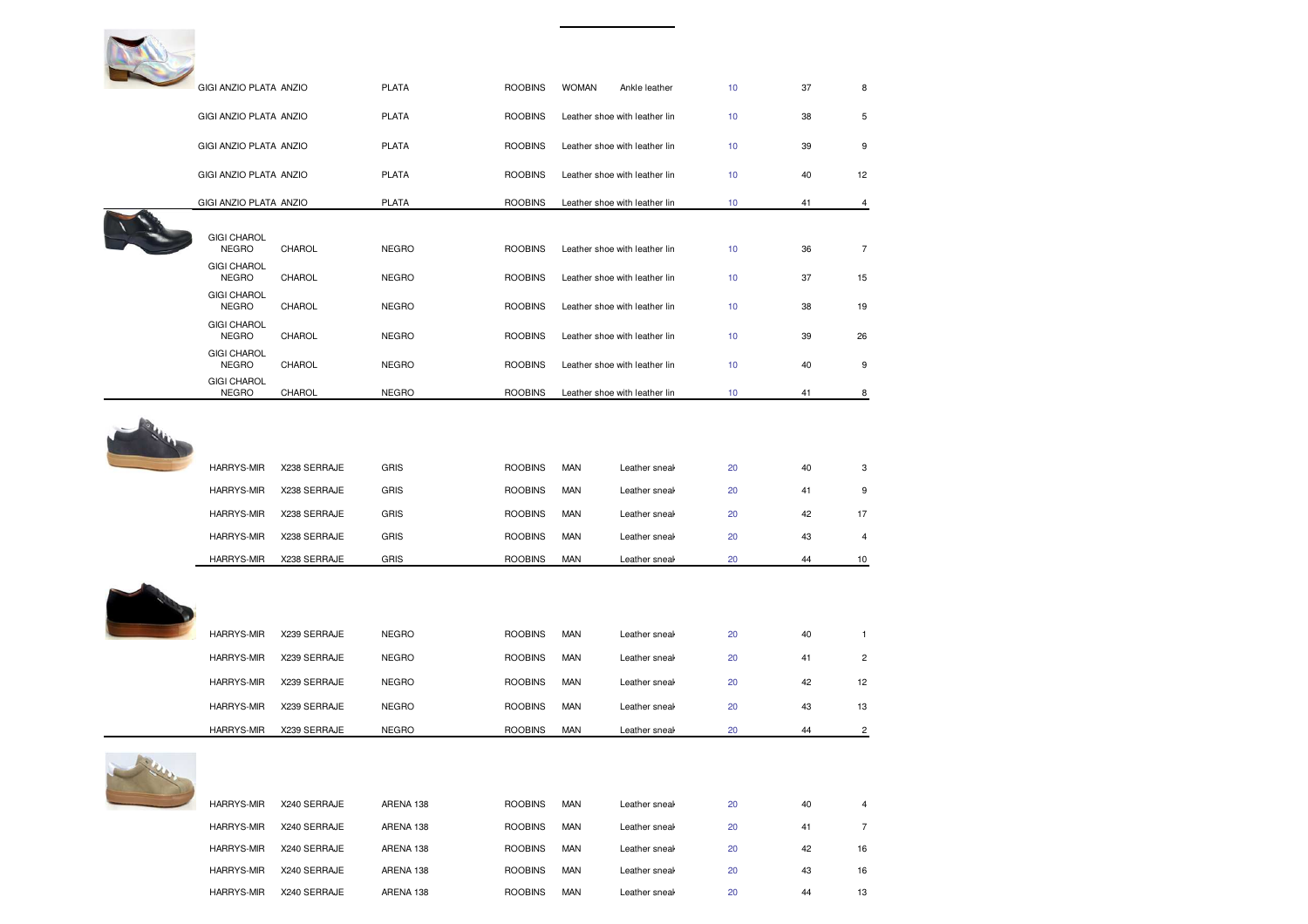|            | <b>HARRYS-MIR</b> | X240 SERRAJE                    | ARENA 138          | <b>ROOBINS</b> | <b>MAN</b>   | Leather sneal | 20 | 45 | $\overline{c}$ |
|------------|-------------------|---------------------------------|--------------------|----------------|--------------|---------------|----|----|----------------|
|            |                   |                                 |                    |                |              |               |    |    |                |
|            | HARRYS-NYB        | X265 OSLO                       | <b>GRIS OSCURO</b> | <b>ROOBINS</b> | MAN          | Leather sneak | 20 | 40 | 3              |
|            | HARRYS-NYB        | X265 OSLO                       | <b>GRIS OSCURO</b> | <b>ROOBINS</b> | <b>MAN</b>   | Leather sneak | 20 | 44 | 7              |
|            | HARRYS-NYB        | X265 OSLO                       | <b>GRIS OSCURO</b> | <b>ROOBINS</b> | <b>MAN</b>   | Leather sneal | 20 | 45 | 5              |
|            | HARRYS-NYB        | X265 OSLO                       | <b>GRIS OSCURO</b> | <b>ROOBINS</b> | MAN          | Leather sneak | 20 | 46 | 4              |
|            |                   |                                 |                    |                |              |               |    |    |                |
|            | HARRYS-NYB        | X267 OSLO                       | <b>MARRON</b>      | <b>ROOBINS</b> | <b>MAN</b>   | Leather sneal | 20 | 40 | 1              |
|            |                   |                                 |                    |                |              |               |    |    |                |
|            |                   | HARRYS-NYCA X252 SERRAJE        | WISKY-270-W        | <b>ROOBINS</b> | <b>MAN</b>   | Leather sneal | 20 | 42 | $\mathbf{1}$   |
|            |                   |                                 |                    |                |              |               |    |    |                |
|            | JACKY-FC          | K43A SERRAJE-NYLON WHITE-PINK   |                    | <b>ROOBINS</b> | <b>WOMAN</b> | Leather sneak | 40 | 36 | $\mathbf{1}$   |
|            | JACKY-FC          | K43A SERRAJE-NYLON WHITE-PINK   |                    | <b>ROOBINS</b> | <b>WOMAN</b> | Leather sneal | 40 | 37 | 2              |
|            | JACKY-FC          | K43A SERRAJE-NYLON WHITE-PINK   |                    | <b>ROOBINS</b> | <b>WOMAN</b> | Leather sneak | 40 | 38 | 4              |
|            | JACKY-FC          | K43A SERRAJE-NYLON WHITE-PINK   |                    | <b>ROOBINS</b> | <b>WOMAN</b> | Leather sneal | 40 | 39 | 3              |
|            | JACKY-FC          | K43A SERRAJE-NYLON WHITE-PINK   |                    | <b>ROOBINS</b> | <b>WOMAN</b> | Leather sneak | 40 | 40 |                |
|            | JACKY-FC          | K43A SERRAJE-NYLON WHITE-PINK   |                    | <b>ROOBINS</b> | <b>WOMAN</b> | Leather sneal | 40 | 41 |                |
|            |                   |                                 |                    |                |              |               |    |    |                |
|            | JACKY-FC          | K43B SERRAJE-GEMINI GREY-ORANGE |                    | <b>ROOBINS</b> | <b>WOMAN</b> | Leather sneak | 40 | 37 | $\mathbf{1}$   |
|            | JACKY-FC          | K43B SERRAJE-GEMINI GREY-ORANGE |                    | <b>ROOBINS</b> | <b>WOMAN</b> | Leather sneak | 40 | 38 | 3              |
|            | JACKY-FC          | K43B SERRAJE-GEMINI GREY-ORANGE |                    | <b>ROOBINS</b> | <b>WOMAN</b> | Leather sneak | 40 | 39 | 3              |
|            | JACKY-FC          | K43B SERRAJE-GEMINI GREY-ORANGE |                    | <b>ROOBINS</b> | <b>WOMAN</b> | Leather sneak | 40 | 40 | $\mathbf{1}$   |
|            | JACKY-FC          | K43B SERRAJE-GEMINI GREY-ORANGE |                    | <b>ROOBINS</b> | <b>WOMAN</b> | Leather sneal | 40 | 41 | $\mathbf{1}$   |
| $\sqrt{2}$ |                   |                                 |                    |                |              |               |    |    |                |
|            | JACKY-FC          | K43H LAMINADO-NYLOI SILVER      |                    | <b>ROOBINS</b> | <b>WOMAN</b> | Leather sneal | 40 | 36 | $\overline{c}$ |
|            | JACKY-FC          | K43H LAMINADO-NYLOI SILVER      |                    | <b>ROOBINS</b> | <b>WOMAN</b> | Leather sneak | 40 | 37 | 1              |
|            | JACKY-FC          | K43H LAMINADO-NYLOI SILVER      |                    | <b>ROOBINS</b> | <b>WOMAN</b> | Leather sneal | 40 | 38 | 4              |
|            | JACKY-FC          | K43H LAMINADO-NYLOI SILVER      |                    | <b>ROOBINS</b> | <b>WOMAN</b> | Leather sneal | 40 | 39 | 3              |
|            | JACKY-FC          | K43H LAMINADO-NYLOI SILVER      |                    | <b>ROOBINS</b> | <b>WOMAN</b> | Leather sneak | 40 | 40 | 1              |
|            | JACKY-FC          | K43H LAMINADO-NYLOI SILVER      |                    | <b>ROOBINS</b> | <b>WOMAN</b> | Leather sneal | 40 | 41 | 1              |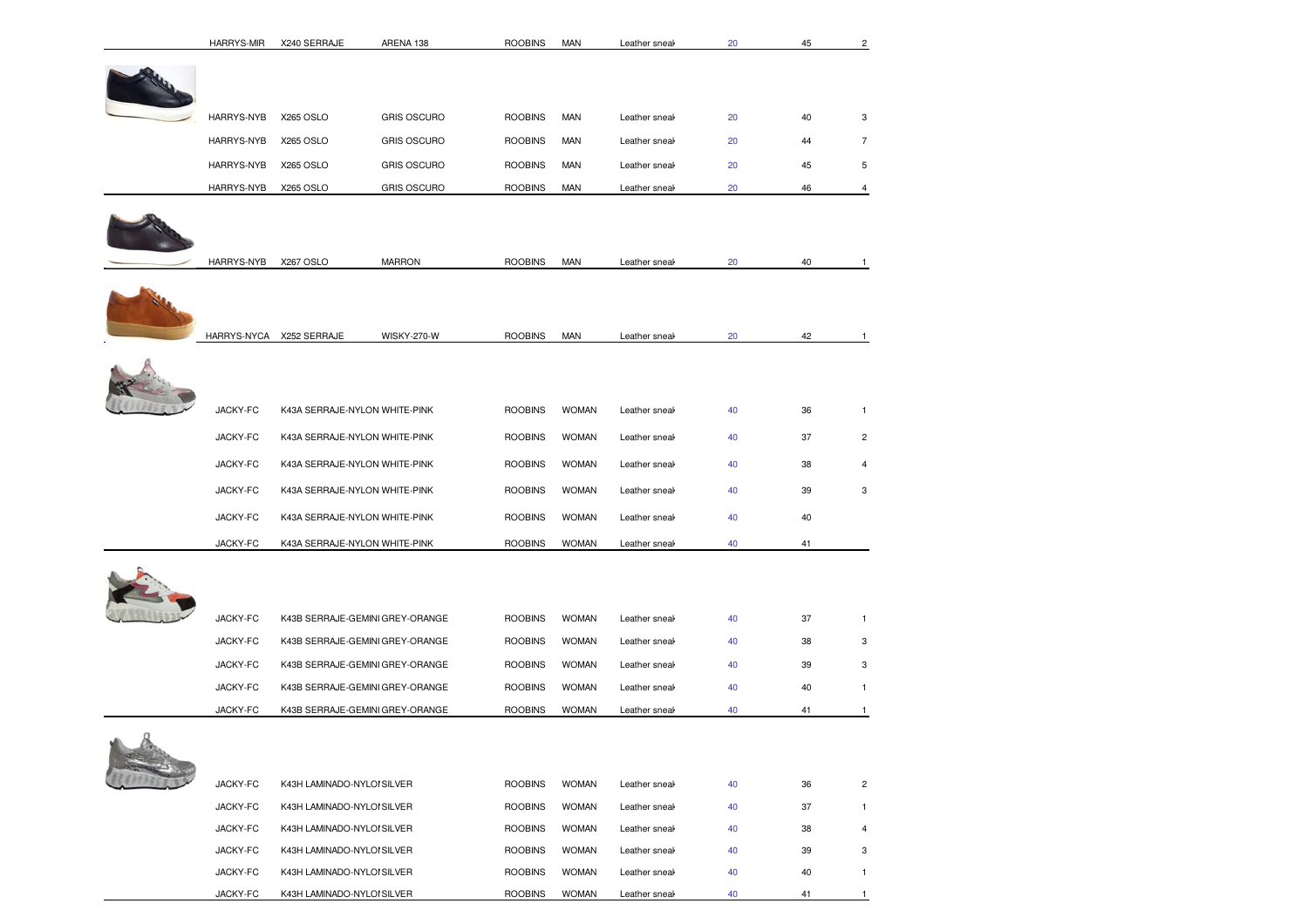

| JACKY-JP | K36A SERRAJE-NAPA BLANCO-PLATA |               | <b>ROOBINS</b> | <b>WOMAN</b> | Leather sneal | 40 | 36 | 4                       |
|----------|--------------------------------|---------------|----------------|--------------|---------------|----|----|-------------------------|
| JACKY-JP | K36A SERRAJE-NAPA BLANCO-PLATA |               | <b>ROOBINS</b> | <b>WOMAN</b> | Leather sneal | 40 | 37 | 7                       |
| JACKY-JP | K36A SERRAJE-NAPA BLANCO-PLATA |               | <b>ROOBINS</b> | <b>WOMAN</b> | Leather sneal | 40 | 38 | 4                       |
| JACKY-JP | K36A SERRAJE-NAPA BLANCO-PLATA |               | <b>ROOBINS</b> | <b>WOMAN</b> | Leather sneal | 40 | 39 | 5                       |
| JACKY-JP | K36A SERRAJE-NAPA BLANCO-PLATA |               | <b>ROOBINS</b> | <b>WOMAN</b> | Leather sneal | 40 | 40 | 3                       |
|          |                                |               |                |              |               |    |    |                         |
|          |                                |               |                |              |               |    |    |                         |
|          |                                |               |                |              |               |    |    |                         |
| JACKY-JP | K36B ANABRA-NAPA               | ANABRA-NATRON | <b>ROOBINS</b> | <b>WOMAN</b> | Leather sneak | 40 | 37 | $\mathbf{1}$            |
|          |                                |               |                |              |               |    |    |                         |
|          |                                |               |                |              |               |    |    |                         |
|          |                                |               |                |              |               |    |    |                         |
| JACKY-JP | K36C ANABRA-CAMBEF TRIESTE     |               | <b>ROOBINS</b> | <b>WOMAN</b> | Leather sneal | 40 | 36 | 2                       |
| JACKY-JP | K36C ANABRA-CAMBEF TRIESTE     |               | <b>ROOBINS</b> | <b>WOMAN</b> | Leather sneal | 40 | 37 | $\overline{4}$          |
| JACKY-JP | K36C ANABRA-CAMBEFTRIESTE      |               | <b>ROOBINS</b> | <b>WOMAN</b> | Leather sneal | 40 | 38 | 4                       |
| JACKY-JP | K36C ANABRA-CAMBEF TRIESTE     |               | <b>ROOBINS</b> | <b>WOMAN</b> | Leather sneal | 40 | 39 | 6                       |
| JACKY-JP | K36C ANABRA-CAMBEFTRIESTE      |               | <b>ROOBINS</b> | <b>WOMAN</b> | Leather sneal | 40 | 40 | $\overline{2}$          |
| JACKY-JP | K36C ANABRA-CAMBEF TRIESTE     |               | <b>ROOBINS</b> | <b>WOMAN</b> | Leather sneal | 40 | 41 | $\mathbf{1}$            |
|          |                                |               |                |              |               |    |    |                         |
|          |                                |               |                |              |               |    |    |                         |
|          |                                |               |                |              |               |    |    |                         |
| JACKY-JP | K36D NOBUCK                    | <b>ROSE</b>   | <b>ROOBINS</b> | <b>WOMAN</b> | Leather sneal | 40 | 36 | $\mathbf{1}$            |
| JACKY-JP | K36D NOBUCK                    | <b>ROSE</b>   | <b>ROOBINS</b> | <b>WOMAN</b> | Leather sneal | 40 | 37 | $\overline{\mathbf{c}}$ |
| JACKY-JP | K36D NOBUCK                    | <b>ROSE</b>   | <b>ROOBINS</b> | <b>WOMAN</b> | Leather sneal | 40 | 38 | $\overline{2}$          |
| JACKY-JP | K36D NOBUCK                    | <b>ROSE</b>   | <b>ROOBINS</b> | <b>WOMAN</b> | Leather sneal | 40 | 39 | 2                       |
| JACKY-JP | K36D NOBUCK                    | <b>ROSE</b>   | <b>ROOBINS</b> | <b>WOMAN</b> | Leather sneal | 40 | 40 | $\mathbf{1}$            |
| JACKY-JP | K36D NOBUCK                    | <b>ROSE</b>   | <b>ROOBINS</b> | <b>WOMAN</b> | Leather sneal | 40 | 41 | $\mathbf{1}$            |
|          |                                |               |                |              |               |    |    |                         |
|          |                                |               |                |              |               |    |    |                         |
|          |                                |               |                |              |               |    |    |                         |
| JACKY-JP | K36F SERR-NAPA                 | BLANCO-AZUL   | <b>ROOBINS</b> | <b>WOMAN</b> | Leather sneal | 40 | 36 | $\overline{\mathbf{c}}$ |
| JACKY-JP | K36F SERR-NAPA                 | BLANCO-AZUL   | <b>ROOBINS</b> | <b>WOMAN</b> | Leather sneal | 40 | 37 | 6                       |
| JACKY-JP | K36F SERR-NAPA                 | BLANCO-AZUL   | <b>ROOBINS</b> | <b>WOMAN</b> | Leather sneal | 40 | 38 | 6                       |
|          |                                |               |                |              |               |    |    |                         |

| JACKY-JP | K36G SERR-CAMBER                | GRIS-MANDARINA | <b>ROOBINS</b> | <b>WOMAN</b> | Leather sneak | 40 | 36 |  |
|----------|---------------------------------|----------------|----------------|--------------|---------------|----|----|--|
| JACKY-JP | K36G SERR-CAMBER GRIS-MANDARINA |                | <b>ROOBINS</b> | <b>WOMAN</b> | Leather sneal |    |    |  |

Leather sneak and lace closure 10 39 5

Leather sneak and lace text 40 40 5

Leather sneak and lace closure 40 41 2

JACKY-JP K36F SERR-NAPA BLANCO-AZUL ROOBINS WOMAN

JACKY-JP K36F SERR-NAPA BLANCO-AZUL ROOBINS WOMAN

JACKY-JP K36F SERR-NAPA BLANCO-AZUL ROOBINS WOMAN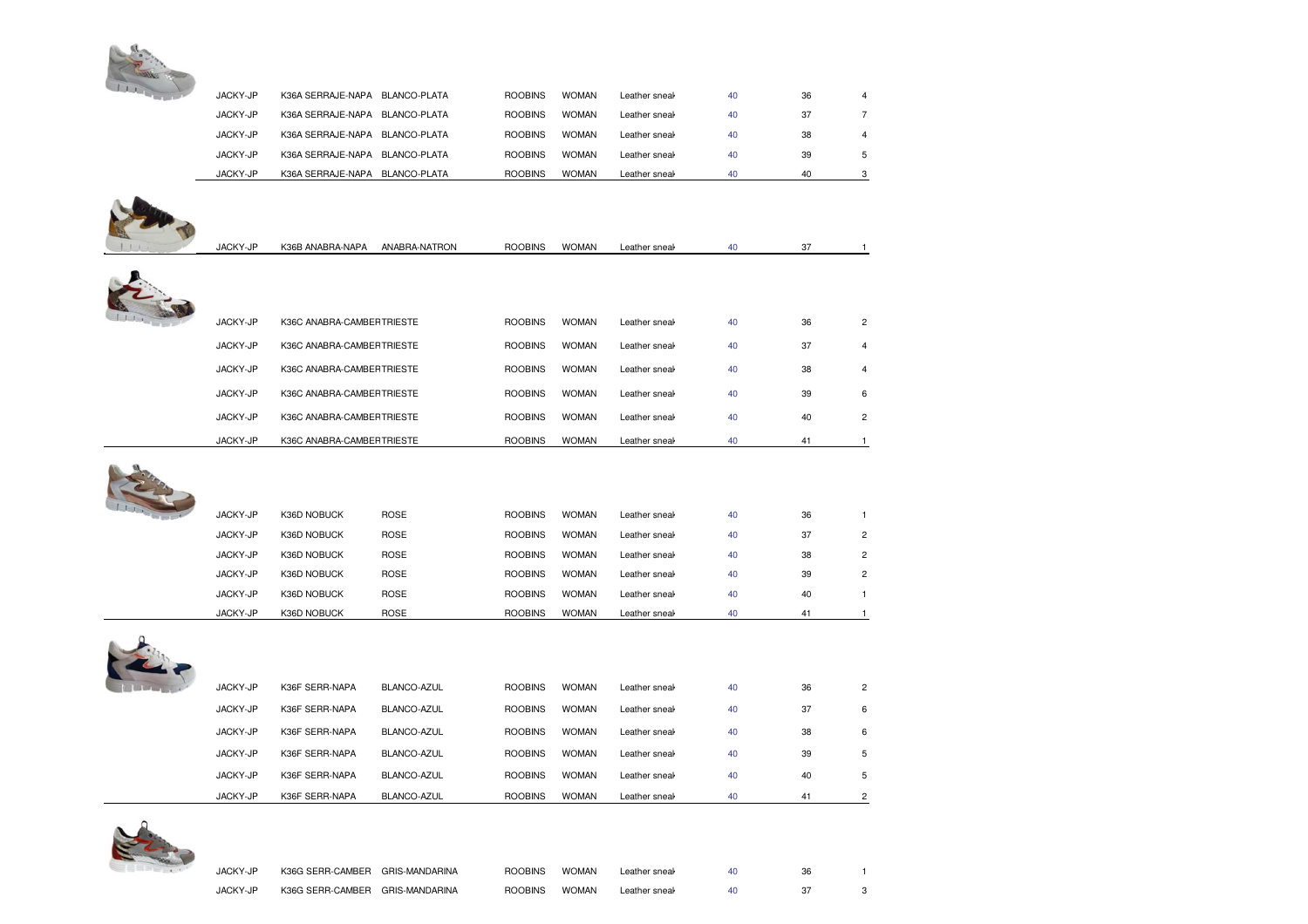| JACKY-JP<br>JACKY-JP | K36G SERR-CAMBER<br>K36G SERR-CAMBER | GRIS-MANDARINA<br>GRIS-MANDARINA | <b>ROOBINS</b><br><b>ROOBINS</b> | <b>WOMAN</b><br><b>WOMAN</b> | Leather sneal | 40<br>40 | 38<br>39 | 4 |
|----------------------|--------------------------------------|----------------------------------|----------------------------------|------------------------------|---------------|----------|----------|---|
|                      |                                      |                                  |                                  |                              | Leather sneal |          |          | 5 |
| JACKY-JP             | K36G SERR-CAMBER                     | GRIS-MANDARINA                   | <b>ROOBINS</b>                   | <b>WOMAN</b>                 | Leather sneal | 40       | 40       |   |
| JACKY-JP             | K36G SERR-CAMBER                     | GRIS-MANDARINA                   | <b>ROOBINS</b>                   | <b>WOMAN</b>                 | Leather sneal | 40       | 41       |   |

| JAKE-TTB | X272 SERRAJE | <b>MARINO</b> | <b>ROOBINS</b> | <b>WOMAN</b> | Leather sneak | 10 <sup>°</sup>  | 36 | $\overline{c}$ |
|----------|--------------|---------------|----------------|--------------|---------------|------------------|----|----------------|
| JAKE-TTB | X272 SERRAJE | <b>MARINO</b> | <b>ROOBINS</b> | <b>WOMAN</b> | Leather sneak | 10 <sup>10</sup> | 37 | 17             |
| JAKE-TTB | X272 SERRAJE | <b>MARINO</b> | <b>ROOBINS</b> | <b>WOMAN</b> | Leather sneak | 10               | 38 | 3              |
| JAKE-TTB | X272 SERRAJE | <b>MARINO</b> | <b>ROOBINS</b> | <b>WOMAN</b> | Leather sneak | 10               | 39 | $\overline{2}$ |
| JAKE-TTB | X272 SERRAJE | <b>MARINO</b> | <b>ROOBINS</b> | <b>WOMAN</b> | Leather sneak | 10 <sup>10</sup> | 40 | 9              |
| JAKE-TTB | X272 SERRAJE | <b>MARINO</b> | <b>ROOBINS</b> | <b>WOMAN</b> | Leather sneak | 10               | 41 | 8              |



| <b>JEAN</b> | C838 ARZONA-AUSTIN MARRON-MIJARES |              | <b>ROOBINS</b> | <b>WOMAN</b> | Ankle leather | 15 | 39 | 6  |
|-------------|-----------------------------------|--------------|----------------|--------------|---------------|----|----|----|
| <b>JEAN</b> | C838 ARZONA-AUSTIN MARRON-MIJARES |              | <b>ROOBINS</b> | <b>WOMAN</b> | Ankle leather | 15 | 40 | 5  |
|             |                                   |              |                |              |               |    |    |    |
|             |                                   |              |                |              |               |    |    |    |
|             |                                   |              |                |              |               |    |    |    |
| <b>JEAN</b> | X328 SARATOGA                     | <b>NEGRO</b> | <b>ROOBINS</b> | <b>WOMAN</b> | Ankle leather | 25 | 36 | 6  |
| <b>JEAN</b> | X328 SARATOGA                     | <b>NEGRO</b> | <b>ROOBINS</b> | <b>WOMAN</b> | Ankle leather | 25 | 37 | 16 |
| <b>JEAN</b> | X328 SARATOGA                     | <b>NEGRO</b> | <b>ROOBINS</b> | <b>WOMAN</b> | Ankle leather | 25 | 38 | 28 |
| <b>JEAN</b> | X328 SARATOGA                     | <b>NEGRO</b> | <b>ROOBINS</b> | <b>WOMAN</b> | Ankle leather | 25 | 39 | 27 |
| <b>JEAN</b> | X328 SARATOGA                     | <b>NEGRO</b> | <b>ROOBINS</b> | <b>WOMAN</b> | Ankle leather | 25 | 40 | 14 |
| <b>JEAN</b> | X328 SARATOGA                     | <b>NEGRO</b> | <b>ROOBINS</b> | <b>WOMAN</b> | Ankle leather | 25 | 41 | 10 |



| <b>KRAKEN-NE</b> | C444 CHAROL | <b>NEGRO</b> | <b>ROOBINS</b> | <b>WOMAN</b> | Leather shoe | 25 | 36 | 9  |
|------------------|-------------|--------------|----------------|--------------|--------------|----|----|----|
| <b>KRAKEN-NE</b> | C444 CHAROL | <b>NEGRO</b> | <b>ROOBINS</b> | <b>WOMAN</b> | Leather shoe | 25 | 37 | 27 |
| <b>KRAKEN-NE</b> | C444 CHAROL | <b>NEGRO</b> | <b>ROOBINS</b> | <b>WOMAN</b> | Leather shoe | 25 | 38 | 34 |
| <b>KRAKEN-NE</b> | C444 CHAROL | <b>NEGRO</b> | <b>ROOBINS</b> | <b>WOMAN</b> | Leather shoe | 25 | 39 | 35 |
| <b>KRAKEN-NE</b> | C444 CHAROL | <b>NEGRO</b> | <b>ROOBINS</b> | <b>WOMAN</b> | Leather shoe | 25 | 40 | 20 |
| <b>KRAKEN-NE</b> | C444 CHAROL | <b>NEGRO</b> | <b>ROOBINS</b> | <b>WOMAN</b> | Leather shoe | 25 | 41 | 6  |
|                  |             |              |                |              |              |    |    |    |



| <b>KRAKEN-NE</b> | <b>CIGA</b><br><b>CHAROL</b><br>C916 ( | NEGRO-<br>$E^{\mu}$<br><b>BLANCO</b> | <b>ROOBINS</b> | <b>WOMAN</b> | Leather shoe | $\sim$ $-$<br>. . |  |
|------------------|----------------------------------------|--------------------------------------|----------------|--------------|--------------|-------------------|--|
|                  |                                        |                                      |                |              |              |                   |  |

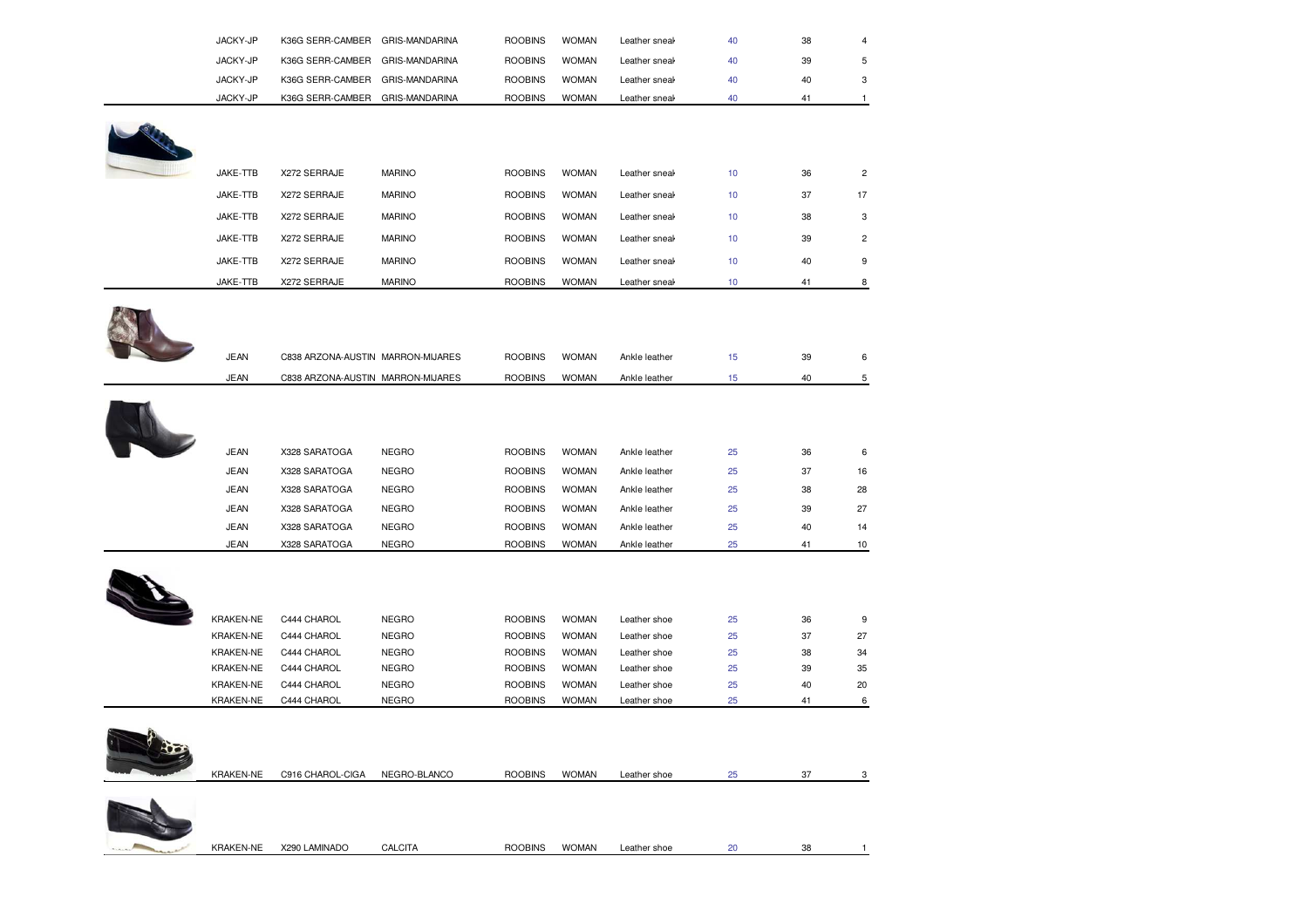| KRON-PT          | P24I LAMINADO SACO PLATA |              | <b>ROOBINS</b> | <b>WOMAN</b> | Leather shoe  | 20 | 36 | $\overline{2}$ |
|------------------|--------------------------|--------------|----------------|--------------|---------------|----|----|----------------|
| <b>KRON-PT</b>   | P24I LAMINADO SACO PLATA |              | <b>ROOBINS</b> | <b>WOMAN</b> | Leather shoe  | 20 | 37 | $\mathbf{1}$   |
| <b>KRON-PT</b>   | P24I LAMINADO SACO PLATA |              | <b>ROOBINS</b> | <b>WOMAN</b> | Leather shoe  | 20 | 39 | $\overline{c}$ |
| <b>KRON-PT</b>   | P24I LAMINADO SACO PLATA |              | <b>ROOBINS</b> | <b>WOMAN</b> | Leather shoe  | 20 | 40 | $\mathbf{1}$   |
|                  |                          |              |                |              |               |    |    |                |
|                  |                          |              |                |              |               |    |    |                |
|                  |                          |              |                |              |               |    |    |                |
| LEMAN-MTC        | <b>GRAZY</b>             | <b>SKIMO</b> | <b>ROOBINS</b> | <b>MAN</b>   | Leather ankle | 30 | 43 | 2              |
|                  |                          |              |                |              |               |    |    |                |
|                  |                          |              |                |              |               |    |    |                |
|                  |                          |              |                |              |               |    |    |                |
| LEMAN-MTC        | X284 GRAZY               | <b>SKIMO</b> | <b>ROOBINS</b> | <b>MAN</b>   | Leather ankle | 30 | 40 | $\overline{c}$ |
| LEMAN-MTC        | X284 GRAZY               | <b>SKIMO</b> | <b>ROOBINS</b> | <b>MAN</b>   | Leather ankle | 30 | 41 | 5              |
| <b>LEMAN-MTC</b> | X284 GRAZY               | <b>SKIMO</b> | <b>ROOBINS</b> | <b>MAN</b>   | Leather ankle | 30 | 42 | 6              |
| <b>LEMAN-MTC</b> | X284 GRAZY               | <b>SKIMO</b> | <b>ROOBINS</b> | <b>MAN</b>   | Leather ankle | 30 | 43 | $\overline{7}$ |
| LEMAN-MTC        | X284 GRAZY               | <b>SKIMO</b> | <b>ROOBINS</b> | <b>MAN</b>   | Leather ankle | 30 | 44 | 6              |
| <b>LEMAN-MTC</b> | X284 GRAZY               | <b>SKIMO</b> | <b>ROOBINS</b> | <b>MAN</b>   | Leather ankle | 30 | 45 | 3              |
| LEMAN-MTC        | X284 GRAZY               | <b>SKIMO</b> | <b>ROOBINS</b> | <b>MAN</b>   | Leather ankle | 30 | 46 | 2              |
| LEMAN-MTM        | X285 GRAZY               | CUERO        | <b>ROOBINS</b> | <b>MAN</b>   | Leather ankle | 30 | 41 | 4              |
| LEMAN-MTM        | X285 GRAZY               | CUERO        | <b>ROOBINS</b> | <b>WOMAN</b> | Leather ankle | 30 | 42 | 6              |
| LEMAN-MTM        | X285 GRAZY               | CUERO        | <b>ROOBINS</b> | <b>MAN</b>   | Leather ankle | 30 | 43 | 6              |
| LEMAN-MTM        | X285 GRAZY               | <b>CUERO</b> | <b>ROOBINS</b> | <b>MAN</b>   | Leather ankle | 30 | 44 | 6              |
| LEMAN-MTM        | X285 GRAZY               | CUERO        | <b>ROOBINS</b> | <b>MAN</b>   | Leather ankle | 30 | 45 | 4              |
| LEMAN-MTM        | X285 GRAZY               | <b>CUERO</b> | <b>ROOBINS</b> | <b>MAN</b>   | Leather ankle | 30 | 46 | $\overline{c}$ |
|                  |                          |              |                |              |               |    |    |                |
| LEMAN-MTN        | X286 NAPA AGRA           | <b>NEGRO</b> | <b>ROOBINS</b> | <b>MAN</b>   | Leather ankle | 30 | 40 | $\overline{c}$ |
| LEMAN-MTN        | X286 NAPA AGRA           | <b>NEGRO</b> | <b>ROOBINS</b> | <b>MAN</b>   | Leather ankle | 30 | 41 | 4              |
| <b>LEMAN-MTN</b> | X286 NAPA AGRA           | <b>NEGRO</b> | <b>ROOBINS</b> | <b>MAN</b>   | Leather ankle | 30 | 42 | $\overline{7}$ |
| <b>LEMAN-MTN</b> | X286 NAPA AGRA           | <b>NEGRO</b> | <b>ROOBINS</b> | <b>MAN</b>   | Leather ankle | 30 | 43 | 8              |
| <b>LEMAN-MTN</b> | X286 NAPA AGRA           | <b>NEGRO</b> | <b>ROOBINS</b> | <b>MAN</b>   | Leather ankle | 30 | 44 | 6              |
|                  |                          |              |                |              |               |    |    |                |



| I OVE-SI | IADA | IFAB<br>____ | <b>ROOBINS</b> | <b>WOMAN</b> | Leather sneal | $\sim$<br>__ | $\sim$<br>ىر |  |
|----------|------|--------------|----------------|--------------|---------------|--------------|--------------|--|
| I OVE-SI | ADA  | IFAB<br>____ | <b>ROOBINS</b> | <b>WOMAN</b> | eather sneal. | $\sim$<br>__ | 39<br>$ -$   |  |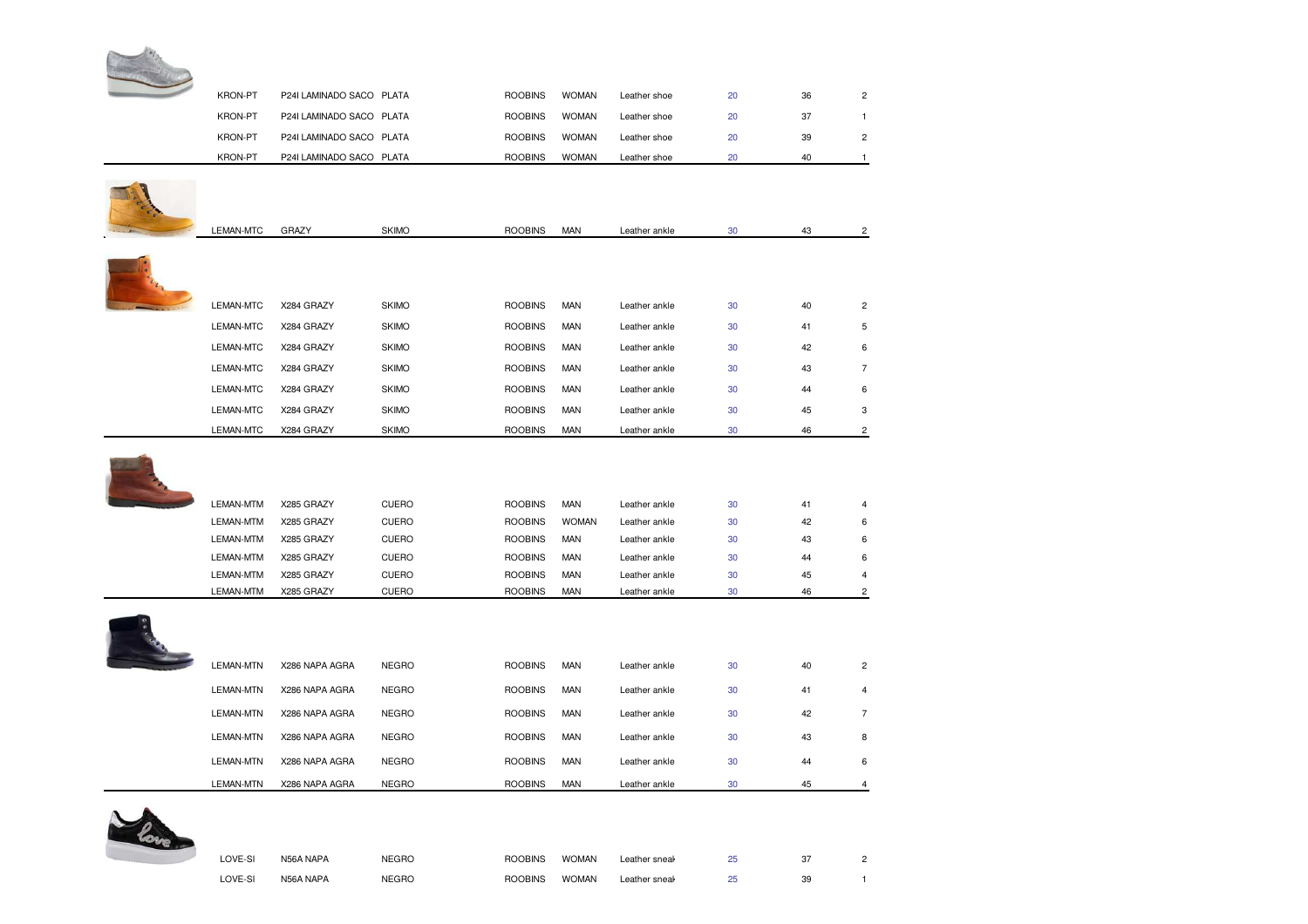| LOVE-SI            | N56A NAPA                         | <b>NEGRO</b>                               | <b>ROOBINS</b>                   | <b>WOMAN</b>                 | Leather sneak                  | 25           | 40       |                              |
|--------------------|-----------------------------------|--------------------------------------------|----------------------------------|------------------------------|--------------------------------|--------------|----------|------------------------------|
|                    |                                   |                                            |                                  |                              |                                |              |          |                              |
| LOVE-SI            | N56B NAPA                         | <b>BLANCO</b>                              | <b>ROOBINS</b>                   | <b>WOMAN</b>                 | Leather sneak                  | 25           | 37       | $\mathbf{1}$                 |
|                    |                                   |                                            |                                  |                              |                                |              |          |                              |
|                    |                                   |                                            |                                  |                              |                                |              |          |                              |
| MADISON-GYB        | P45B LAMINADO                     | MAGNESIO                                   | <b>ROOBINS</b>                   | <b>WOMAN</b>                 | Leather sneal                  | 15           | 37       | 1                            |
|                    |                                   |                                            |                                  |                              |                                |              |          |                              |
| MATT-AM            | N49A LAMINADO-REJILI BLANCO-PLATA |                                            | <b>ROOBINS</b>                   | <b>WOMAN</b>                 | Leather sneak                  | $30\,$       | 36       | 15                           |
| MATT-AM            | N49A LAMINADO-REJILI BLANCO-PLATA |                                            | <b>ROOBINS</b>                   | <b>WOMAN</b>                 | Leather sneak                  | 30           | 37       | 14                           |
| MATT-AM            | N49A LAMINADO-REJILI BLANCO-PLATA |                                            | <b>ROOBINS</b>                   | <b>WOMAN</b>                 | Leather sneak                  | 30           | 38       | 13                           |
| MATT-AM            | N49A LAMINADO-REJILI BLANCO-PLATA |                                            | <b>ROOBINS</b>                   | <b>WOMAN</b>                 | Leather sneak                  | 30           | 39       | 6                            |
| MATT-AM            | N49A LAMINADO-REJILI BLANCO-PLATA |                                            | <b>ROOBINS</b>                   | <b>WOMAN</b>                 | Leather sneak                  | 30           | 40       | 19                           |
| MATT-AM            | N49A LAMINADO-REJILI BLANCO-PLATA |                                            | <b>ROOBINS</b>                   | <b>WOMAN</b>                 | Leather sneak                  | 30           | 41       | 14                           |
| MATT-AM<br>MATT-AM | N49AC ANTE<br>N49AC ANTE          | ROSE<br>ROSE                               | <b>ROOBINS</b><br><b>ROOBINS</b> | <b>WOMAN</b><br><b>WOMAN</b> | Leather sneak<br>Leather sneak | 30<br>30     | 36<br>41 | $\overline{4}$<br>6          |
| MATT-AM            | N49AI NAPA-PELO                   | <b>NEGRO</b>                               | <b>ROOBINS</b>                   | <b>WOMAN</b>                 | Leather sneak                  | 30           | 37       | $\mathbf{1}$                 |
| MATT-AM<br>MATT-AM | N49AM NAPA<br>N49AM NAPA          | BLANCO-CEBRA-AZULON<br>BLANCO-CEBRA-AZULON | <b>ROOBINS</b><br><b>ROOBINS</b> | <b>WOMAN</b><br><b>WOMAN</b> | Leather sneak<br>Leather sneak | 30<br>30     | 37<br>38 | $\overline{c}$<br>4          |
| MATT-AM            | N49AQ SERRAJE                     | <b>PLATA</b>                               |                                  |                              |                                |              |          |                              |
| MATT-AM            | N49AQ SERRAJE                     | <b>PLATA</b>                               | <b>ROOBINS</b><br><b>ROOBINS</b> | <b>WOMAN</b><br><b>WOMAN</b> | Leather sneal<br>Leather sneak | $30\,$<br>30 | 36<br>41 | $\mathbf{1}$<br>$\mathbf{1}$ |
|                    |                                   |                                            |                                  |                              |                                |              |          |                              |
| MATT-AM            | N49AS ANABRA-NEON ANABRA-NATRON   |                                            | <b>ROOBINS</b>                   | <b>WOMAN</b>                 | Leather sneak                  | 30           | 36       | $\overline{4}$               |
| MATT-AM            | N49AS ANABRA-NEON ANABRA-NATRON   |                                            | <b>ROOBINS</b>                   | <b>WOMAN</b>                 | Leather sneak                  | 30           | 39       | $\overline{c}$               |
| MATT-AM            | N49AS ANABRA-NEON ANABRA-NATRON   |                                            | <b>ROOBINS</b>                   | <b>WOMAN</b>                 | Leather sneak                  | 30           | 41       | $\overline{c}$               |
|                    |                                   |                                            |                                  |                              |                                |              |          |                              |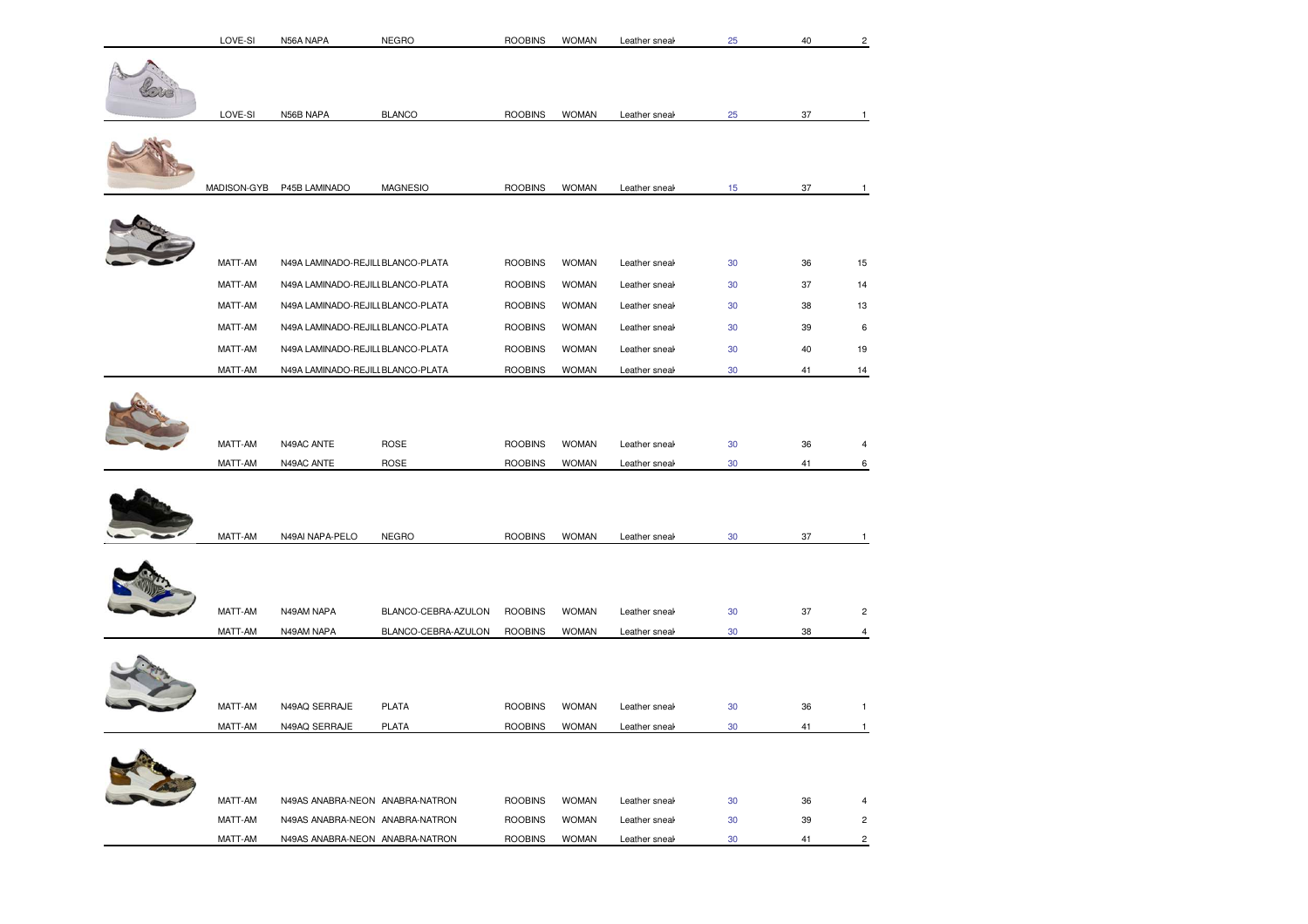

| MATT-AM | N49AV NAPA | <b>NEGRO</b> | <b>ROOBINS</b> | <b>WOMAN</b> | Leather sneal | 30 | 36             | 2 |
|---------|------------|--------------|----------------|--------------|---------------|----|----------------|---|
| MATT-AM | N49AV NAPA | <b>NEGRO</b> | <b>ROOBINS</b> | <b>WOMAN</b> | Leather sneal | 30 | 37             | 2 |
| MATT-AM | N49AV NAPA | <b>NEGRO</b> | <b>ROOBINS</b> | <b>WOMAN</b> | Leather sneal | 30 | 38             | 2 |
| MATT-AM | N49AV NAPA | <b>NEGRO</b> | <b>ROOBINS</b> | <b>WOMAN</b> | Leather sneak | 30 | 39             | 2 |
| MATT-AM | N49AV NAPA | <b>NEGRO</b> | <b>ROOBINS</b> | <b>WOMAN</b> | Leather sneal | 30 | 40             |   |
| MATT-AM | N49AV NAPA | <b>NEGRO</b> | <b>ROOBINS</b> | <b>WOMAN</b> | Leather sneal | 30 | 4 <sup>1</sup> |   |

| <b>MA</b> |
|-----------|

| MATT-AM<br><b>WOMAN</b><br>36<br>N49AX NAPA<br>ANABRA-YELLOW<br><b>ROOBINS</b><br>30<br>Leather sneal<br>9<br>37<br><b>WOMAN</b><br>MATT-AM<br>30<br>N49AX NAPA<br>ANABRA-YELLOW<br><b>ROOBINS</b><br>Leather sneal<br><b>WOMAN</b><br>MATT-AM<br>N49AX NAPA<br>ANABRA-YELLOW<br><b>ROOBINS</b><br>38<br>30<br>Leather sneal<br><b>WOMAN</b><br>MATT-AM<br>N49AX NAPA<br>ANABRA-YELLOW<br><b>ROOBINS</b><br>30<br>40<br>Leather sneal<br>4<br><b>WOMAN</b><br>MATT-AM<br>30<br>41<br>N49AX NAPA<br>ANABRA-YELLOW<br><b>ROOBINS</b><br>Leather sneal |  |  |  |  |  |
|-----------------------------------------------------------------------------------------------------------------------------------------------------------------------------------------------------------------------------------------------------------------------------------------------------------------------------------------------------------------------------------------------------------------------------------------------------------------------------------------------------------------------------------------------------|--|--|--|--|--|
|                                                                                                                                                                                                                                                                                                                                                                                                                                                                                                                                                     |  |  |  |  |  |
|                                                                                                                                                                                                                                                                                                                                                                                                                                                                                                                                                     |  |  |  |  |  |
|                                                                                                                                                                                                                                                                                                                                                                                                                                                                                                                                                     |  |  |  |  |  |
|                                                                                                                                                                                                                                                                                                                                                                                                                                                                                                                                                     |  |  |  |  |  |
|                                                                                                                                                                                                                                                                                                                                                                                                                                                                                                                                                     |  |  |  |  |  |



| MATT-AM | N49AY NAPA-CEBRA | BLANCO-CEBRA-ROJO | <b>ROOBINS</b> | <b>WOMAN</b> | Leather sneal | 30 | 36 |   |
|---------|------------------|-------------------|----------------|--------------|---------------|----|----|---|
| MATT-AM | N49AY NAPA-CEBRA | BLANCO-CEBRA-ROJO | <b>ROOBINS</b> | <b>WOMAN</b> | Leather sneak | 30 | 37 | 2 |
| MATT-AM | N49AY NAPA-CEBRA | BLANCO-CEBRA-ROJO | <b>ROOBINS</b> | <b>WOMAN</b> | Leather sneak | 30 | 38 | 8 |
| MATT-AM | N49AY NAPA-CEBRA | BLANCO-CEBRA-ROJO | <b>ROOBINS</b> | <b>WOMAN</b> | Leather sneal | 30 | 39 | 6 |
| MATT-AM | N49AY NAPA-CEBRA | BLANCO-CEBRA-ROJO | <b>ROOBINS</b> | <b>WOMAN</b> | Leather sneak | 30 | 40 | 5 |
| MATT-AM | N49AY NAPA-CEBRA | BLANCO-CEBRA-ROJO | <b>ROOBINS</b> | <b>WOMAN</b> | Leather sneal | 30 | 41 |   |



| MATT-AM | N49AZ NAPA-REJILLA | NEGRO-CAMUFLAJE-CIRCOI ROOBINS |                | <b>WOMAN</b> | Leather sneak | 30 | 37 |                |
|---------|--------------------|--------------------------------|----------------|--------------|---------------|----|----|----------------|
| MATT-AM | N49AZ NAPA-REJILLA | NEGRO-CAMUFLAJE-CIRCOI ROOBINS |                | <b>WOMAN</b> | Leather sneal | 30 | 41 |                |
| MATT-AM | N49BB OSLO         | OSTRA-CORAL                    | <b>ROOBINS</b> | <b>WOMAN</b> | Leather sneak | 30 | 37 | $\overline{2}$ |
| MATT-AM | N49BB OSLO         | OSTRA-CORAL                    | <b>ROOBINS</b> | <b>WOMAN</b> | Leather sneak | 30 | 38 | 2              |
| MATT-AM | N49BB OSLO         | OSTRA-CORAL                    | <b>ROOBINS</b> | <b>WOMAN</b> | Leather sneak | 30 | 39 | $\overline{c}$ |
| MATT-AM | N49BB OSLO         | OSTRA-CORAL                    | <b>ROOBINS</b> | <b>WOMAN</b> | Leather sneal | 30 | 41 | 2              |



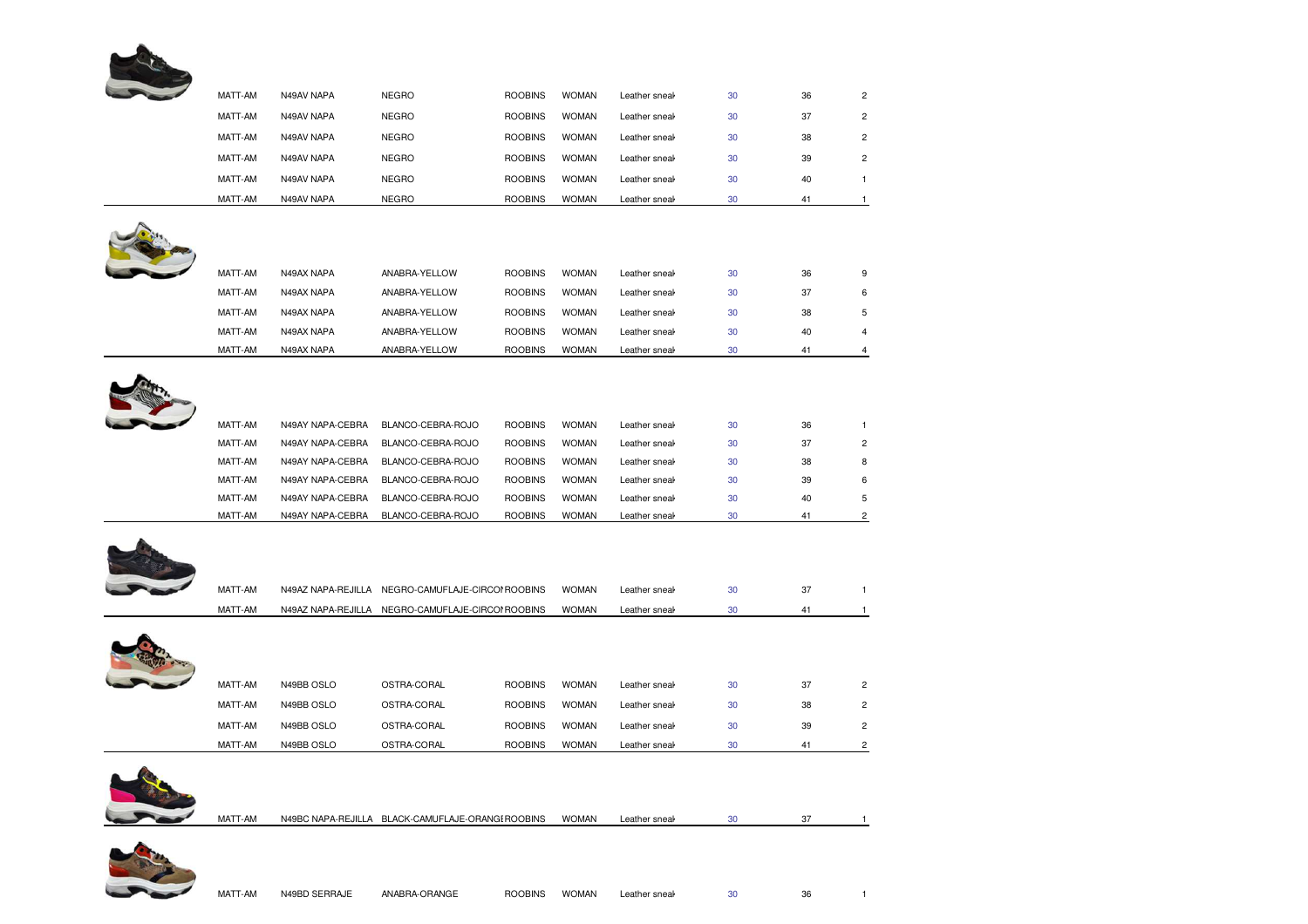| MATT-AM            | N49BD SERRAJE                          | ANABRA-ORANGE              | <b>ROOBINS</b>                   | <b>WOMAN</b>                 | Leather sneal                  | 30           | 37       | 4                       |
|--------------------|----------------------------------------|----------------------------|----------------------------------|------------------------------|--------------------------------|--------------|----------|-------------------------|
| MATT-AM            | N49BD SERRAJE                          | ANABRA-ORANGE              | <b>ROOBINS</b>                   | <b>WOMAN</b>                 | Leather sneak                  | 30           | 38       | $\mathbf 2$             |
| MATT-AM            | N49BD SERRAJE                          | ANABRA-ORANGE              | <b>ROOBINS</b>                   | <b>WOMAN</b>                 | Leather sneal                  | 30           | 39       | $\overline{4}$          |
| MATT-AM            | N49BD SERRAJE                          | ANABRA-ORANGE              | <b>ROOBINS</b>                   | <b>WOMAN</b>                 | Leather sneak                  | 30           | 40       | $\overline{\mathbf{c}}$ |
| MATT-AM            | N49BD SERRAJE                          | ANABRA-ORANGE              | <b>ROOBINS</b>                   | <b>WOMAN</b>                 | Leather sneal                  | 30           | 41       | 1                       |
|                    |                                        |                            |                                  |                              |                                |              |          |                         |
| MATT-AM            | N49BG NAPA                             | BLANCO-GRIS-ICE            | <b>ROOBINS</b>                   | <b>WOMAN</b>                 | Leather sneal                  | 30           | 36       | 4                       |
| MATT-AM            | N49BG NAPA                             | BLANCO-GRIS-ICE            | <b>ROOBINS</b>                   | <b>WOMAN</b>                 | Leather sneal                  | 30           | 37       | 8                       |
| MATT-AM            | N49BG NAPA                             | BLANCO-GRIS-ICE            | <b>ROOBINS</b>                   | <b>WOMAN</b>                 | Leather sneak                  | 30           | 38       | 12                      |
| MATT-AM            | N49BG NAPA                             | BLANCO-GRIS-ICE            | <b>ROOBINS</b>                   | <b>WOMAN</b>                 | Leather sneal                  | 30           | 39       | 12                      |
| MATT-AM            | N49BG NAPA                             | BLANCO-GRIS-ICE            | <b>ROOBINS</b>                   | <b>WOMAN</b>                 | Leather sneal                  | 30           | 40       | 5                       |
| MATT-AM            | N49BG NAPA                             | BLANCO-GRIS-ICE            | <b>ROOBINS</b>                   | <b>WOMAN</b>                 | Leather sneal                  | 30           | 41       | 3                       |
| MATT-AM            | N49C NAPA-REJILLA                      | <b>NEGRO</b>               | <b>ROOBINS</b>                   | <b>WOMAN</b>                 | Leather sneal                  | 30           | 36       | 4                       |
| MATT-AM            | N49C NAPA-REJILLA                      | <b>NEGRO</b>               | <b>ROOBINS</b>                   | <b>WOMAN</b>                 | Leather sneal                  | 30           | 37       | 27                      |
| MATT-AM            | N49C NAPA-REJILLA                      | <b>NEGRO</b>               | <b>ROOBINS</b>                   | <b>WOMAN</b>                 | Leather sneak                  | 30           | 38       | 19                      |
| MATT-AM            | N49C NAPA-REJILLA                      | <b>NEGRO</b>               | <b>ROOBINS</b>                   | <b>WOMAN</b>                 | Leather sneal                  | 30           | 39       | 41                      |
| MATT-AM            | N49C NAPA-REJILLA                      | <b>NEGRO</b>               | <b>ROOBINS</b>                   | <b>WOMAN</b>                 | Leather sneal                  | 30           | 40       | 49                      |
| MATT-AM            | N49C NAPA-REJILLA                      | <b>NEGRO</b>               | <b>ROOBINS</b>                   | <b>WOMAN</b>                 | Leather sneal                  | 30           | 41       | 21                      |
| MATT-AM            | N49D NAPA-REJILLA                      | BLANCO-AMARILLO-GRIS       | <b>ROOBINS</b>                   | <b>WOMAN</b>                 | Leather sneal                  | 30           | 36       | 8                       |
| MATT-AM            | N49D NAPA-REJILLA                      | BLANCO-AMARILLO-GRIS       | <b>ROOBINS</b>                   | <b>WOMAN</b>                 | Leather sneal                  | 30           | 37       | 19                      |
| MATT-AM            | N49D NAPA-REJILLA                      | BLANCO-AMARILLO-GRIS       | <b>ROOBINS</b>                   | <b>WOMAN</b>                 | Leather sneak                  | 30           | 38       | 33                      |
| MATT-AM            | N49D NAPA-REJILLA                      | BLANCO-AMARILLO-GRIS       | <b>ROOBINS</b>                   | <b>WOMAN</b>                 | Leather sneal                  | 30           | 39       | 32                      |
| MATT-AM            | N49D NAPA-REJILLA                      | BLANCO-AMARILLO-GRIS       | <b>ROOBINS</b>                   | <b>WOMAN</b>                 | Leather sneal                  | 30           | 40       | 26                      |
| MATT-AM            | N49D NAPA-REJILLA                      | BLANCO-AMARILLO-GRIS       | <b>ROOBINS</b>                   | <b>WOMAN</b>                 | Leather sneal                  | 30           | 41       | 18                      |
|                    |                                        |                            |                                  |                              |                                |              |          |                         |
| MATT-AM            | N49E NAPA-REJILLA                      | PLATA-FUXIA                | <b>ROOBINS</b>                   | <b>WOMAN</b>                 | Leather sneal                  | 30           | 37       | 1                       |
| MATT-AM            | N49E NAPA-REJILLA                      | PLATA-FUXIA                | <b>ROOBINS</b>                   | <b>WOMAN</b>                 | Leather sneak                  | 30           | 39       | $\mathbf{1}$            |
| MATT-AM            | N49E NAPA-REJILLA                      | PLATA-FUXIA                | <b>ROOBINS</b>                   | <b>WOMAN</b>                 | Leather sneak                  | 30           | 40       | 2                       |
|                    |                                        |                            |                                  |                              |                                |              |          |                         |
|                    |                                        |                            |                                  |                              |                                |              |          |                         |
| MATT-AM<br>MATT-AM | N49F NAPA-REJILLA<br>N49F NAPA-REJILLA | BLANCO-AZUL<br>BLANCO-AZUL | <b>ROOBINS</b><br><b>ROOBINS</b> | <b>WOMAN</b><br><b>WOMAN</b> | Leather sneak<br>Leather sneak | $30\,$<br>30 | 37<br>39 | 0<br>$\overline{2}$     |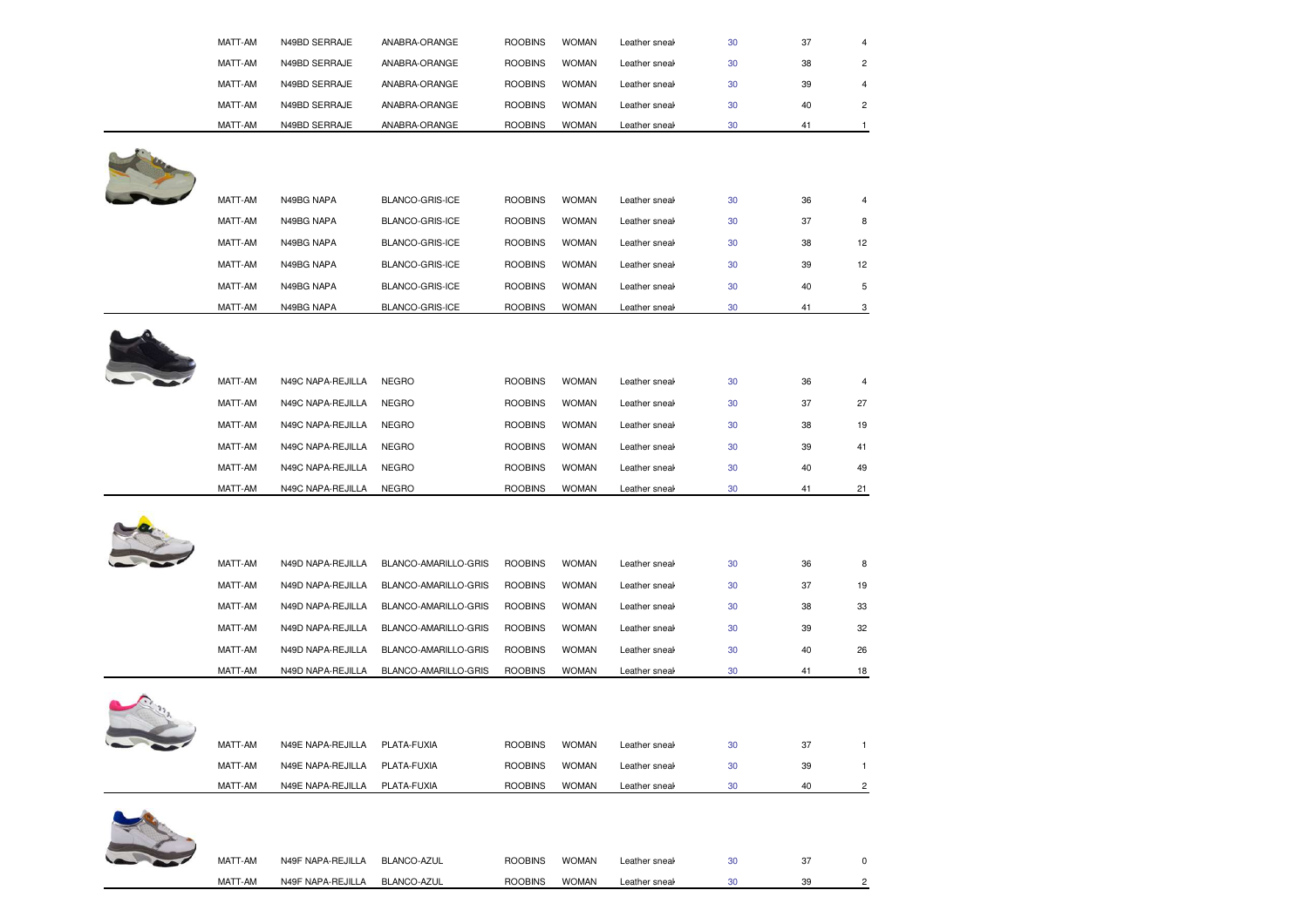

MATT-AM

MATT-AM

| MATT-AM | N49I MADISON      | LEOPARDO                                        | <b>ROOBINS</b> | <b>WOMAN</b> |               | 20 | 37 | $\overline{c}$ |
|---------|-------------------|-------------------------------------------------|----------------|--------------|---------------|----|----|----------------|
| MATT-AM | N49I MADISON      | LEOPARDO                                        | <b>ROOBINS</b> | <b>WOMAN</b> |               | 20 | 38 | 1              |
|         |                   |                                                 |                |              |               |    |    |                |
|         |                   |                                                 |                |              |               |    |    |                |
|         |                   |                                                 |                |              |               |    |    |                |
| MATT-AM | N49L NAPA-REJILLA | TRIESTE-BLANCO-ROJO                             | <b>ROOBINS</b> | <b>WOMAN</b> | Leather sneal | 30 | 36 | 3              |
| MATT-AM | N49L NAPA-REJILLA | TRIESTE-BLANCO-ROJO                             | <b>ROOBINS</b> | <b>WOMAN</b> | Leather sneak | 30 | 37 | 3              |
| MATT-AM | N49L NAPA-REJILLA | TRIESTE-BLANCO-ROJO                             | <b>ROOBINS</b> | <b>WOMAN</b> | Leather sneal | 30 | 38 | 3              |
| MATT-AM | N49L NAPA-REJILLA | TRIESTE-BLANCO-ROJO                             | <b>ROOBINS</b> | <b>WOMAN</b> | Leather sneal | 30 | 39 | 8              |
| MATT-AM | N49L NAPA-REJILLA | TRIESTE-BLANCO-ROJO                             | <b>ROOBINS</b> | <b>WOMAN</b> | Leather sneal | 30 | 40 | 14             |
| MATT-AM | N49L NAPA-REJILLA | TRIESTE-BLANCO-ROJO                             | <b>ROOBINS</b> | <b>WOMAN</b> | Leather sneal | 30 | 41 | 10             |
|         |                   |                                                 |                |              |               |    |    |                |
|         |                   |                                                 |                |              |               |    |    |                |
|         |                   |                                                 |                |              |               |    |    |                |
| MATT-AM |                   | N49R SERRAJE-NAPA NEGRO-GRIS-AZULO-ROJO ROOBINS |                | <b>WOMAN</b> | Leather sneak | 30 | 37 | $\mathbf{1}$   |
|         |                   |                                                 |                |              |               |    |    |                |
|         |                   |                                                 |                |              |               |    |    |                |
|         |                   |                                                 |                |              |               |    |    |                |
| MATT-AM | N49S NAPA         | NEGRO-GRIS-AZUL                                 | <b>ROOBINS</b> | <b>WOMAN</b> | Leather sneak | 30 | 36 | $\overline{c}$ |
| MATT-AM | N49S NAPA         | NEGRO-GRIS-AZUL                                 | <b>ROOBINS</b> | <b>WOMAN</b> | Leather sneal | 30 | 37 | $\overline{c}$ |
| MATT-AM | N49S NAPA         | NEGRO-GRIS-AZUL                                 | <b>ROOBINS</b> | <b>WOMAN</b> | Leather sneal | 30 | 38 | $\overline{4}$ |
| MATT-AM | N49S NAPA         | NEGRO-GRIS-AZUL                                 | <b>ROOBINS</b> | <b>WOMAN</b> | Leather sneal | 30 | 39 | 9              |
| MATT-AM | N49S NAPA         | NEGRO-GRIS-AZUL                                 | <b>ROOBINS</b> | <b>WOMAN</b> | Leather sneal | 30 | 40 | 5              |
|         |                   |                                                 |                |              |               |    |    |                |
|         |                   |                                                 |                |              |               |    |    |                |
|         |                   |                                                 |                |              |               |    |    |                |
| MATT-AM | N49U NAPA         | ICE-BLUE-ORANGE                                 | <b>ROOBINS</b> | <b>WOMAN</b> | Leather sneak | 30 | 36 | $\overline{c}$ |
| MATT-AM | N49U NAPA         | ICE-BLUE-ORANGE                                 | <b>ROOBINS</b> | <b>WOMAN</b> | Leather sneal | 30 | 37 | $\,$ 5 $\,$    |
| MATT-AM | N49U NAPA         | ICE-BLUE-ORANGE                                 | <b>ROOBINS</b> | <b>WOMAN</b> | Leather sneal | 30 | 38 | 10             |
| MATT-AM | N49U NAPA         | ICE-BLUE-ORANGE                                 | <b>ROOBINS</b> | <b>WOMAN</b> | Leather sneal | 30 | 39 | 14             |
| MATT-AM | N49U NAPA         | ICE-BLUE-ORANGE                                 | <b>ROOBINS</b> | <b>WOMAN</b> | Leather sneak | 30 | 40 | 5              |
| MATT-AM | N49U NAPA         | ICE-BLUE-ORANGE                                 | <b>ROOBINS</b> | <b>WOMAN</b> | Leather sneal | 30 | 41 | 6              |
|         |                   |                                                 |                |              |               |    |    |                |
|         |                   |                                                 |                |              |               |    |    |                |
|         |                   |                                                 |                |              |               |    |    |                |
| MATT-AM |                   | N49V CAMBER-SERRAJ NEGRO-PLATA-CEBRA            | <b>ROOBINS</b> | <b>WOMAN</b> | Leather sneak | 30 | 36 | 11             |
| MATT-AM |                   | N49V CAMBER-SERRAJ NEGRO-PLATA-CEBRA            | <b>ROOBINS</b> | <b>WOMAN</b> | Leather sneak | 30 | 37 | 8              |
|         |                   |                                                 |                |              |               |    |    |                |
| MATT-AM |                   | N49V CAMBER-SERRAJ NEGRO-PLATA-CEBRA            | <b>ROOBINS</b> | <b>WOMAN</b> | Leather sneak | 30 | 38 | 10             |
| MATT-AM |                   | N49V CAMBER-SERRAJ NEGRO-PLATA-CEBRA            | <b>ROOBINS</b> | <b>WOMAN</b> | Leather sneal | 30 | 39 | 6              |

N49V CAMBER-SERRAJ NEGRO-PLATA-CEBRA ROOBINS WOMAN Leather sneak 30 40 2

N49V CAMBER-SERRAJ NEGRO-PLATA-CEBRA ROOBINS WOMAN Leather sneak 30 41 2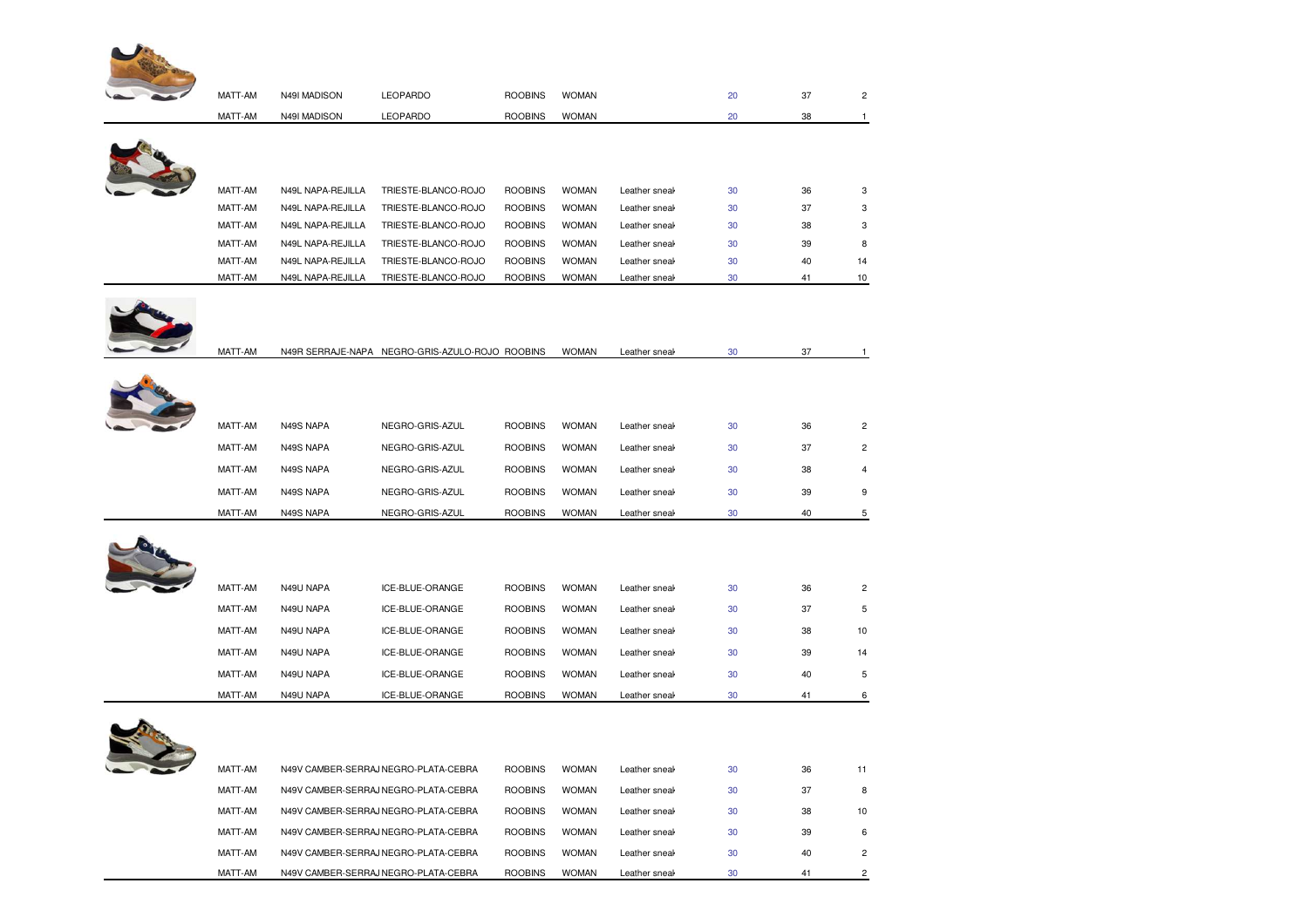| MATT-AM  | N49W NAPA      | ICE-PINK-YELLOW                       | <b>ROOBINS</b> | <b>WOMAN</b> | Leather sneak | 30 | 36 | 6              |
|----------|----------------|---------------------------------------|----------------|--------------|---------------|----|----|----------------|
| MATT-AM  | N49W NAPA      | ICE-PINK-YELLOW                       | <b>ROOBINS</b> | <b>WOMAN</b> | Leather sneal | 30 | 40 | $\mathbf{1}$   |
| MATT-AM  | N49W NAPA      | ICE-PINK-YELLOW                       | <b>ROOBINS</b> | <b>WOMAN</b> | Leather sneal | 30 | 41 | $\mathbf{1}$   |
|          |                |                                       |                |              |               |    |    |                |
|          |                |                                       |                |              |               |    |    |                |
|          |                |                                       |                |              |               |    |    |                |
| MATT-AM  | N49X NAPA      | NEGRO-LEOPARDO-GRIS                   | <b>ROOBINS</b> | <b>WOMAN</b> | Leather sneal | 30 | 36 | $\overline{c}$ |
| MATT-AM  | N49X NAPA      | NEGRO-LEOPARDO-GRIS                   | <b>ROOBINS</b> | <b>WOMAN</b> | Leather sneak | 30 | 37 | $\mathbf{1}$   |
| MATT-AM  | N49X NAPA      | NEGRO-LEOPARDO-GRIS                   | <b>ROOBINS</b> | <b>WOMAN</b> | Leather sneak | 30 | 38 | $\mathbf 0$    |
| MATT-AM  | N49X NAPA      | NEGRO-LEOPARDO-GRIS                   | <b>ROOBINS</b> | <b>WOMAN</b> | Leather sneal | 30 | 39 | 4              |
| MATT-AM  | N49X NAPA      | NEGRO-LEOPARDO-GRIS                   | <b>ROOBINS</b> | <b>WOMAN</b> | Leather sneal | 30 | 40 | $\mathbf{1}$   |
| MATT-AM  | N49X NAPA      | NEGRO-LEOPARDO-GRIS                   | <b>ROOBINS</b> | <b>WOMAN</b> | Leather sneal | 30 | 41 | $\overline{1}$ |
|          |                |                                       |                |              |               |    |    |                |
|          |                |                                       |                |              |               |    |    |                |
|          |                |                                       |                |              |               |    |    |                |
| MATT-AM  |                | N49Z SERRAJE-CEBRA NEGRO-CEBRA-CITRON | <b>ROOBINS</b> | <b>WOMAN</b> | Leather sneal | 30 | 36 | 22             |
| MATT-AM  |                | N49Z SERRAJE-CEBRA NEGRO-CEBRA-CITRON | <b>ROOBINS</b> | <b>WOMAN</b> | Leather sneal | 30 | 37 | 12             |
| MATT-AM  |                | N49Z SERRAJE-CEBRA NEGRO-CEBRA-CITRON | <b>ROOBINS</b> | <b>WOMAN</b> | Leather sneal | 30 | 38 | 13             |
| MATT-AM  |                | N49Z SERRAJE-CEBRA NEGRO-CEBRA-CITRON | <b>ROOBINS</b> | <b>WOMAN</b> | Leather sneal | 30 | 39 | 22             |
| MATT-AM  |                | N49Z SERRAJE-CEBRA NEGRO-CEBRA-CITRON | <b>ROOBINS</b> | <b>WOMAN</b> | Leather sneal | 30 | 40 | 25             |
| MATT-AM  |                | N49Z SERRAJE-CEBRA NEGRO-CEBRA-CITRON | <b>ROOBINS</b> | <b>WOMAN</b> | Leather sneak | 30 | 41 | 6              |
|          |                |                                       |                |              |               |    |    |                |
|          |                |                                       |                |              |               |    |    |                |
|          |                |                                       |                |              |               |    |    |                |
| MATT-SR  | K23A MULTI     | <b>TRIESTE</b>                        | <b>ROOBINS</b> | <b>WOMAN</b> | Leather sneal | 30 | 36 | $\mathbf{1}$   |
| MATT-SR  | K23A MULTI     | <b>TRIESTE</b>                        | <b>ROOBINS</b> | <b>WOMAN</b> | Leather sneal | 30 | 38 | $\mathbf{1}$   |
| MATT-SR  | K23A MULTI     | <b>TRIESTE</b>                        | <b>ROOBINS</b> | <b>WOMAN</b> | Leather sneal | 30 | 39 | 1              |
| MATT-SR  | K23A MULTI     | <b>TRIESTE</b>                        | <b>ROOBINS</b> | <b>WOMAN</b> | Leather sneal | 30 | 40 | $\mathbf{1}$   |
|          |                |                                       |                |              |               |    |    |                |
|          |                |                                       |                |              |               |    |    |                |
|          |                |                                       |                |              |               |    |    |                |
| MATT-SR  |                | K23B CIERVO-CEBRA BLANCO-CEBRA-AZULON | <b>ROOBINS</b> | <b>WOMAN</b> | Leather sneal | 30 | 37 | $\mathbf{1}$   |
|          |                |                                       |                |              |               |    |    |                |
|          |                |                                       |                |              |               |    |    |                |
| MILEV NA | <b>CEDDAIE</b> | TECTA ODO                             | <b>DOODING</b> | MOMAN        | Ankle Loother |    |    |                |
|          |                |                                       |                |              |               |    |    |                |

MILEY-NA SERRAJE TESTA-ORO ROOBINS WOMAN Ankle leather Ankle leather boot with leather lining and large el <sup>20</sup> <sup>37</sup> <sup>1</sup> astics . Sole with 7.2 cmts heel and platform 2 cmts.

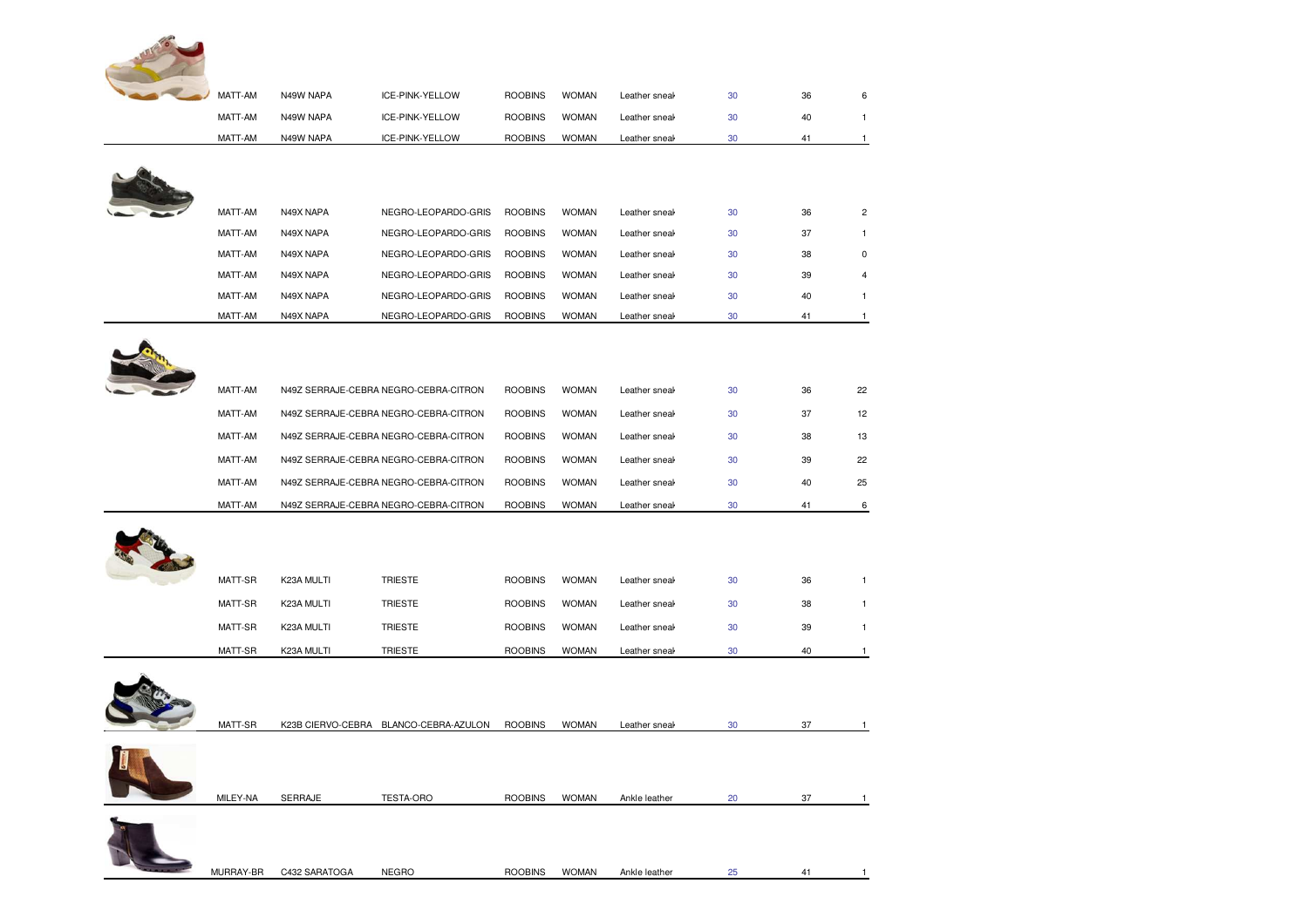| MURRAY-BR  | X219 NAPA                | <b>NEGRO</b>                 | <b>ROOBINS</b> | <b>WOMAN</b> | Ankle leather | 25       | 37       | $\mathbf{1}$            |
|------------|--------------------------|------------------------------|----------------|--------------|---------------|----------|----------|-------------------------|
| MURRAY-BR  | X219 NAPA                | <b>NEGRO</b>                 | <b>ROOBINS</b> | <b>WOMAN</b> | Ankle leather | 25       | 38       | 12                      |
| MURRAY-BR  | X219 NAPA                | <b>NEGRO</b>                 | <b>ROOBINS</b> | <b>WOMAN</b> | Ankle leather | 25       | 39       | 14                      |
| MURRAY-BR  | X219 NAPA                | <b>NEGRO</b><br><b>NEGRO</b> | <b>ROOBINS</b> | <b>WOMAN</b> | Ankle leather | 25<br>25 | 40<br>41 | 14                      |
| MURRAY-BR  | X219 NAPA                |                              | <b>ROOBINS</b> | <b>WOMAN</b> | Ankle leather |          |          | 3                       |
|            |                          |                              |                |              |               |          |          |                         |
| MURRAY-BR  | X220 ARIZONA             | MARRON OSCURO                | <b>ROOBINS</b> | <b>WOMAN</b> | Ankle leather | 25       | 38       | $\overline{c}$          |
| MURRAY-BR  | X220 ARIZONA             | MARRON OSCURO                | <b>ROOBINS</b> | <b>WOMAN</b> | Ankle leather | 25       | 39       | 12                      |
| MURRAY-BR  | X220 ARIZONA             | MARRON OSCURO                | <b>ROOBINS</b> | <b>WOMAN</b> | Ankle leather | 25       | 40       | $6\phantom{.0}$         |
|            |                          |                              |                |              |               |          |          |                         |
|            |                          |                              |                |              |               |          |          |                         |
| NEWYORK-SI | N57A BUGUI               | <b>BLANCO</b>                | <b>ROOBINS</b> | <b>WOMAN</b> | Leather sneal | 35       | 37       | $\mathbf{1}$            |
| NEWYORK-SI | N57A BUGUI               | <b>BLANCO</b>                | <b>ROOBINS</b> | <b>WOMAN</b> | Leather sneal | 35       | 38       | 1                       |
| NEWYORK-SI | N57A BUGUI               | <b>BLANCO</b>                | <b>ROOBINS</b> | <b>WOMAN</b> | Leather sneal | 35       | 39       | $\overline{\mathbf{c}}$ |
| NEWYORK-SI | N57A BUGUI               | <b>BLANCO</b>                | <b>ROOBINS</b> | <b>WOMAN</b> | Leather sneal | 35       | 40       | $\overline{c}$          |
|            |                          |                              |                |              |               |          |          |                         |
| NIKO-GY    | X120 SERR-VACUNO-C(CAMEL |                              | <b>ROOBINS</b> | <b>WOMAN</b> | Leather sneal | 20       | 37       | 1                       |
|            |                          |                              |                |              |               |          |          |                         |
| NIKO-GY    | X169 METALIZADO          | MULTI ANTRACITA              | <b>ROOBINS</b> | <b>WOMAN</b> | Leather sneak | 20       | 37       | $\mathbf{1}$            |
|            |                          |                              |                |              |               |          |          |                         |
| NILO-DGC   | SERRAJE                  | LODO 298-F                   | <b>ROOBINS</b> | <b>WOMAN</b> | Leather ankle | 25       | 37       | $\overline{\mathbf{c}}$ |
|            |                          |                              |                |              |               |          |          |                         |
| NILO-GY    | X117 SERRAJE             | CAMEL                        | <b>ROOBINS</b> | <b>WOMAN</b> | Leather ankle | 25       | 37       | $\mathbf{1}$            |
|            |                          |                              |                |              |               |          |          |                         |
|            |                          |                              |                |              |               |          |          |                         |

NILO-MOL C738 NAPA MARRON ROOBINS WOMANROOBINS WOMAN Leather ankle 30 37 7<br>ROOBINS WOMAN Leather ankle 30 38 12  $\sim$ NILO-MOL C738 NAPA MARRON Leather ankle



| NILO-TTC | SERRAJE        | <b>NEGRO</b> | <b>ROOBINS</b> | <b>WOMAN</b> | Leather ankle | 39 |  |
|----------|----------------|--------------|----------------|--------------|---------------|----|--|
| NILO-TTC | <b>SERRAJE</b> | <b>NEGRO</b> | <b>ROOBINS</b> | <b>WOMAN</b> | Leather ankle | 40 |  |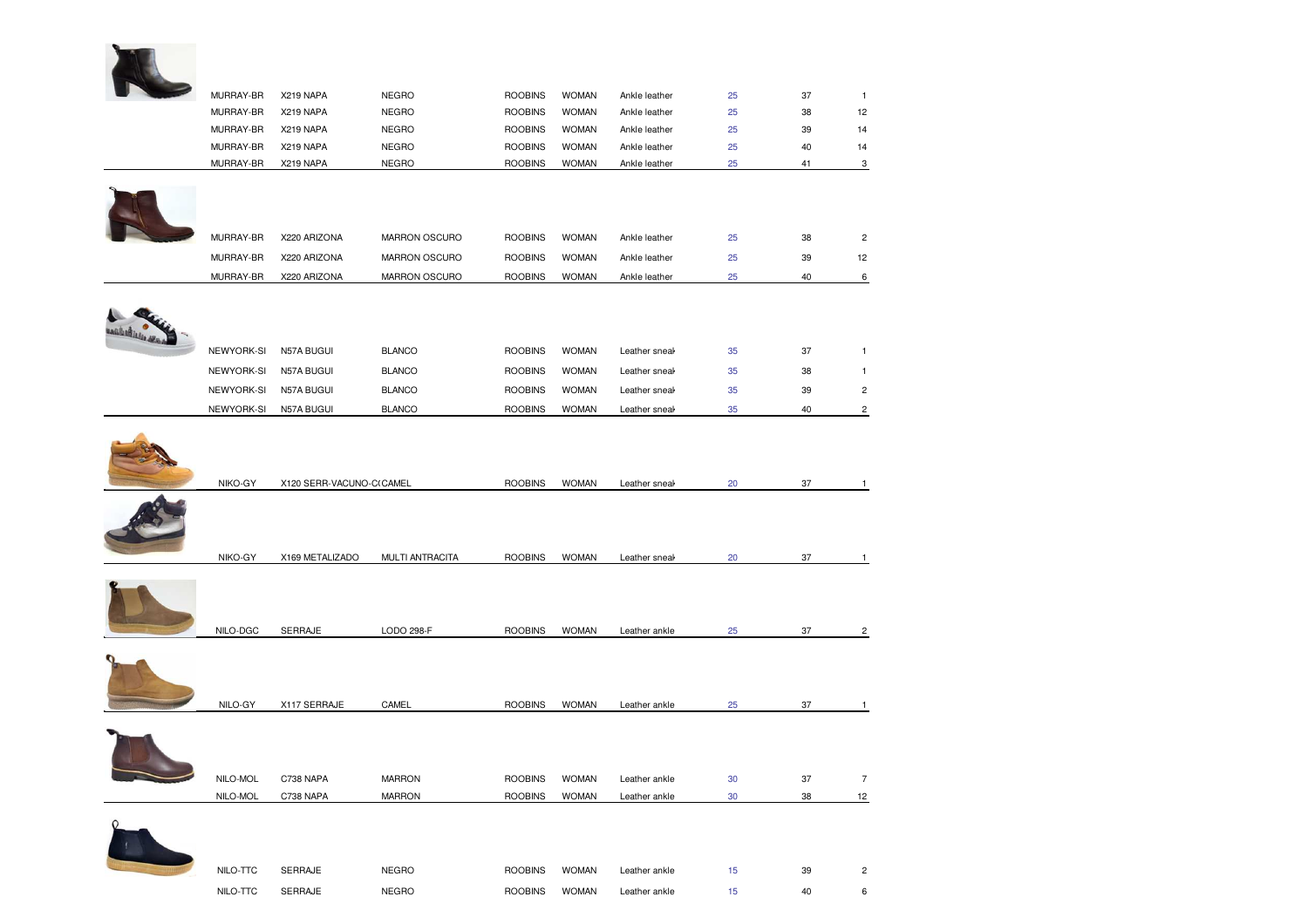| NILO-TTC  | SERRAJE        | <b>NEGRO</b>      | <b>ROOBINS</b> | <b>WOMAN</b> | Leather ankle | 15 | 41 | 3              |
|-----------|----------------|-------------------|----------------|--------------|---------------|----|----|----------------|
|           |                |                   |                |              |               |    |    |                |
| NILO-TXN  | X236 NAPA      | <b>NEGRO</b>      | <b>ROOBINS</b> | <b>WOMAN</b> | Leather ankle | 10 | 37 | 11             |
| NINA-RB   | X262 NAPA      | <b>NEGRO</b>      | <b>ROOBINS</b> | <b>WOMAN</b> | Ankle leather | 20 | 36 | $\overline{c}$ |
|           |                |                   |                |              |               |    |    |                |
| NINA-RB   | X262 NAPA      | <b>NEGRO</b>      | <b>ROOBINS</b> | <b>WOMAN</b> | Ankle leather | 20 | 37 | $\mathbf{1}$   |
|           |                |                   |                |              |               |    |    |                |
| NINA-RB   | X270 SERRAJE   | <b>GRIS 870-W</b> | <b>ROOBINS</b> | <b>WOMAN</b> | Ankle leather | 20 | 36 | $\overline{c}$ |
| NINA-RB   | X270 SERRAJE   | <b>GRIS 870-W</b> | <b>ROOBINS</b> | <b>WOMAN</b> | Ankle leather | 20 | 37 | $\overline{c}$ |
| NINA-RB   | X270 SERRAJE   | <b>GRIS 870-W</b> | <b>ROOBINS</b> | <b>WOMAN</b> | Ankle leather | 20 | 38 | $\overline{4}$ |
| NINA-RB   | X270 SERRAJE   | <b>GRIS 870-W</b> | <b>ROOBINS</b> | <b>WOMAN</b> | Ankle leather | 20 | 39 | 3              |
| NINA-RB   | X270 SERRAJE   | <b>GRIS 870-W</b> | <b>ROOBINS</b> | <b>WOMAN</b> | Ankle leather | 20 | 40 | $\mathbf{1}$   |
| NINA-RB   | X270 SERRAJE   | <b>GRIS 870-W</b> | <b>ROOBINS</b> | <b>WOMAN</b> | Ankle leather | 20 | 41 | 4              |
| NINA-RB   | X271 SERRAJE   | 138-W             | <b>ROOBINS</b> | <b>WOMAN</b> | Ankle leather | 20 | 36 | $\mathbf{1}$   |
| NINA-RB   | X271 SERRAJE   | 138-W             | <b>ROOBINS</b> | <b>WOMAN</b> | Ankle leather | 20 | 37 | $\sqrt{5}$     |
| NINA-RB   | X271 SERRAJE   | 138-W             | <b>ROOBINS</b> | <b>WOMAN</b> | Ankle leather | 20 | 38 | 9              |
| NINA-RB   | X271 SERRAJE   | 138-W             | <b>ROOBINS</b> | <b>WOMAN</b> | Ankle leather | 20 | 39 | 3              |
| NINA-RB   | X271 SERRAJE   | 138-W             | <b>ROOBINS</b> | <b>WOMAN</b> | Ankle leather | 20 | 40 | $\overline{c}$ |
| NINA-RB   | X271 SERRAJE   | 138-W             | <b>ROOBINS</b> | <b>WOMAN</b> | Ankle leather | 20 | 41 | 3              |
| NOA-RB    | SERRAJE-BERCEO | GRIS 869-LILLE    | <b>ROOBINS</b> | <b>WOMAN</b> | Ankle leather | 24 | 37 | $\mathbf{1}$   |
| NOA-RB    | SERRAJE        | MARRON 427-N      | <b>ROOBINS</b> | <b>WOMAN</b> | Ankle leather | 33 | 37 | $\mathbf{1}$   |
| ONEGA-MTC | X278 NOBUCK    | MELOCOTON         | <b>ROOBINS</b> | MAN          | Leather ankle | 30 | 40 | $\mathbf{1}$   |
| ONEGA-MTC | X278 NOBUCK    | MELOCOTON         | <b>ROOBINS</b> | MAN          | Leather ankle | 30 | 41 | 5              |
| ONEGA-MTC | X278 NOBUCK    | MELOCOTON         | <b>ROOBINS</b> | <b>MAN</b>   | Leather ankle | 30 | 42 | 9              |
| ONEGA-MTC | X278 NOBUCK    | <b>MELOCOTON</b>  | <b>ROOBINS</b> | <b>MAN</b>   | Leather ankle | 30 | 43 | 8              |
| ONEGA-MTC |                | MELOCOTON         | <b>ROOBINS</b> | <b>MAN</b>   |               |    |    | 6              |
|           | X278 NOBUCK    |                   |                |              | Leather ankle | 30 | 44 |                |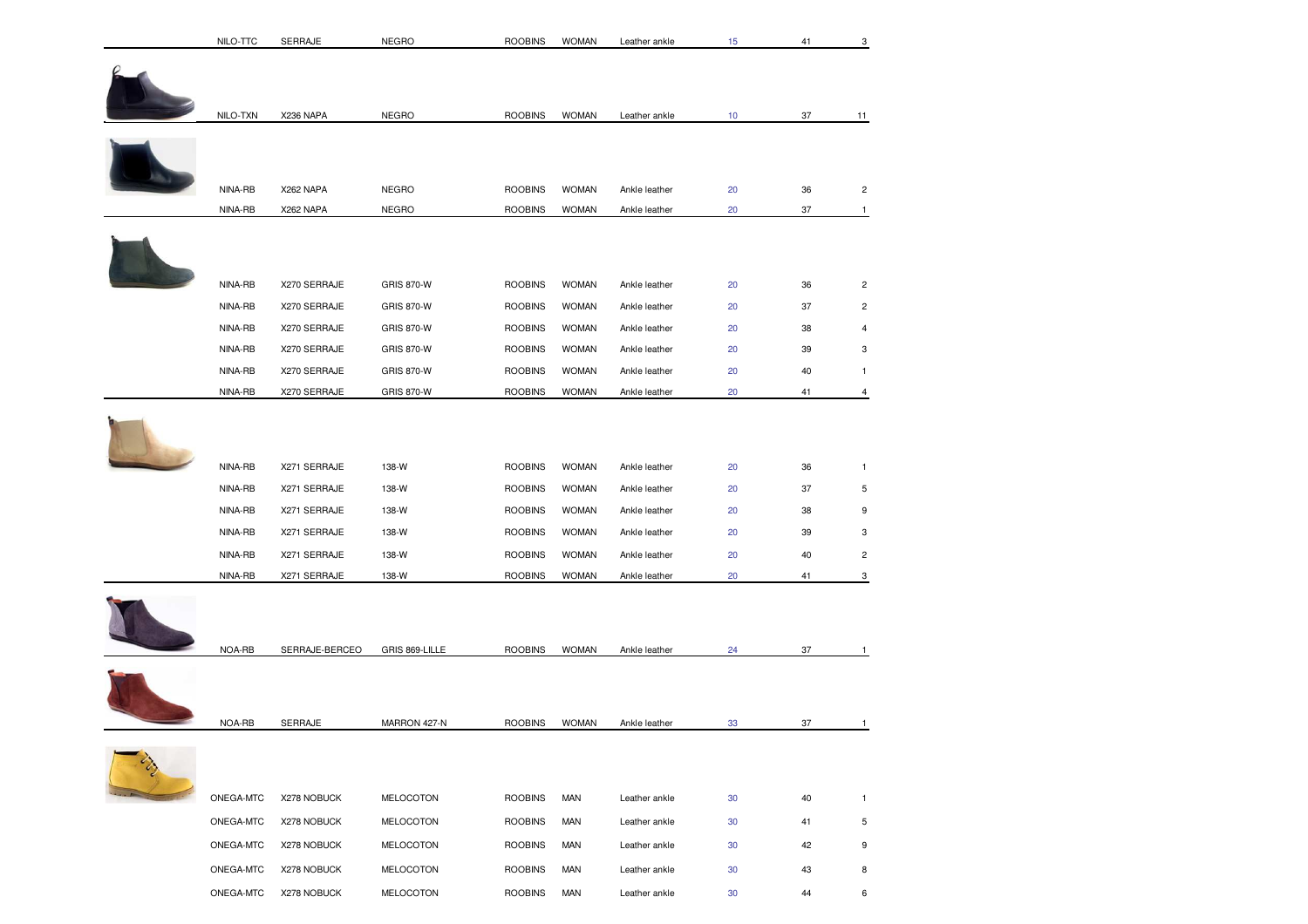| ONEGA-MTC         | X278 NOBUCK    | MELOCOTON        | <b>ROOBINS</b> | MAN        | Leather ankle | 30 | 45 |                         |
|-------------------|----------------|------------------|----------------|------------|---------------|----|----|-------------------------|
| ONEGA-MTC         | X278 NOBUCK    | <b>MELOCOTON</b> | <b>ROOBINS</b> | <b>MAN</b> | Leather ankle | 30 | 46 | 1                       |
|                   |                |                  |                |            |               |    |    |                         |
|                   |                |                  |                |            |               |    |    |                         |
|                   |                |                  |                |            |               |    |    |                         |
| ONEGA-MTM         | X279 GRAZY     | <b>CUERO</b>     | <b>ROOBINS</b> | <b>MAN</b> | Leather ankle | 30 | 41 | $\mathbf{1}$            |
| ONEGA-MTM         | X279 GRAZY     | <b>CUERO</b>     | <b>ROOBINS</b> | <b>MAN</b> | Leather ankle | 30 | 42 | 9                       |
| ONEGA-MTM         | X279 GRAZY     | <b>CUERO</b>     | <b>ROOBINS</b> | <b>MAN</b> | Leather ankle | 30 | 43 | 8                       |
| ONEGA-MTM         | X279 GRAZY     | <b>CUERO</b>     | <b>ROOBINS</b> | <b>MAN</b> | Leather ankle | 30 | 44 | 6                       |
| ONEGA-MTM         | X279 GRAZY     | <b>CUERO</b>     | <b>ROOBINS</b> | <b>MAN</b> | Leather ankle | 30 | 45 | $\overline{c}$          |
| ONEGA-MTM         | X279 GRAZY     | <b>CUERO</b>     | <b>ROOBINS</b> | <b>MAN</b> | Leather ankle | 30 | 46 | $\mathbf{1}$            |
|                   |                |                  |                |            |               |    |    |                         |
|                   |                |                  |                |            |               |    |    |                         |
|                   |                |                  |                |            |               |    |    |                         |
| ONEGA-MTN         | X280 NAPA AGRA | <b>NEGRO</b>     | <b>ROOBINS</b> | <b>MAN</b> | Leather ankle | 30 | 40 | 2                       |
| ONEGA-MTN         | X280 NAPA AGRA | <b>NEGRO</b>     | <b>ROOBINS</b> | <b>MAN</b> | Leather ankle | 30 | 41 | 5                       |
| ONEGA-MTN         | X280 NAPA AGRA | <b>NEGRO</b>     | <b>ROOBINS</b> | <b>MAN</b> | Leather ankle | 30 | 42 | 6                       |
| ONEGA-MTN         | X280 NAPA AGRA | <b>NEGRO</b>     | <b>ROOBINS</b> | <b>MAN</b> | Leather ankle | 30 | 43 | 9                       |
| ONEGA-MTN         | X280 NAPA AGRA | <b>NEGRO</b>     | <b>ROOBINS</b> | <b>MAN</b> | Leather ankle | 30 | 44 | 5                       |
| ONEGA-MTN         | X280 NAPA AGRA | <b>NEGRO</b>     | <b>ROOBINS</b> | <b>MAN</b> | Leather ankle | 30 | 45 | 4                       |
| ONEGA-MTN         | X280 NAPA AGRA | <b>NEGRO</b>     | <b>ROOBINS</b> | <b>MAN</b> | Leather ankle | 30 | 46 | 2                       |
| ONEGA-MTN         | X280 NAPA AGRA | <b>NEGRO</b>     | <b>ROOBINS</b> | <b>MAN</b> | Leather ankle | 30 | 47 | $\mathbf{1}$            |
|                   |                |                  |                |            |               |    |    |                         |
|                   |                |                  |                |            |               |    |    |                         |
| <b>ONTARIO-MT</b> | X281 GRAZY     | <b>CUERO</b>     | <b>ROOBINS</b> | <b>MAN</b> | Leather ankle | 30 | 41 | 5                       |
|                   | X281 GRAZY     | <b>CUERO</b>     | <b>ROOBINS</b> | <b>MAN</b> | Leather ankle | 30 | 42 | 5                       |
| <b>ONTARIO-MT</b> |                |                  |                |            |               |    |    |                         |
| <b>ONTARIO-MT</b> | X281 GRAZY     | <b>CUERO</b>     | <b>ROOBINS</b> | <b>MAN</b> | Leather ankle | 30 | 43 | $\overline{7}$          |
| <b>ONTARIO-MT</b> | X281 GRAZY     | <b>CUERO</b>     | <b>ROOBINS</b> | <b>MAN</b> | Leather ankle | 30 | 44 | $\overline{c}$          |
| <b>ONTARIO-MT</b> | X281 GRAZY     | <b>CUERO</b>     | <b>ROOBINS</b> | <b>MAN</b> | Leather ankle | 30 | 45 | 4                       |
|                   |                |                  |                |            |               |    |    |                         |
|                   |                |                  |                |            |               |    |    |                         |
| <b>ONTARIO-MT</b> | X282 GRAZY     | <b>SKIMO</b>     | <b>ROOBINS</b> | <b>MAN</b> | Leather ankle | 30 | 41 | $\overline{\mathbf{c}}$ |
| <b>ONTARIO-MT</b> | X282 GRAZY     | <b>SKIMO</b>     | <b>ROOBINS</b> | <b>MAN</b> | Leather ankle | 30 | 42 | 6                       |
|                   |                |                  |                |            |               |    |    |                         |
| <b>ONTARIO-MT</b> | X282 GRAZY     | <b>SKIMO</b>     | <b>ROOBINS</b> | <b>MAN</b> | Leather ankle | 30 | 43 | 5                       |
| <b>ONTARIO-MT</b> | X282 GRAZY     | <b>SKIMO</b>     | <b>ROOBINS</b> | <b>MAN</b> | Leather ankle | 30 | 44 | 5                       |
| <b>ONTARIO-MT</b> | X282 GRAZY     | <b>SKIMO</b>     | <b>ROOBINS</b> | <b>MAN</b> | Leather ankle | 30 | 45 | 1                       |
|                   |                |                  |                |            |               |    |    |                         |
|                   |                |                  |                |            |               |    |    |                         |
| <b>ONTARIO-MT</b> | X283 GRAZY     | <b>NEGRO</b>     | <b>ROOBINS</b> | MAN        | Leather ankle | 30 | 41 | 4                       |
| <b>ONTARIO-MT</b> | X283 GRAZY     | <b>NEGRO</b>     | <b>ROOBINS</b> | <b>MAN</b> | Leather ankle | 30 | 42 | $\overline{7}$          |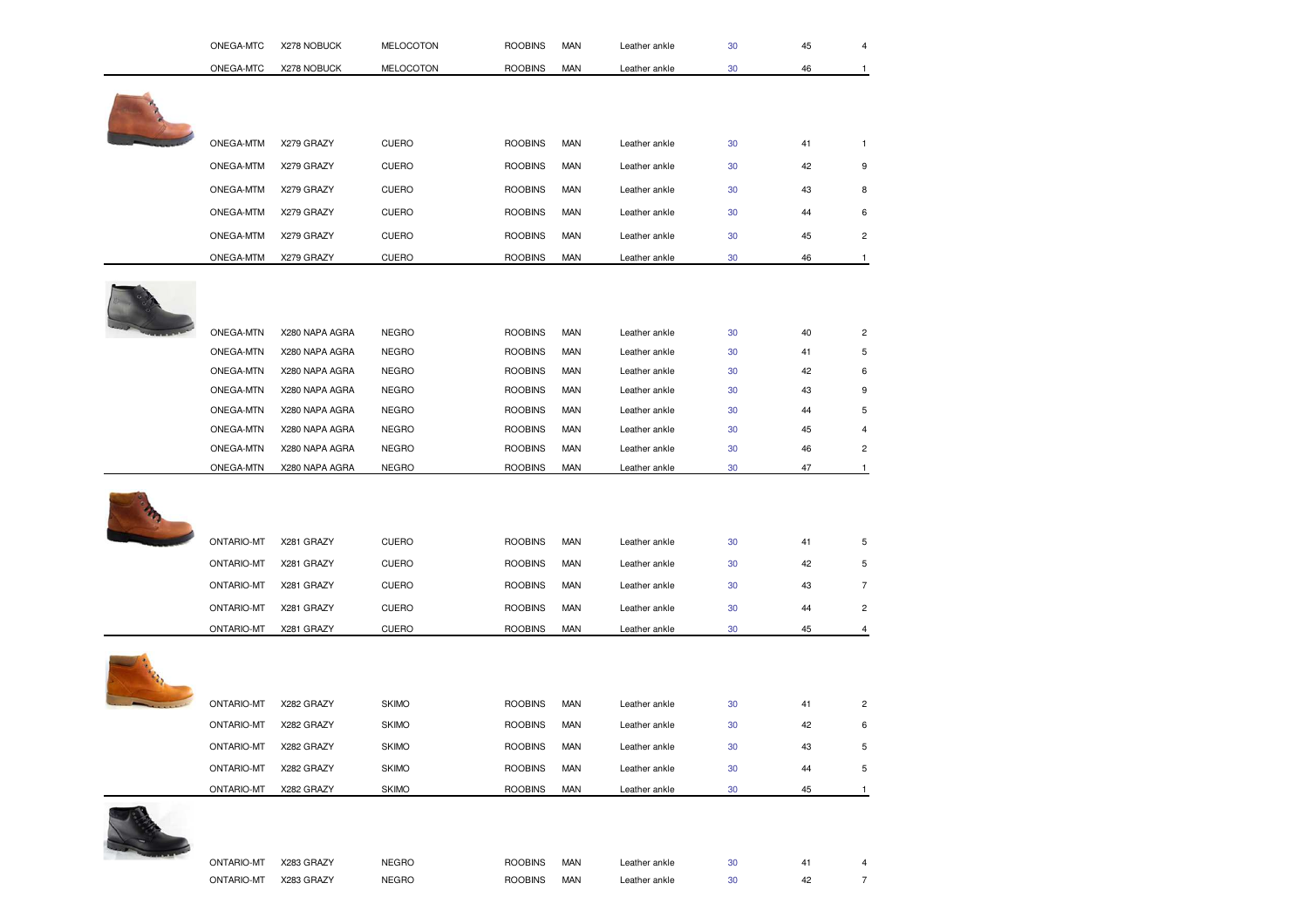| <b>NEGRO</b><br><b>MAN</b><br><b>ONTARIO-MT</b><br><b>ROOBINS</b><br>X283 GRAZY<br>30<br>Leather ankle<br>44<br><b>NEGRO</b><br><b>MAN</b><br><b>ROOBINS</b><br><b>ONTARIO-MT</b><br>X283 GRAZY<br>30<br>Leather ankle<br>45 | <b>ONTARIO-MT</b> | X283 GRAZY | <b>NEGRO</b> | <b>ROOBINS</b> | <b>MAN</b> | Leather ankle | 30 | 43 |  |
|------------------------------------------------------------------------------------------------------------------------------------------------------------------------------------------------------------------------------|-------------------|------------|--------------|----------------|------------|---------------|----|----|--|
|                                                                                                                                                                                                                              |                   |            |              |                |            |               |    |    |  |
|                                                                                                                                                                                                                              |                   |            |              |                |            |               |    |    |  |
|                                                                                                                                                                                                                              | <b>ONTARIO-MT</b> | X283 GRAZY | <b>NEGRO</b> | <b>ROOBINS</b> | <b>MAN</b> | Leather ankle | 30 | 46 |  |



| PEGASUS-PI | X232 NAPA | NEGRO | <b>ROOBINS</b> | <b>WOMAN</b> | Ankle leather |    |  |
|------------|-----------|-------|----------------|--------------|---------------|----|--|
| PEGASUS-PI | X232 NAPA | NEGRO | <b>ROOBINS</b> | <b>WOMAN</b> | Ankle leather | 38 |  |



| QUIOS-MTN | X277 NAPA | <b>NEGRO</b> | <b>ROOBINS</b> | <b>MAN</b>   | Leather shoe | 30 | 40 | 3  |
|-----------|-----------|--------------|----------------|--------------|--------------|----|----|----|
| QUIOS-MTN | X277 NAPA | <b>NEGRO</b> | <b>ROOBINS</b> | <b>MAN</b>   | Leather shoe | 30 | 41 |    |
| QUIOS-MTN | X277 NAPA | <b>NEGRO</b> | <b>ROOBINS</b> | <b>WOMAN</b> | Leather shoe | 30 | 42 | 9  |
| QUIOS-MTN | X277 NAPA | <b>NEGRO</b> | <b>ROOBINS</b> | <b>MAN</b>   | Leather shoe | 30 | 43 | 12 |
| QUIOS-MTN | X277 NAPA | <b>NEGRO</b> | <b>ROOBINS</b> | <b>MAN</b>   | Leather shoe | 30 | 44 | 8  |
| QUIOS-MTN | X277 NAPA | <b>NEGRO</b> | <b>ROOBINS</b> | <b>MAN</b>   | Leather shoe | 30 | 45 | 3  |
| QUIOS-MTN | X277 NAPA | <b>NEGRO</b> | <b>ROOBINS</b> | <b>MAN</b>   | Leather shoe | 30 | 46 | b  |
|           |           |              |                |              |              |    |    |    |

| RIDLEY-NVB | C203 CAMBER  | <b>PLATA</b>      | <b>ROOBINS</b> | <b>WOMAN</b> | Leather sneak | 20 | 39 | 13             |
|------------|--------------|-------------------|----------------|--------------|---------------|----|----|----------------|
| RIDLEY-NVB | C203 CAMBER  | <b>PLATA</b>      | <b>ROOBINS</b> | <b>WOMAN</b> | Leather sneal | 20 | 40 | $\overline{4}$ |
|            |              |                   |                |              |               |    |    |                |
|            |              |                   |                |              |               |    |    |                |
| RIO-LIN    | X274 SERRAJE | <b>GRIS 802-P</b> | <b>ROOBINS</b> | <b>WOMAN</b> | Ankle leather | 25 | 38 | 9              |
| RIO-LIN    | X274 SERRAJE | GRIS 802-P        | <b>ROOBINS</b> | <b>WOMAN</b> | Ankle leather | 25 | 39 | $\overline{7}$ |
| RIO-LIN    | X274 SERRAJE | GRIS 802-P        | <b>ROOBINS</b> | <b>WOMAN</b> | Ankle leather | 25 | 40 | 3              |
| RIO-LIN    | X274 SERRAJE | GRIS 802-P        | <b>ROOBINS</b> | <b>WOMAN</b> | Ankle leather | 25 | 41 |                |
|            |              |                   |                |              |               |    |    |                |
|            |              |                   |                |              |               |    |    |                |
|            |              |                   |                |              |               |    |    |                |
| RIO-LIN    | X275 SERRAJE | <b>NEGRO</b>      | <b>ROOBINS</b> | <b>WOMAN</b> | Ankle leather | 25 | 38 | $\sqrt{5}$     |
| RIO-LIN    | X275 SERRAJE | <b>NEGRO</b>      | <b>ROOBINS</b> | <b>WOMAN</b> | Ankle leather | 25 | 39 | $\overline{c}$ |
|            |              |                   |                |              |               |    |    |                |
|            |              |                   |                |              |               |    |    |                |
| RIO-LIN    | X276 NAPA    | <b>NEGRO</b>      | <b>ROOBINS</b> | <b>WOMAN</b> | Ankle leather | 25 | 38 | 6              |
| RIO-LIN    | X276 NAPA    | <b>NEGRO</b>      | <b>ROOBINS</b> | <b>WOMAN</b> | Ankle leather | 25 | 39 | $\overline{c}$ |



| RIO-NE | X226 ARIZONA | <b>NEGRO</b> | <b>ROOBINS</b> | <b>WOMAN</b> | Ankle leather | 25 | 36 |    |  |
|--------|--------------|--------------|----------------|--------------|---------------|----|----|----|--|
| RIO-NE | X226 ARIZONA | <b>NEGRO</b> | <b>ROOBINS</b> | <b>WOMAN</b> | Ankle leather | 25 | 37 | 10 |  |
| RIO-NE | X226 ARIZONA | <b>NEGRO</b> | <b>ROOBINS</b> | <b>WOMAN</b> | Ankle leather | 25 | 38 | 13 |  |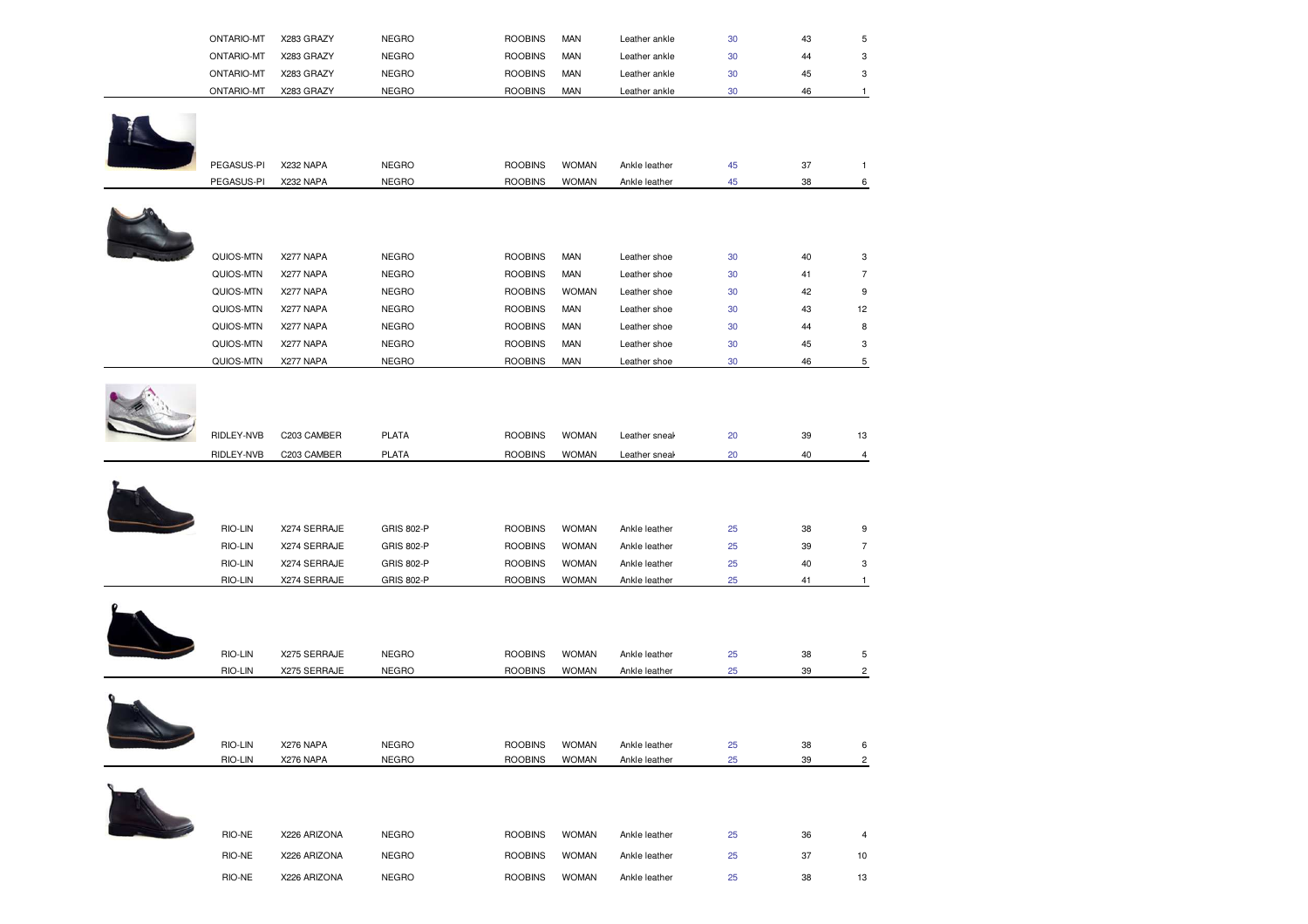|   | RIO-NE           | X226 ARIZONA               | <b>NEGRO</b>                       | <b>ROOBINS</b>                   | <b>WOMAN</b>                 | Ankle leather                  | 25       | 39       | 20                      |
|---|------------------|----------------------------|------------------------------------|----------------------------------|------------------------------|--------------------------------|----------|----------|-------------------------|
|   | RIO-NE           | X226 ARIZONA               | <b>NEGRO</b>                       | <b>ROOBINS</b>                   | <b>WOMAN</b>                 | Ankle leather                  | 25       | 40       | 4                       |
|   | RIO-NE           | X226 ARIZONA               | <b>NEGRO</b>                       | <b>ROOBINS</b>                   | <b>WOMAN</b>                 | Ankle leather                  | 25       | 41       | $\overline{\mathbf{c}}$ |
|   |                  |                            |                                    |                                  |                              |                                |          |          |                         |
|   |                  |                            |                                    |                                  |                              |                                |          |          |                         |
|   |                  |                            |                                    |                                  |                              |                                |          |          |                         |
|   | RIO-NE           | X227 ARIZONA               | MARRON OSCURO                      | <b>ROOBINS</b>                   | <b>WOMAN</b>                 | Ankle leather                  | 25       | 36       | $\mathbf{1}$            |
|   | RIO-NE           | X227 ARIZONA               | MARRON OSCURO                      | <b>ROOBINS</b>                   | <b>WOMAN</b>                 | Ankle leather                  | 25       | 37       | 10                      |
|   | RIO-NE           | X227 ARIZONA               | MARRON OSCURO                      | <b>ROOBINS</b>                   | <b>WOMAN</b>                 | Ankle leather                  | 25       | 38       | 11                      |
|   | RIO-NE           | X227 ARIZONA               | MARRON OSCURO                      | <b>ROOBINS</b>                   | <b>WOMAN</b>                 | Ankle leather                  | 25       | 39       | 15                      |
|   | RIO-NE           | X227 ARIZONA               | MARRON OSCURO                      | <b>ROOBINS</b>                   | <b>WOMAN</b>                 | Ankle leather                  | 25       | 40       | $\overline{\mathbf{c}}$ |
|   | RIO-NE           | X227 ARIZONA               | MARRON OSCURO                      | <b>ROOBINS</b>                   | <b>WOMAN</b>                 | Ankle leather                  | 25       | 41       | $\mathbf{3}$            |
|   |                  |                            |                                    |                                  |                              |                                |          |          |                         |
|   |                  |                            |                                    |                                  |                              |                                |          |          |                         |
|   |                  |                            |                                    |                                  |                              |                                |          |          |                         |
|   | RIO-NE<br>RIO-NE | X228 CHAROL<br>X228 CHAROL | <b>NEGRO</b><br><b>NEGRO</b>       | <b>ROOBINS</b><br><b>ROOBINS</b> | <b>WOMAN</b><br><b>WOMAN</b> | Ankle leather<br>Ankle leather | 25<br>25 | 36<br>37 | $\overline{7}$<br>19    |
|   | RIO-NE           | X228 CHAROL                | <b>NEGRO</b>                       | <b>ROOBINS</b>                   | <b>WOMAN</b>                 | Ankle leather                  | 25       | 38       | 23                      |
|   | RIO-NE           | X228 CHAROL                | <b>NEGRO</b>                       | <b>ROOBINS</b>                   | <b>WOMAN</b>                 | Ankle leather                  | 25       | 39       | 17                      |
|   | RIO-NE           | X228 CHAROL                | <b>NEGRO</b>                       | <b>ROOBINS</b>                   | <b>WOMAN</b>                 | Ankle leather                  | 25       | 40       | 6                       |
|   | RIO-NE           | X228 CHAROL                | <b>NEGRO</b>                       | <b>ROOBINS</b>                   | <b>WOMAN</b>                 | Ankle leather                  | 25       | 41       | $\overline{\mathbf{c}}$ |
|   |                  |                            |                                    |                                  |                              |                                |          |          |                         |
|   |                  |                            |                                    |                                  |                              |                                |          |          |                         |
|   | RONALD-AM        | N93C MADISON               | BLANCO-CUERO                       | <b>ROOBINS</b>                   | <b>WOMAN</b>                 | Leather sneak                  | 25       | 38       | 3                       |
|   |                  |                            |                                    |                                  |                              |                                |          |          |                         |
|   |                  |                            |                                    |                                  |                              |                                |          |          |                         |
|   | RONALD-AM        | N93C MADISON               | BLANCO-CUERO                       | <b>ROOBINS</b>                   | <b>WOMAN</b>                 | Leather sneal                  | 25       | 39       | $\overline{\mathbf{c}}$ |
|   | RONALD-AM        | N93C MADISON               | BLANCO-CUERO                       | <b>ROOBINS</b>                   | <b>WOMAN</b>                 | Leather sneal                  | 25       | 40       | 6                       |
|   |                  |                            |                                    |                                  |                              |                                |          |          |                         |
|   |                  |                            |                                    |                                  |                              |                                |          |          |                         |
|   | RONALD-AM        | N93D NAPA                  | MARINO-NUDE                        | <b>ROOBINS</b>                   | <b>WOMAN</b>                 | Leather sneak                  | 25       | 36       | 6                       |
|   | RONALD-AM        |                            |                                    |                                  |                              |                                |          |          |                         |
|   |                  | N93D NAPA                  | MARINO-NUDE                        | <b>ROOBINS</b>                   | <b>WOMAN</b>                 | Leather sneak                  | 25       | 37       | 6                       |
|   | RONALD-AM        | N93D NAPA                  | MARINO-NUDE                        | <b>ROOBINS</b>                   | <b>WOMAN</b>                 | Leather sneak                  | 25       | 38       | 21                      |
|   | RONALD-AM        | N93D NAPA                  | MARINO-NUDE                        | <b>ROOBINS</b>                   | <b>WOMAN</b>                 | Leather sneal                  | 25       | 39       | 16                      |
|   | RONALD-AM        | N93D NAPA                  | MARINO-NUDE                        | <b>ROOBINS</b>                   | <b>WOMAN</b>                 | Leather sneak                  | 25       | 40       | $10$                    |
| 2 |                  |                            |                                    |                                  |                              |                                |          |          |                         |
|   | RONALD-AM        |                            | N93G DRAGON-LAMINA BLANCO-MAGNESIO | <b>ROOBINS</b>                   | <b>WOMAN</b>                 | Leather sneal                  | 25       | 36       | $\overline{\mathbf{c}}$ |
|   | RONALD-AM        |                            | N93G DRAGON-LAMINA BLANCO-MAGNESIO | <b>ROOBINS</b>                   | <b>WOMAN</b>                 | Leather sneal                  | 25       | 37       | 3                       |
|   | RONALD-AM        |                            | N93G DRAGON-LAMINA BLANCO-MAGNESIO | <b>ROOBINS</b>                   | <b>WOMAN</b>                 | Leather sneak                  | 25       | 38       |                         |
|   | RONALD-AM        |                            | N93G DRAGON-LAMINA BLANCO-MAGNESIO | <b>ROOBINS</b>                   | <b>WOMAN</b>                 | Leather sneal                  | 25       | 39       | $\overline{c}$<br>3     |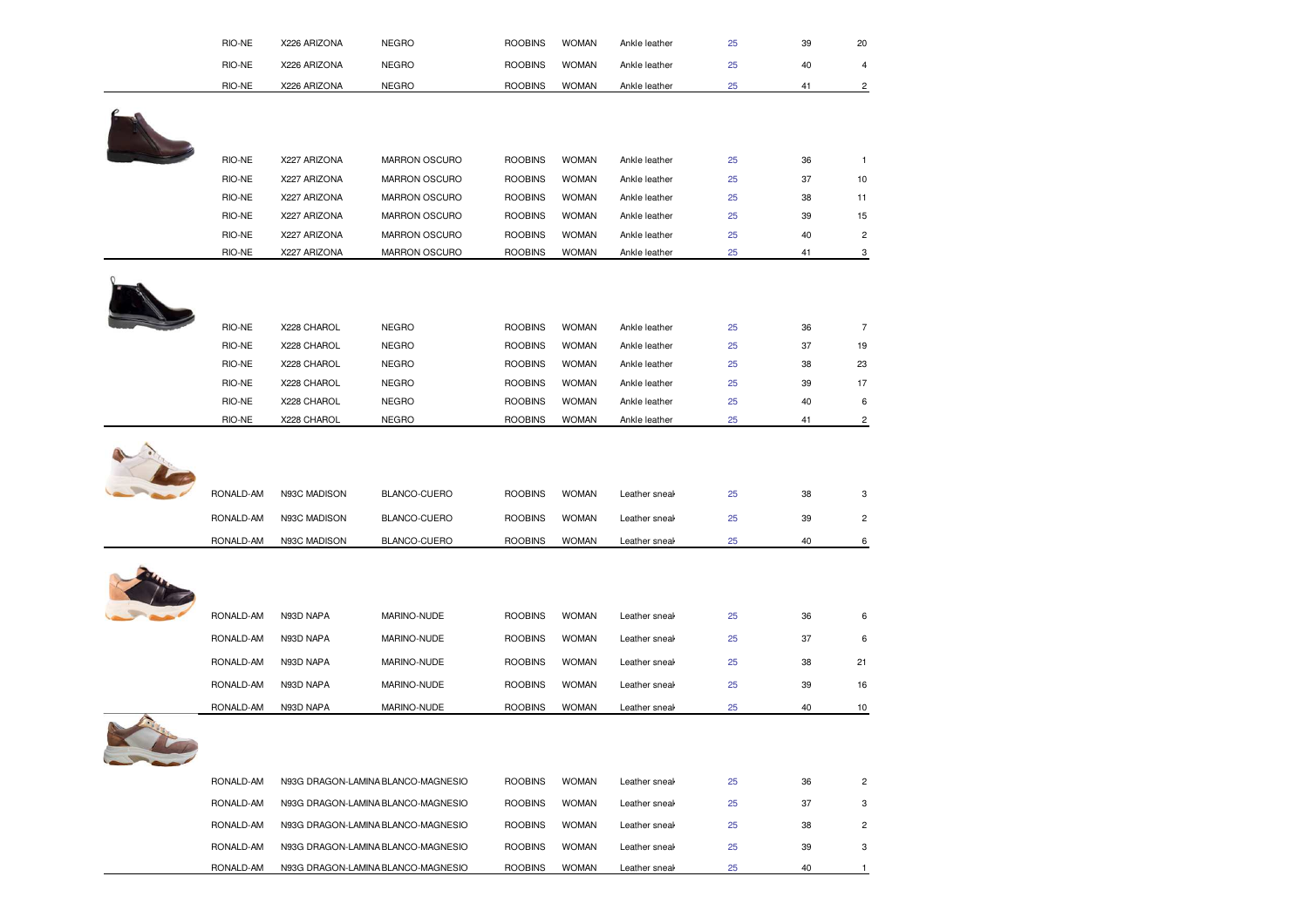

| RONALD-RC | X327 DRAGON-LAMI                 | BLANCO-MAGNESIO | <b>ROOBINS</b> | <b>WOMAN</b> | Leather sneak | 25 | 36 | $\mathbf{1}$   |
|-----------|----------------------------------|-----------------|----------------|--------------|---------------|----|----|----------------|
| RONALD-RC | X327 DRAGON-LAMI                 | BLANCO-MAGNESIO | <b>ROOBINS</b> | <b>WOMAN</b> | Leather sneak | 25 | 37 | 11             |
| RONALD-RC | X327 DRAGON-LAMI                 | BLANCO-MAGNESIO | <b>ROOBINS</b> | <b>WOMAN</b> | Leather sneak | 25 | 38 | 26             |
| RONALD-RC | X327 DRAGON-LAMI                 | BLANCO-MAGNESIO | <b>ROOBINS</b> | <b>WOMAN</b> | Leather sneak | 25 | 39 | 16             |
| RONALD-RC | X327 DRAGON-LAMI                 | BLANCO-MAGNESIO | <b>ROOBINS</b> | <b>WOMAN</b> | Leather sneak | 25 | 40 | 8              |
| RONALD-RC | X327 DRAGON-LAMI                 | BLANCO-MAGNESIO | <b>ROOBINS</b> | <b>WOMAN</b> | Leather sneal | 25 | 41 | 7              |
|           |                                  |                 |                |              |               |    |    |                |
|           |                                  |                 |                |              |               |    |    |                |
| RONNY-RU  | K38B CAMBER-SERRAJ ANABRA-NEGRO  |                 | <b>ROOBINS</b> | <b>WOMAN</b> | Leather sneak | 35 | 36 | 2              |
| RONNY-RU  | K38B CAMBER-SERRAJ ANABRA-NEGRO  |                 | <b>ROOBINS</b> | <b>WOMAN</b> | Leather sneal | 35 | 37 |                |
| RONNY-RU  | K38B CAMBER-SERRAJ ANABRA-NEGRO  |                 | <b>ROOBINS</b> | <b>WOMAN</b> | Leather sneal | 35 | 38 |                |
| RONNY-RU  | K38B CAMBER-SERRAJ ANABRA-NEGRO  |                 | <b>ROOBINS</b> | <b>WOMAN</b> | Leather sneak | 35 | 39 | $\mathbf{1}$   |
| RONNY-RU  | K38B CAMBER-SERRAJ ANABRA-NEGRO  |                 | <b>ROOBINS</b> | <b>WOMAN</b> | Leather sneal | 35 | 40 | $\mathbf{1}$   |
|           |                                  |                 |                |              |               |    |    |                |
|           |                                  |                 |                |              |               |    |    |                |
| RONNY-RU  | K38C LEOPARDO                    | <b>LEOPARDO</b> | <b>ROOBINS</b> | <b>WOMAN</b> | Leather sneak | 35 | 37 | 3              |
| RONNY-RU  | K38C LEOPARDO                    | <b>LEOPARDO</b> | <b>ROOBINS</b> | <b>WOMAN</b> | Leather sneak | 35 | 38 |                |
| RONNY-RU  | K38C LEOPARDO                    | <b>LEOPARDO</b> | <b>ROOBINS</b> | <b>WOMAN</b> | Leather sneak | 35 | 39 | 2              |
| RONNY-RU  | K38C LEOPARDO                    | LEOPARDO        | <b>ROOBINS</b> | <b>WOMAN</b> | Leather sneal | 35 | 40 |                |
|           |                                  |                 |                |              |               |    |    |                |
| RONNY-RU  | K38D NAPA                        | BLANCO-CEBRA    | <b>ROOBINS</b> | <b>WOMAN</b> | Leather sneak | 35 | 36 | $\mathbf{1}$   |
| RONNY-RU  | K38D NAPA                        | BLANCO-CEBRA    | <b>ROOBINS</b> | <b>WOMAN</b> | Leather sneal | 35 | 37 | 3              |
| RONNY-RU  | K38D NAPA                        | BLANCO-CEBRA    | <b>ROOBINS</b> | <b>WOMAN</b> | Leather sneal | 35 | 38 | $\mathbf{1}$   |
| RONNY-RU  | K38D NAPA                        | BLANCO-CEBRA    | <b>ROOBINS</b> | <b>WOMAN</b> | Leather sneal | 35 | 39 | $\overline{c}$ |
| RONNY-RU  | K38D NAPA                        | BLANCO-CEBRA    | <b>ROOBINS</b> | <b>WOMAN</b> | Leather sneak | 35 | 40 | $\mathbf{1}$   |
| RONNY-RU  | K38D NAPA                        | BLANCO-CEBRA    | <b>ROOBINS</b> | <b>WOMAN</b> | Leather sneak | 35 | 41 | 1              |
|           |                                  |                 |                |              |               |    |    |                |
|           |                                  |                 |                |              |               |    |    |                |
| RONNY-RU  | K38E SERRAJE-LAMINA WHITE-BRONZE |                 | <b>ROOBINS</b> | <b>WOMAN</b> | Leather sneal | 35 | 39 | 2              |
| RONNY-RU  | K38E SERRAJE-LAMINA WHITE-BRONZE |                 | <b>ROOBINS</b> | <b>WOMAN</b> | Leather sneal | 35 | 40 | 1              |
| RONNY-RU  | K38E SERRAJE-LAMINA WHITE-BRONZE |                 | <b>ROOBINS</b> | <b>WOMAN</b> | Leather sneal | 35 | 41 | 2              |
|           |                                  |                 |                |              |               |    |    |                |

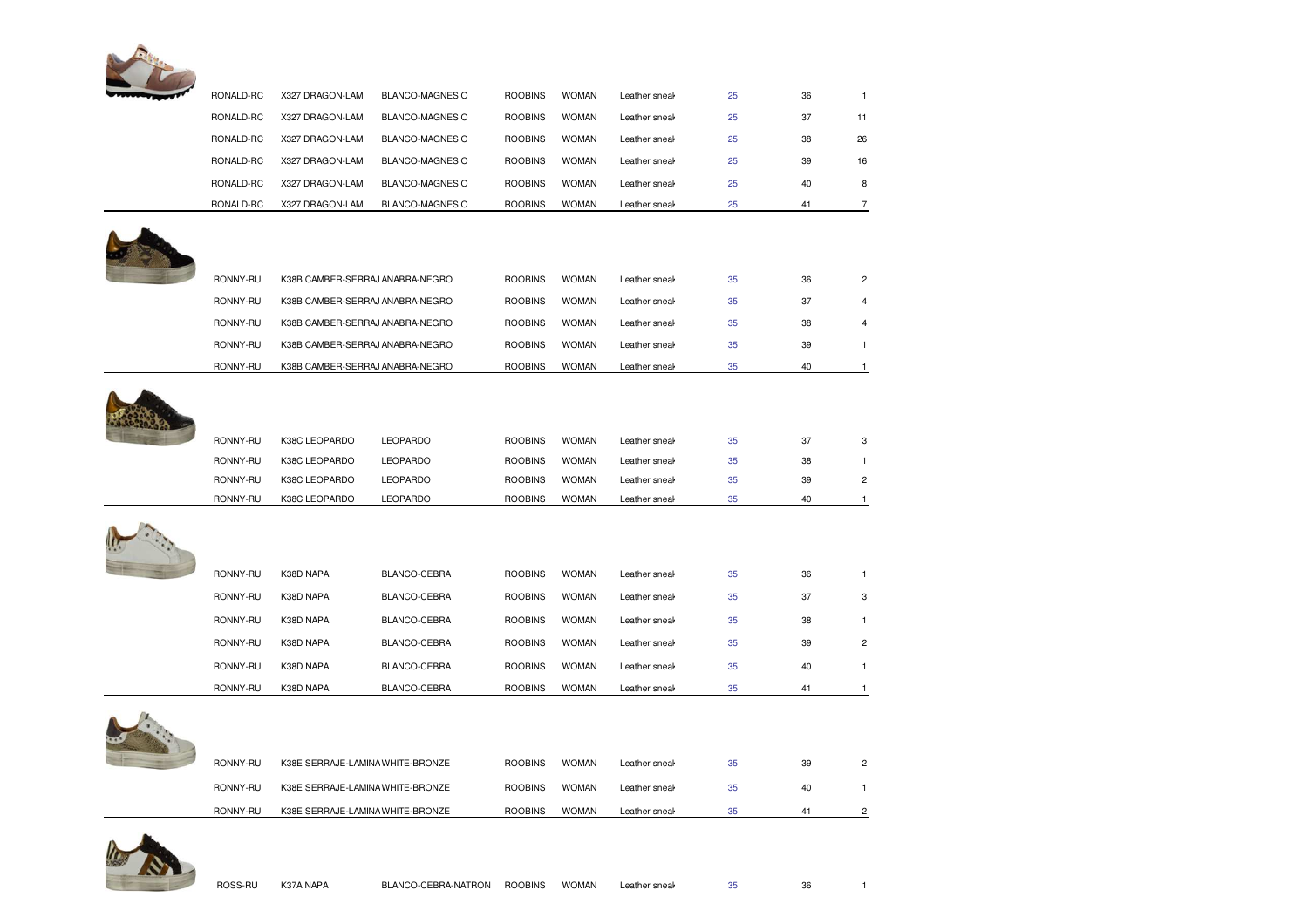| ROSS-RU    | K37A NAPA                     | BLANCO-CEBRA-NATRON | <b>ROOBINS</b> | <b>WOMAN</b> | Leather sneak | 35 | 37 | 4                       |
|------------|-------------------------------|---------------------|----------------|--------------|---------------|----|----|-------------------------|
| ROSS-RU    | K37A NAPA                     | BLANCO-CEBRA-NATRON | <b>ROOBINS</b> | <b>WOMAN</b> | Leather sneak | 35 | 38 | 3                       |
| ROSS-RU    | K37A NAPA                     | BLANCO-CEBRA-NATRON | <b>ROOBINS</b> | <b>WOMAN</b> | Leather sneak | 35 | 39 | 3                       |
| ROSS-RU    | K37A NAPA                     | BLANCO-CEBRA-NATRON | <b>ROOBINS</b> | <b>WOMAN</b> | Leather sneak | 35 | 40 | $\mathbf 2$             |
| ROSS-RU    | K37A NAPA                     | BLANCO-CEBRA-NATRON | <b>ROOBINS</b> | <b>WOMAN</b> | Leather sneak | 35 | 41 | $\mathbf{1}$            |
|            |                               |                     |                |              |               |    |    |                         |
|            |                               |                     |                |              |               |    |    |                         |
|            |                               |                     |                |              |               |    |    |                         |
| ROSS-RU    | K37B NAPA                     | BLANCO-NEGRO-ORO    | <b>ROOBINS</b> | <b>WOMAN</b> | Leather sneak | 35 | 36 | 3                       |
| ROSS-RU    | K37B NAPA                     | BLANCO-NEGRO-ORO    | <b>ROOBINS</b> | <b>WOMAN</b> | Leather sneak | 35 | 37 | 6                       |
| ROSS-RU    | K37B NAPA                     | BLANCO-NEGRO-ORO    | <b>ROOBINS</b> | <b>WOMAN</b> | Leather sneal | 35 | 38 | 5                       |
| ROSS-RU    | K37B NAPA                     | BLANCO-NEGRO-ORO    | <b>ROOBINS</b> | <b>WOMAN</b> | Leather sneak | 35 | 39 | $\overline{c}$          |
| ROSS-RU    | K37B NAPA                     | BLANCO-NEGRO-ORO    | <b>ROOBINS</b> | <b>WOMAN</b> | Leather sneak | 35 | 40 | 3                       |
| ROSS-RU    | K37B NAPA                     | BLANCO-NEGRO-ORO    | <b>ROOBINS</b> | <b>WOMAN</b> | Leather sneak | 35 | 41 | 1                       |
|            |                               |                     |                |              |               |    |    |                         |
|            |                               |                     |                |              |               |    |    |                         |
| ROSS-RU    | K37C NAPA                     | ANABRA-ROJO         | <b>ROOBINS</b> | <b>WOMAN</b> | Leather sneak | 35 | 36 | 3                       |
|            |                               |                     |                |              |               |    |    |                         |
| ROSS-RU    | K37C NAPA                     | ANABRA-ROJO         | <b>ROOBINS</b> | <b>WOMAN</b> | Leather sneak | 35 | 37 | 9                       |
| ROSS-RU    | K37C NAPA                     | ANABRA-ROJO         | <b>ROOBINS</b> | <b>WOMAN</b> | Leather sneal | 35 | 38 | 12                      |
| ROSS-RU    | K37C NAPA                     | ANABRA-ROJO         | <b>ROOBINS</b> | <b>WOMAN</b> | Leather sneak | 35 | 39 | 10                      |
| ROSS-RU    | K37C NAPA                     | ANABRA-ROJO         | <b>ROOBINS</b> | <b>WOMAN</b> | Leather sneak | 35 | 40 | 5                       |
| ROSS-RU    | K37C NAPA                     | ANABRA-ROJO         | <b>ROOBINS</b> | <b>WOMAN</b> | Leather sneak | 35 | 41 | $\overline{\mathbf{c}}$ |
|            |                               |                     |                |              |               |    |    |                         |
|            |                               |                     |                |              |               |    |    |                         |
|            |                               |                     |                |              |               |    |    |                         |
|            |                               |                     |                |              |               |    |    |                         |
| ROSS-RU    | K37D NAPA                     | BLANCO-AMARILLO     | <b>ROOBINS</b> | <b>WOMAN</b> | Leather sneak | 35 | 38 | $\overline{c}$          |
| ROSS-RU    | K37D NAPA                     | BLANCO-AMARILLO     | <b>ROOBINS</b> | <b>WOMAN</b> | Leather sneal | 35 | 40 | $\mathbf{1}$            |
|            |                               |                     |                |              |               |    |    |                         |
|            |                               |                     |                |              |               |    |    |                         |
|            |                               |                     |                |              |               |    |    |                         |
| RUSCY-NYNC | X310 NAPA-SERRAJE NEGRO-NEGRO |                     | <b>ROOBINS</b> | <b>MAN</b>   | Leather sneak | 35 | 40 | 8                       |
| RUSCY-NYNC | X310 NAPA-SERRAJE NEGRO-NEGRO |                     | <b>ROOBINS</b> | MAN          | Leather sneak | 35 | 41 | 14                      |
| RUSCY-NYNC | X310 NAPA-SERRAJE NEGRO-NEGRO |                     | <b>ROOBINS</b> | <b>MAN</b>   | Leather sneak | 35 | 42 | $\overline{7}$          |
| RUSCY-NYNC | X310 NAPA-SERRAJE NEGRO-NEGRO |                     | <b>ROOBINS</b> | <b>MAN</b>   | Leather sneal | 35 | 43 | 5                       |
| RUSCY-NYNC | X310 NAPA-SERRAJE NEGRO-NEGRO |                     | <b>ROOBINS</b> | <b>MAN</b>   | Leather sneal | 35 | 44 | 3                       |
| RUSCY-NYNC | X310 NAPA-SERRAJE NEGRO-NEGRO |                     | <b>ROOBINS</b> | MAN          | Leather sneak | 35 | 45 | 3                       |



| SAHARA-WK | X296 NAPA AGRA | <b>NEGRO</b> | <b>ROOBINS</b> | <b>WOMAN</b> | Leather ankle | 30 | 36 |  |
|-----------|----------------|--------------|----------------|--------------|---------------|----|----|--|
| SAHARA-WK | X296 NAPA AGRA | <b>NEGRO</b> | <b>ROOBINS</b> | <b>WOMAN</b> | Leather ankle | 30 |    |  |
| SAHARA-WK | X296 NAPA AGRA | <b>NEGRO</b> | <b>ROOBINS</b> | <b>WOMAN</b> | Leather ankle | 30 | 38 |  |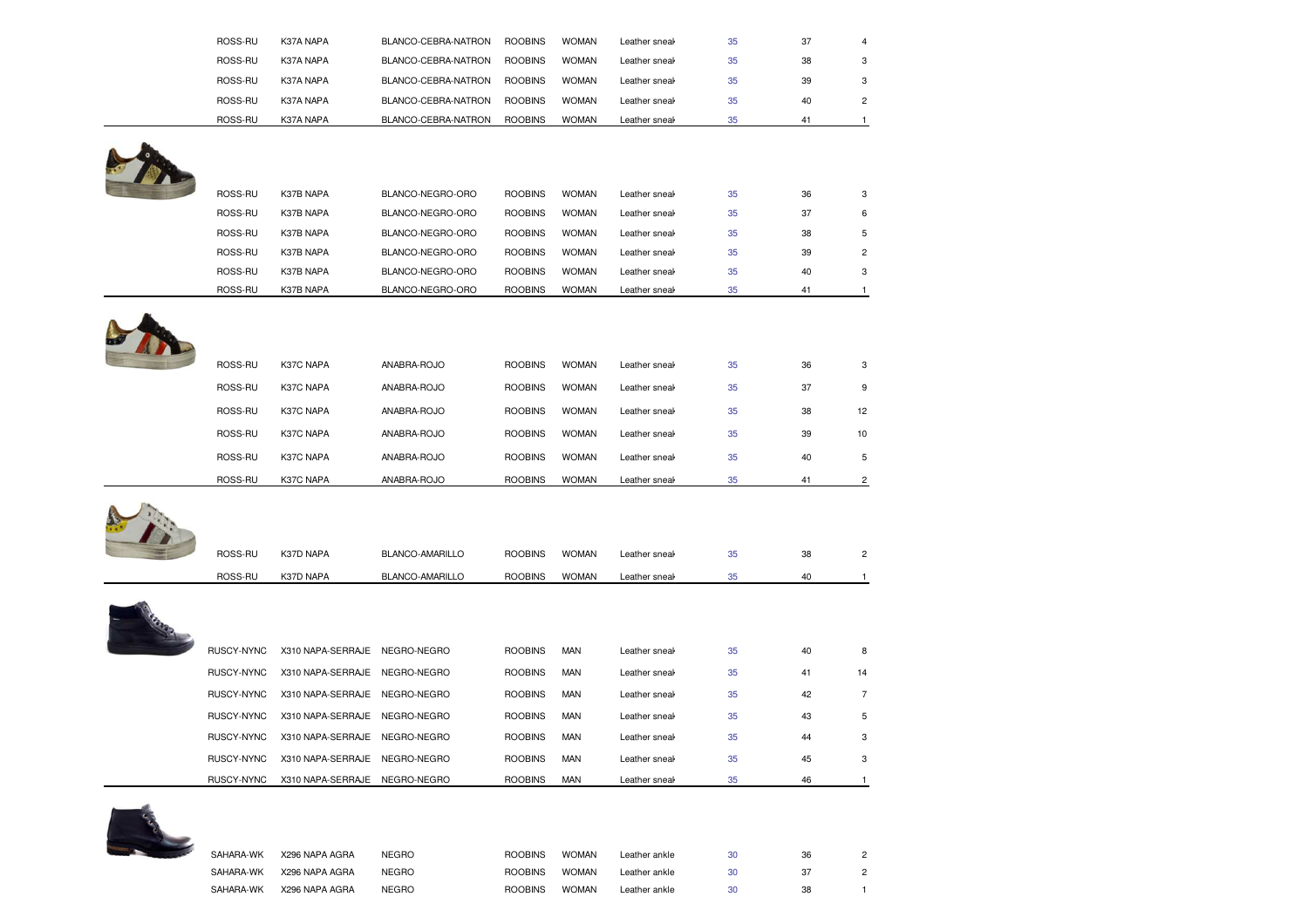| SAHARA-WK | X296 NAPA AGRA | <b>NEGRO</b>     | <b>ROOBINS</b> | <b>WOMAN</b> | Leather ankle | 30 | 39 | 4              |
|-----------|----------------|------------------|----------------|--------------|---------------|----|----|----------------|
| SAHARA-WK | X296 NAPA AGRA | <b>NEGRO</b>     | <b>ROOBINS</b> | <b>WOMAN</b> | Leather ankle | 30 | 40 | $\overline{c}$ |
| SAHARA-WK | X296 NAPA AGRA | <b>NEGRO</b>     | <b>ROOBINS</b> | <b>WOMAN</b> | Leather ankle | 30 | 41 | $\mathbf{1}$   |
|           |                |                  |                |              |               |    |    |                |
| SAHARA-WK | X297 GRAZY     | COÑAC            | <b>ROOBINS</b> | <b>WOMAN</b> | Leather ankle | 30 | 37 | 3              |
| SAHARA-WK | X297 GRAZY     | COÑAC            | <b>ROOBINS</b> | <b>WOMAN</b> | Leather ankle | 30 | 38 | 5              |
| SAHARA-WK | X297 GRAZY     | COÑAC            | <b>ROOBINS</b> | <b>WOMAN</b> | Leather ankle | 30 | 39 | 3              |
| SAHARA-WK | X297 GRAZY     | COÑAC            | <b>ROOBINS</b> | <b>WOMAN</b> | Leather ankle | 30 | 40 | $\overline{c}$ |
| SAHARA-WK | X297 GRAZY     | COÑAC            | <b>ROOBINS</b> | <b>WOMAN</b> | Leather ankle | 30 | 41 | $\mathbf{1}$   |
|           |                |                  |                |              |               |    |    |                |
| SAHARA-WK | X298 NOBUCK    | <b>MELOCOTON</b> | <b>ROOBINS</b> | <b>WOMAN</b> | Leather ankle | 30 | 36 | $\mathbf{1}$   |
| SAHARA-WK | X298 NOBUCK    | <b>MELOCOTON</b> | <b>ROOBINS</b> | <b>WOMAN</b> | Leather ankle | 30 | 37 | $\overline{c}$ |
| SAHARA-WK | X298 NOBUCK    | MELOCOTON        | <b>ROOBINS</b> | <b>WOMAN</b> | Leather ankle | 30 | 38 | $\sqrt{5}$     |
| SAHARA-WK | X298 NOBUCK    | MELOCOTON        | <b>ROOBINS</b> | <b>WOMAN</b> | Leather ankle | 30 | 39 | 5              |
| SAHARA-WK | X298 NOBUCK    | <b>MELOCOTON</b> | <b>ROOBINS</b> | <b>WOMAN</b> | Leather ankle | 30 | 40 | 4              |
| SAHARA-WK | X298 NOBUCK    | MELOCOTON        | <b>ROOBINS</b> | <b>WOMAN</b> | Leather ankle | 30 | 41 | -1             |
| SAHARA-WK | X299 GRAZY     | <b>SKIMO</b>     | <b>ROOBINS</b> | <b>WOMAN</b> | Leather ankle | 30 | 36 | $\mathbf{1}$   |
| SAHARA-WK | X299 GRAZY     | <b>SKIMO</b>     | <b>ROOBINS</b> | <b>WOMAN</b> | Leather ankle | 30 | 37 | $\mathbf{1}$   |
| SAHARA-WK | X299 GRAZY     | <b>SKIMO</b>     | <b>ROOBINS</b> | <b>WOMAN</b> | Leather ankle | 30 | 38 | 6              |
| SAHARA-WK | X299 GRAZY     | <b>SKIMO</b>     | <b>ROOBINS</b> | <b>WOMAN</b> | Leather ankle | 30 | 39 | 5              |
| SAHARA-WK | X299 GRAZY     | <b>SKIMO</b>     | <b>ROOBINS</b> | <b>WOMAN</b> | Leather ankle | 30 | 40 | 3              |
|           |                |                  |                |              |               |    |    |                |
| SCOTT-SM  | N73B NAPA      | PLATA-NEGRO      | <b>ROOBINS</b> | <b>WOMAN</b> | Leather sneal | 35 | 36 | 4              |
| SCOTT-SM  | N73B NAPA      | PLATA-NEGRO      | <b>ROOBINS</b> | <b>WOMAN</b> | Leather sneal | 35 | 37 | 14             |
| SCOTT-SM  | N73B NAPA      | PLATA-NEGRO      | <b>ROOBINS</b> | <b>WOMAN</b> | Leather sneak | 35 | 38 | 19             |
| SCOTT-SM  | N73B NAPA      | PLATA-NEGRO      | <b>ROOBINS</b> | <b>WOMAN</b> | Leather sneal | 35 | 39 | 28             |
| SCOTT-SM  | N73B NAPA      | PLATA-NEGRO      | <b>ROOBINS</b> | <b>WOMAN</b> | Leather sneal | 35 | 40 | 26             |
| SCOTT-SM  | N73B NAPA      | PLATA-NEGRO      | <b>ROOBINS</b> | <b>WOMAN</b> | Leather sneal | 35 | 41 | 18             |
| SCOTT-SM  | N73B NAPA      | PLATA-NEGRO      | <b>ROOBINS</b> | <b>WOMAN</b> | Leather sneal | 35 | 42 | $\overline{7}$ |
|           |                |                  |                |              |               |    |    |                |
| SCOTT-SM  | N73H NAPA      | ICE-BLUE-ORANGE  | <b>ROOBINS</b> | <b>WOMAN</b> | Leather sneal | 35 | 39 | $\mathbf{1}$   |
| SCOTT-SM  | N73H NAPA      | ICE-BLUE-ORANGE  | <b>ROOBINS</b> | <b>WOMAN</b> | Leather sneal | 35 | 40 | 3              |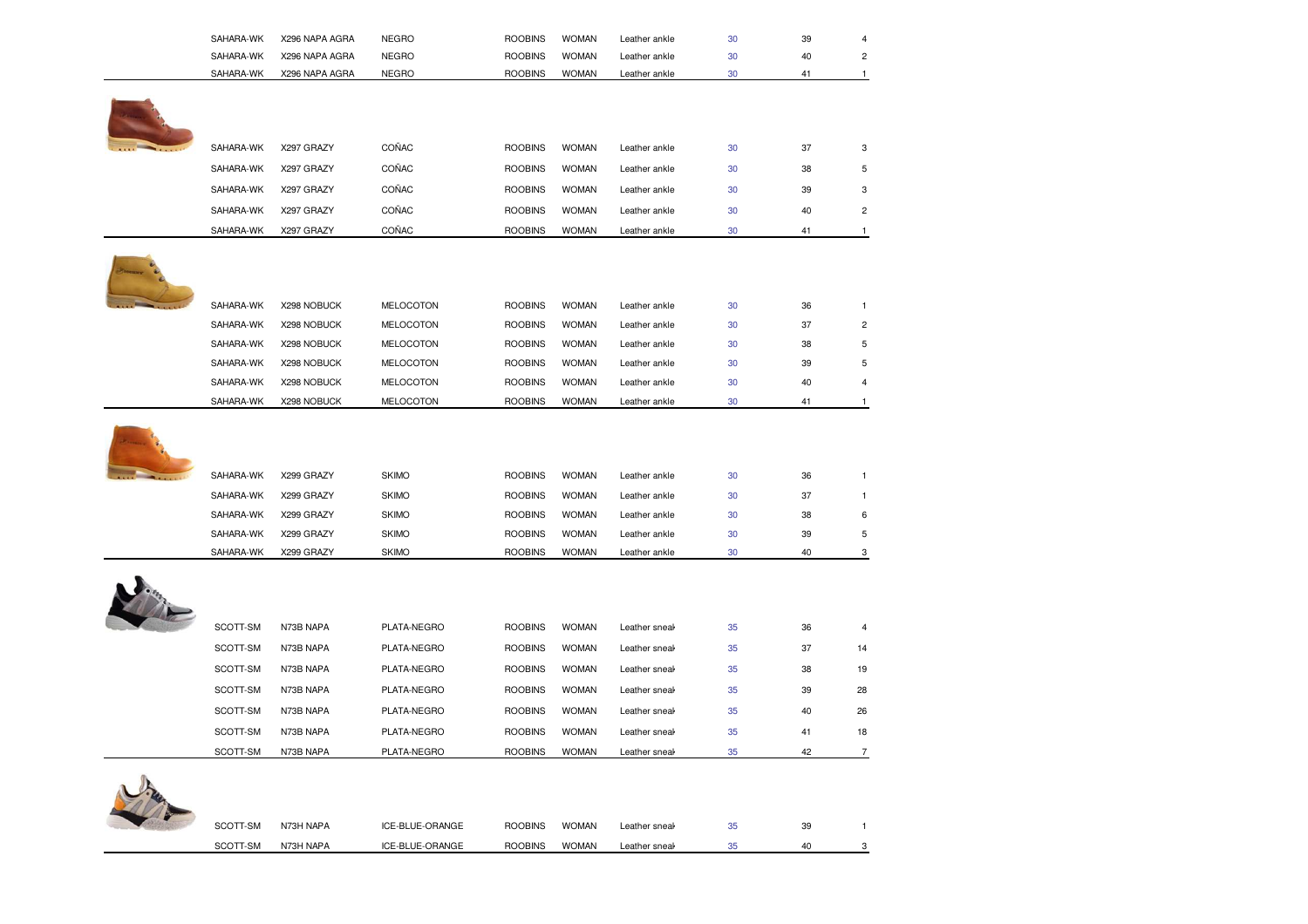

| SEVEN-TTC            | C555 SERRAJE                 | <b>NEGRO</b>                | <b>ROOBINS</b>                   | <b>WOMAN</b>                 | Leather sneal                  | 20       | 35       | $\overline{4}$ |
|----------------------|------------------------------|-----------------------------|----------------------------------|------------------------------|--------------------------------|----------|----------|----------------|
| SEVEN-TTC            | C555 SERRAJE                 | <b>NEGRO</b>                | <b>ROOBINS</b>                   | <b>WOMAN</b>                 | Leather sneal                  | 20       | 36       | 3              |
| SEVEN-TTC            | C555 SERRAJE                 | <b>NEGRO</b>                | <b>ROOBINS</b>                   | <b>WOMAN</b>                 | Leather sneak                  | 20       | 37       | 14             |
| SEVEN-TTC            | C555 SERRAJE                 | <b>NEGRO</b>                | <b>ROOBINS</b>                   | <b>WOMAN</b>                 | Leather sneak                  | 20       | 38       | 12             |
| SEVEN-TTC            | C555 SERRAJE                 | <b>NEGRO</b>                | <b>ROOBINS</b>                   | <b>WOMAN</b>                 | Leather sneak                  | 20       | 39       | 8              |
| SEVEN-TTC            | C555 SERRAJE                 | <b>NEGRO</b>                | <b>ROOBINS</b>                   | <b>WOMAN</b>                 | Leather sneak                  | 20       | 40       | $\overline{7}$ |
| SEVEN-TTC            | C555 SERRAJE                 | <b>NEGRO</b>                | <b>ROOBINS</b>                   | <b>WOMAN</b>                 | Leather sneak                  | 20       | 41       | $\overline{4}$ |
| SEVEN-TTC            | SERRAJE                      | <b>BLANCO</b>               | <b>ROOBINS</b>                   | <b>WOMAN</b>                 | Leather sneak                  | 10       | 37       | $\mathbf{1}$   |
| SEVEN-TTC            | SERRAJE                      | LODO 298-F                  | <b>ROOBINS</b>                   | <b>WOMAN</b>                 | Leather sneak                  | 15       | 37       | $\mathbf{1}$   |
| SEVEN-TTC            | SERRAJE                      | <b>TESTA</b>                | <b>ROOBINS</b>                   | <b>WOMAN</b>                 | Leather sneal                  | 20       | 37       | $\mathbf{1}$   |
| SIX-TXB              | DESERT-LAME TOP              | NEGRO-PLATA                 | <b>ROOBINS</b>                   | <b>WOMAN</b>                 | Leather sneal                  | 15       | 40       | $\overline{c}$ |
| SIX-TXB              | DESERT-LAME TOP              | NEGRO-PLATA                 | <b>ROOBINS</b>                   | <b>WOMAN</b>                 | Leather sneal                  | 15       | 41       | 3              |
| STAR-NYB             | <b>NOBUCK</b>                | EXPRESSO 427                | <b>ROOBINS</b>                   | <b>MAN</b>                   | Leather sneak                  | 20       | 44       | $\,$ 5 $\,$    |
| SUZEL-RU             | P38D BUGUI                   | BLANCO-PLATA                | <b>ROOBINS</b>                   | <b>WOMAN</b>                 | Leather sneal                  | 25       | 36       | $\mathbf{1}$   |
| SUZEL-RU             | P38D BUGUI                   | BLANCO-PLATA                | <b>ROOBINS</b>                   | <b>WOMAN</b>                 | Leather sneal                  | 25       | 37       | 10             |
| SUZEL-RU             | P38D BUGUI                   | <b>BLANCO-PLATA</b>         | <b>ROOBINS</b>                   | <b>WOMAN</b>                 | Leather sneal                  | 25       | 39       | 4              |
|                      |                              |                             |                                  |                              |                                |          |          | 3              |
| SUZEL-RU<br>SUZEL-RU | P38D BUGUI<br>P38G - SERRAJE | BLANCO-PLATA<br><b>GRIS</b> | <b>ROOBINS</b><br><b>ROOBINS</b> | <b>WOMAN</b><br><b>WOMAN</b> | Leather sneal<br>Leather sneak | 25<br>25 | 40<br>37 |                |
|                      |                              |                             |                                  |                              |                                |          |          | 5              |
| SUZEL-RU             | P38G - SERRAJE               | GRIS                        | <b>ROOBINS</b>                   | <b>WOMAN</b>                 | Leather sneal                  | 25       | 38       |                |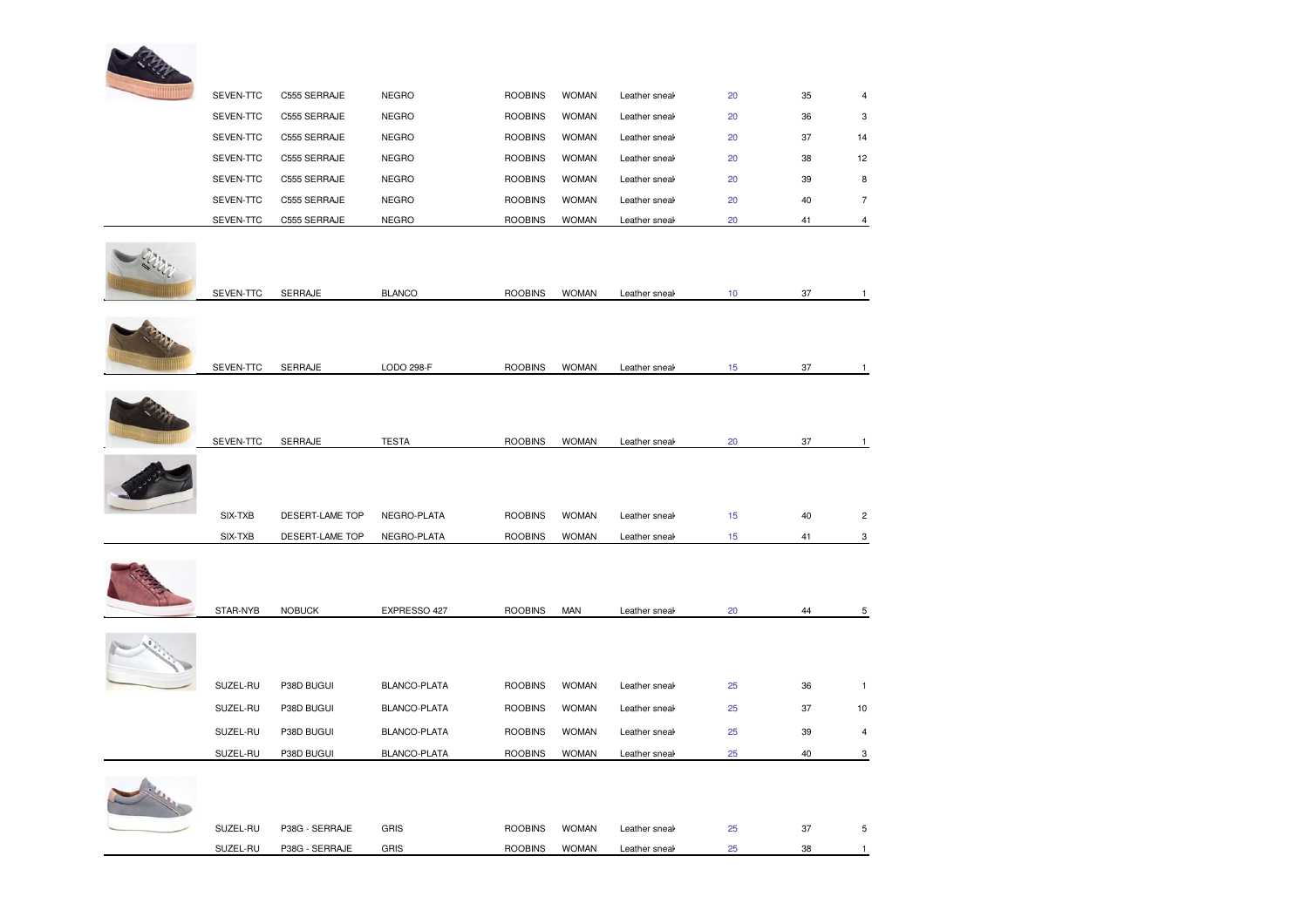| SUZEL-RU             | P38I BUGUI   | BLANCO-ROSA                                                              | <b>ROOBINS</b>                   | <b>WOMAN</b>                 | Leather sneal                  | 25       | 36       | $\mathbf{1}$                  |
|----------------------|--------------|--------------------------------------------------------------------------|----------------------------------|------------------------------|--------------------------------|----------|----------|-------------------------------|
| SUZEL-RU             | P38I BUGUI   | BLANCO-ROSA                                                              | <b>ROOBINS</b>                   | <b>WOMAN</b>                 | Leather sneak                  | 25       | 37       | 4                             |
| SUZEL-RU             | P38I BUGUI   | BLANCO-ROSA                                                              | <b>ROOBINS</b>                   | <b>WOMAN</b>                 | Leather sneak                  | 25       | 41       | $\mathbf{1}$                  |
|                      |              |                                                                          |                                  |                              |                                |          |          |                               |
|                      |              |                                                                          |                                  |                              |                                |          |          |                               |
|                      |              |                                                                          |                                  |                              |                                |          |          |                               |
| TAMMY-GX             | P05D NAPA    | BLANCO-PLATA                                                             | <b>ROOBINS</b>                   | <b>WOMAN</b>                 | Leather sneak                  | 28       | 37       | 6                             |
| TAMMY-GX             | P05D NAPA    | BLANCO-PLATA                                                             | <b>ROOBINS</b>                   | <b>WOMAN</b>                 | Leather sneal                  | 28       | 38       | 3                             |
| TAMMY-GX             | P05D NAPA    | BLANCO-PLATA                                                             | <b>ROOBINS</b>                   | <b>WOMAN</b>                 | Leather sneak                  | 28       | 39       | 6                             |
| TAMMY-GX             | P05D NAPA    | BLANCO-PLATA                                                             | <b>ROOBINS</b>                   | <b>WOMAN</b>                 | Leather sneak                  | 28       | 40       | 8                             |
| TAMMY-GX             | P05D NAPA    | BLANCO-PLATA                                                             | <b>ROOBINS</b>                   | <b>WOMAN</b>                 | Leather sneal                  | 28       | 41       | 5                             |
|                      |              |                                                                          |                                  |                              |                                |          |          |                               |
|                      |              |                                                                          |                                  |                              |                                |          |          |                               |
|                      |              |                                                                          |                                  |                              |                                |          |          |                               |
| TAMMY-GX             |              | P05C LAMINADO-BUGU MAGNESIO-BLANCO                                       | <b>ROOBINS</b>                   | <b>WOMAN</b>                 | Leather sneak                  | 28       | 36       | 3                             |
| TAMMY-GX<br>TAMMY-GX |              | P05C LAMINADO-BUGU MAGNESIO-BLANCO<br>P05C LAMINADO-BUGU MAGNESIO-BLANCO | <b>ROOBINS</b>                   | <b>WOMAN</b><br><b>WOMAN</b> | Leather sneal                  | 28<br>28 | 37<br>38 | 9<br>8                        |
| TAMMY-GX             |              | P05C LAMINADO-BUGU MAGNESIO-BLANCO                                       | <b>ROOBINS</b><br><b>ROOBINS</b> | <b>WOMAN</b>                 | Leather sneal<br>Leather sneak | 28       | 39       | $\overline{7}$                |
| TAMMY-GX             |              | P05C LAMINADO-BUGU MAGNESIO-BLANCO                                       | <b>ROOBINS</b>                   | <b>WOMAN</b>                 | Leather sneak                  | 28       | 40       | 6                             |
| TAMMY-GX             |              | P05C LAMINADO-BUGU MAGNESIO-BLANCO                                       | <b>ROOBINS</b>                   | <b>WOMAN</b>                 | Leather sneal                  | 28       | 41       | $\mathbf{1}$                  |
|                      |              |                                                                          |                                  |                              |                                |          |          |                               |
|                      |              |                                                                          |                                  |                              |                                |          |          |                               |
|                      |              |                                                                          |                                  |                              |                                |          |          |                               |
|                      |              |                                                                          |                                  |                              |                                |          |          |                               |
| TAMMY-NVB            |              | X319 LAMINADO-BUGUI PLATA-BLANCO                                         | <b>ROOBINS</b>                   | <b>WOMAN</b>                 | Leather sneal                  | 28       | 37       | 1                             |
| TAMMY-NVB            |              | X319 LAMINADO-BUGUI PLATA-BLANCO                                         | <b>ROOBINS</b>                   | <b>WOMAN</b>                 | Leather sneal                  | 28       | 38       |                               |
| <b>TAMMY-NVB</b>     |              | X319 LAMINADO-BUGUI PLATA-BLANCO                                         | <b>ROOBINS</b>                   | <b>WOMAN</b>                 | Leather sneal                  | 28       | 39       | $\mathbf{1}$                  |
| <b>TAMMY-NVB</b>     |              | X319 LAMINADO-BUGUI PLATA-BLANCO                                         | <b>ROOBINS</b>                   | <b>WOMAN</b>                 | Leather sneal                  | 28       | 40       |                               |
| TAMMY-NVB            |              | X319 LAMINADO-BUGUI PLATA-BLANCO                                         | <b>ROOBINS</b>                   | <b>WOMAN</b>                 | Leather sneak                  | 28       | 41       | $\mathbf{1}$                  |
|                      |              |                                                                          |                                  |                              |                                |          |          |                               |
|                      |              |                                                                          |                                  |                              |                                |          |          |                               |
|                      |              |                                                                          |                                  |                              |                                |          |          |                               |
| <b>TAMMY-OR</b>      | P05B BUGUI   | MAGNESIO-BLANCO                                                          | <b>ROOBINS</b>                   | <b>WOMAN</b>                 | Leather sneal                  | 28       | 39       |                               |
|                      |              |                                                                          |                                  |                              |                                |          |          |                               |
| TAMMY-OR             | P05B BUGUI   | MAGNESIO-BLANCO                                                          | <b>ROOBINS</b>                   | <b>WOMAN</b>                 | Leather sneak                  | 28       | 40       | 3<br>$\overline{c}$<br>3<br>3 |
|                      |              |                                                                          |                                  |                              |                                |          |          |                               |
|                      |              |                                                                          |                                  |                              |                                |          |          |                               |
| TAREK-NVB            | C369 SERRAJE | BLANCO-ROJO                                                              | <b>ROOBINS</b>                   | <b>WOMAN</b>                 | Leather sneal                  | 15       | 37       |                               |
| <b>TAREK-NVB</b>     | C369 SERRAJE | BLANCO-ROJO                                                              | <b>ROOBINS</b>                   | <b>WOMAN</b>                 | Leather sneal                  | 15       | 38       | 5<br>$\mathbf{1}$             |

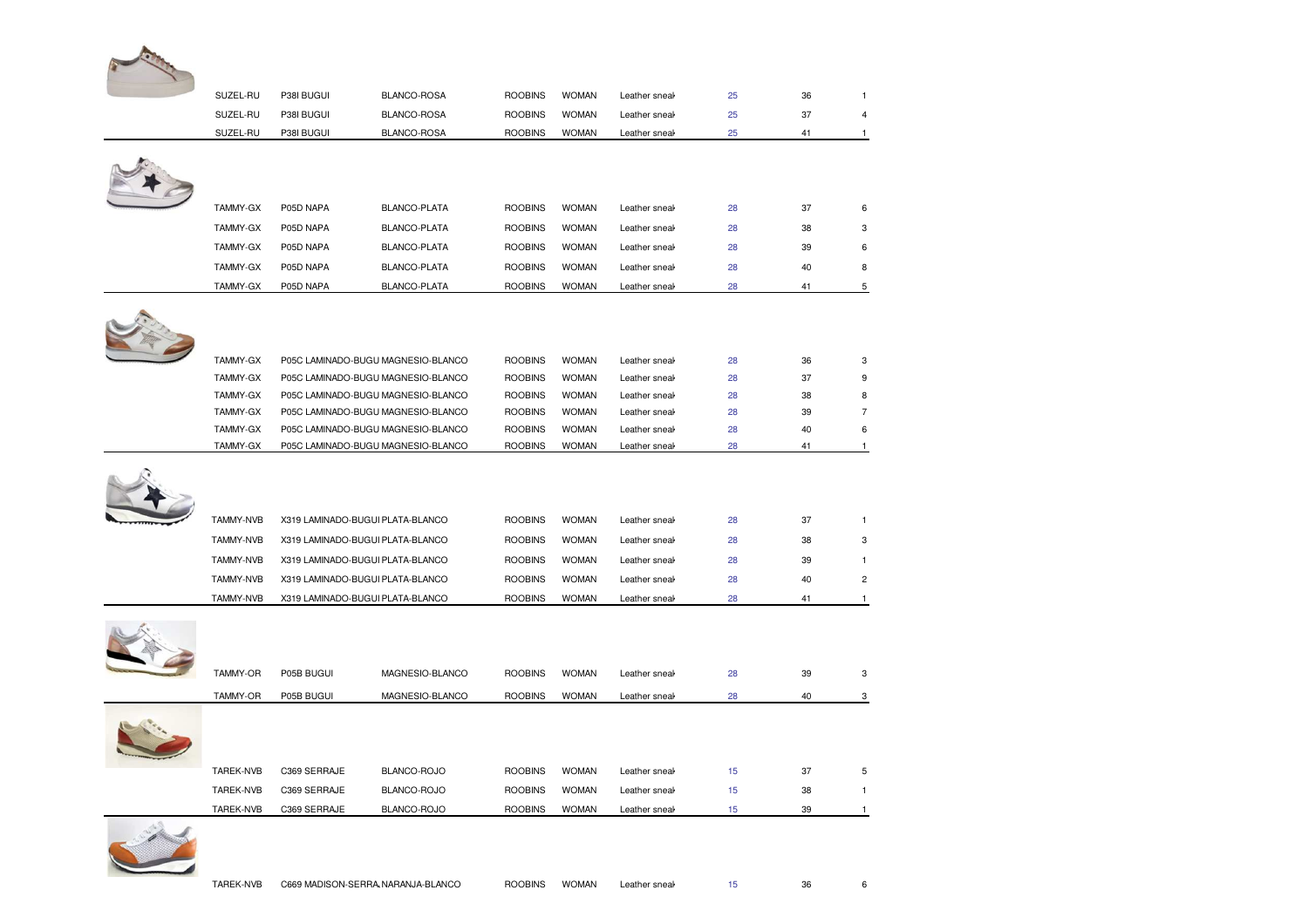| TAREK-NVB | C669 MADISON-SERRA NARANJA-BLANCO | <b>ROOBINS</b> | <b>WOMAN</b> | Leather sneak |    |  |
|-----------|-----------------------------------|----------------|--------------|---------------|----|--|
| TAREK-NVB | C669 MADISON-SERRA NARANJA-BLANCO | <b>ROOBINS</b> | <b>WOMAN</b> | Leather sneak | 38 |  |
| TAREK-NVB | C669 MADISON-SERRA NARANJA-BLANCO | <b>ROOBINS</b> | <b>WOMAN</b> | Leather sneak | 39 |  |



| TAREK-RC         | C980 SCOTLAND-NAPA NEGRO-LILA |               | <b>ROOBINS</b> | <b>WOMAN</b> | Leather sneak | 15 | 36 | $\mathbf{1}$   |
|------------------|-------------------------------|---------------|----------------|--------------|---------------|----|----|----------------|
| TAREK-RC         | C980 SCOTLAND-NAPA NEGRO-LILA |               | <b>ROOBINS</b> | <b>WOMAN</b> | Leather sneak | 15 | 37 | $\overline{c}$ |
| TAREK-RC         | C980 SCOTLAND-NAPA NEGRO-LILA |               | <b>ROOBINS</b> | <b>WOMAN</b> | Leather sneak | 15 | 38 | $\mathbf{1}$   |
|                  |                               |               |                |              |               |    |    |                |
| TAREKING-RC      | C923 MADISON-SERRA KAKI       |               | <b>ROOBINS</b> | <b>WOMAN</b> | Leather sneak | 25 | 36 | $\overline{4}$ |
| TAREKING-RC      | C923 MADISON-SERRA KAKI       |               | <b>ROOBINS</b> | <b>WOMAN</b> | Leather sneak | 25 | 37 | 12             |
| TAREKING-RC      | C923 MADISON-SERRA KAKI       |               | <b>ROOBINS</b> | <b>WOMAN</b> | Leather sneak | 25 | 38 | 8              |
| TAREKING-RC      | C923 MADISON-SERRA KAKI       |               | <b>ROOBINS</b> | <b>WOMAN</b> | Leather sneak | 25 | 39 | 3              |
| TAREKING-RC      | C959 PACHA-KID                | CUERO-LEOPARD | <b>ROOBINS</b> | <b>WOMAN</b> | Leather sneal | 25 | 38 | 3              |
|                  |                               |               |                |              |               |    | 37 |                |
| TAREKING-RC      | X213 NAPA                     | <b>NEGRO</b>  | <b>ROOBINS</b> | <b>WOMAN</b> | Leather sneal | 25 |    | $\mathbf{1}$   |
| <b>TIFANI-NE</b> | X324 SARATOGA                 | <b>NEGRO</b>  | <b>ROOBINS</b> | <b>WOMAN</b> | Ankle leather | 30 | 36 | 5              |
| <b>TIFANI-NE</b> | X324 SARATOGA                 | <b>NEGRO</b>  | <b>ROOBINS</b> | <b>WOMAN</b> | Ankle leather | 30 | 37 | $\overline{c}$ |
| TIFANI-NE        | X324 SARATOGA                 | <b>NEGRO</b>  | <b>ROOBINS</b> | <b>WOMAN</b> | Ankle leather | 30 | 38 | $\overline{7}$ |
|                  |                               |               |                |              |               |    |    |                |
| TIFANI-NE        | X324 SARATOGA                 | <b>NEGRO</b>  | <b>ROOBINS</b> | <b>WOMAN</b> | Ankle leather | 30 | 39 | 16             |
| TIFANI-NE        | X324 SARATOGA                 | <b>NEGRO</b>  | <b>ROOBINS</b> | <b>WOMAN</b> | Ankle leather | 30 | 40 | 11             |
| <b>TIFANI-NE</b> | X324 SARATOGA                 | <b>NEGRO</b>  | <b>ROOBINS</b> | <b>WOMAN</b> | Ankle leather | 30 | 41 | $\overline{5}$ |
|                  |                               |               |                |              |               |    |    |                |
| TIFON-LQ         | X334 NAPA AGRA                | <b>NEGRO</b>  | <b>ROOBINS</b> | <b>WOMAN</b> | Ankle leather | 30 | 36 | $\overline{7}$ |
| TIFON-LQ         | X334 NAPA AGRA                | <b>NEGRO</b>  | <b>ROOBINS</b> | <b>WOMAN</b> | Ankle leather | 30 | 37 | 15             |
| TIFON-LQ         | X334 NAPA AGRA                | <b>NEGRO</b>  | <b>ROOBINS</b> | <b>WOMAN</b> | Ankle leather | 30 | 38 | 19             |
| TIFON-LQ         | X334 NAPA AGRA                | <b>NEGRO</b>  | <b>ROOBINS</b> | <b>WOMAN</b> | Ankle leather | 30 | 39 | 16             |
| TIFON-LQ         | X334 NAPA AGRA                | <b>NEGRO</b>  | <b>ROOBINS</b> | <b>WOMAN</b> | Ankle leather | 30 | 40 | 5              |
| TIFON-LQ         | X334 NAPA AGRA                | <b>NEGRO</b>  | <b>ROOBINS</b> | <b>WOMAN</b> | Ankle leather | 30 | 41 | $\overline{2}$ |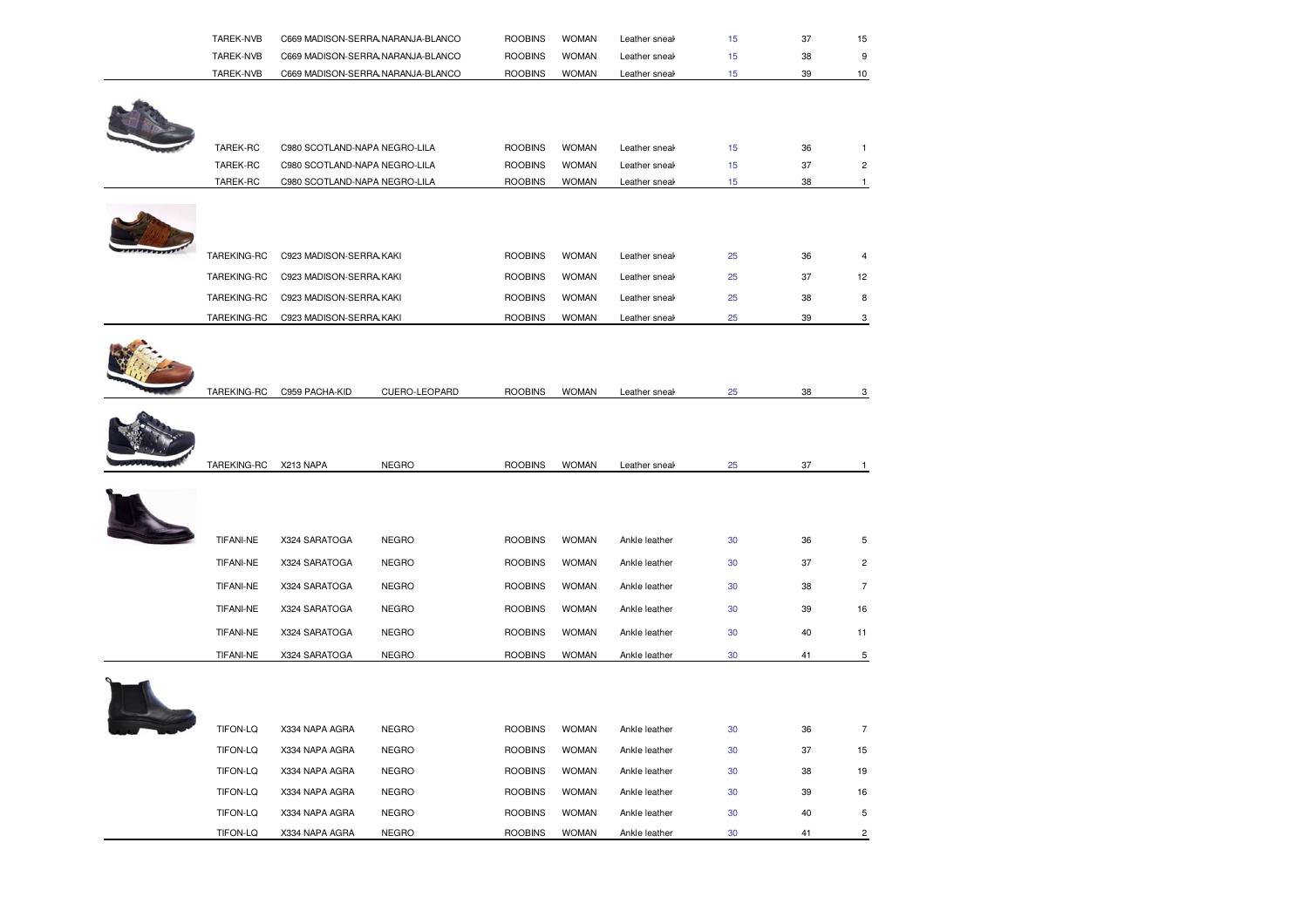

| TIFON-LQ        | X339 SERRAJE  | <b>NEGRO</b>      | <b>ROOBINS</b> | <b>WOMAN</b> | Ankle leather | 30 | 36 | 8              |
|-----------------|---------------|-------------------|----------------|--------------|---------------|----|----|----------------|
| TIFON-LQ        | X339 SERRAJE  | <b>NEGRO</b>      | <b>ROOBINS</b> | <b>WOMAN</b> | Ankle leather | 30 | 37 | 11             |
| TIFON-LQ        | X339 SERRAJE  | <b>NEGRO</b>      | <b>ROOBINS</b> | <b>WOMAN</b> | Ankle leather | 30 | 38 | 12             |
| TIFON-LQ        | X339 SERRAJE  | <b>NEGRO</b>      | <b>ROOBINS</b> | <b>WOMAN</b> | Ankle leather | 30 | 39 | 12             |
| <b>TIFON-LQ</b> | X339 SERRAJE  | <b>NEGRO</b>      | <b>ROOBINS</b> | <b>WOMAN</b> | Ankle leather | 30 | 40 | 8              |
| TIFON-LQ        | X339 SERRAJE  | <b>NEGRO</b>      | <b>ROOBINS</b> | <b>WOMAN</b> | Ankle leather | 30 | 41 | 6              |
|                 |               |                   |                |              |               |    |    |                |
|                 |               |                   |                |              |               |    |    |                |
| TIFON-NE        | C462 SERRAJE  | <b>NEGRO</b>      | <b>ROOBINS</b> | <b>WOMAN</b> | Ankle leather | 20 | 37 | $\overline{c}$ |
|                 |               |                   |                |              |               |    |    |                |
|                 |               |                   |                |              |               |    |    |                |
| TIFON-NE        | X230 SERRAJE  | <b>GRIS 870-W</b> | <b>ROOBINS</b> | <b>WOMAN</b> | Ankle leather | 20 | 37 | 7              |
|                 |               |                   |                |              |               |    |    |                |
|                 |               |                   |                |              |               |    |    |                |
| <b>TIFON-NE</b> | X249 NAPA     | <b>TESTAMORO</b>  | <b>ROOBINS</b> | <b>WOMAN</b> | Ankle leather | 20 | 37 | 8              |
|                 |               |                   |                |              |               |    |    |                |
|                 |               |                   |                |              |               |    |    |                |
|                 |               |                   |                |              |               |    |    |                |
| <b>TORO</b>     | X329 SARATOGA | <b>NEGRO</b>      | <b>ROOBINS</b> | <b>WOMAN</b> | Ankle leather | 20 | 36 | 9              |
| <b>TORO</b>     | X329 SARATOGA | <b>NEGRO</b>      | <b>ROOBINS</b> | <b>WOMAN</b> | Ankle leather | 20 | 37 | 19             |
| <b>TORO</b>     | X329 SARATOGA | <b>NEGRO</b>      | <b>ROOBINS</b> | <b>WOMAN</b> | Ankle leather | 20 | 38 | 26             |
| <b>TORO</b>     | X329 SARATOGA | <b>NEGRO</b>      | <b>ROOBINS</b> | <b>WOMAN</b> | Ankle leather | 20 | 39 | 29             |
| <b>TORO</b>     | X329 SARATOGA | <b>NEGRO</b>      | <b>ROOBINS</b> | <b>WOMAN</b> | Ankle leather | 20 | 40 | 18             |
| <b>TORO</b>     | X329 SARATOGA | <b>NEGRO</b>      | <b>ROOBINS</b> | <b>WOMAN</b> | Ankle leather | 20 | 41 | 9              |
|                 |               |                   |                |              |               |    |    |                |
|                 |               |                   |                |              |               |    |    |                |
| <b>TORO</b>     | X330 SARATOGA | <b>MARRON</b>     | <b>ROOBINS</b> | <b>WOMAN</b> | Ankle leather | 20 | 36 | $\overline{2}$ |
| <b>TORO</b>     | X330 SARATOGA | <b>MARRON</b>     | <b>ROOBINS</b> | <b>WOMAN</b> | Ankle leather | 20 | 37 | 6              |
| <b>TORO</b>     | X330 SARATOGA | <b>MARRON</b>     | <b>ROOBINS</b> | <b>WOMAN</b> | Ankle leather | 20 | 38 | 9              |
| <b>TORO</b>     | X330 SARATOGA | <b>MARRON</b>     | <b>ROOBINS</b> | <b>WOMAN</b> | Ankle leather | 20 | 39 | 10             |
| <b>TORO</b>     | X330 SARATOGA | <b>MARRON</b>     | <b>ROOBINS</b> | <b>WOMAN</b> | Ankle leather | 20 | 40 | $\overline{7}$ |
| <b>TORO</b>     | X330 SARATOGA | <b>MARRON</b>     | <b>ROOBINS</b> | <b>WOMAN</b> | Ankle leather | 20 | 41 | $\overline{c}$ |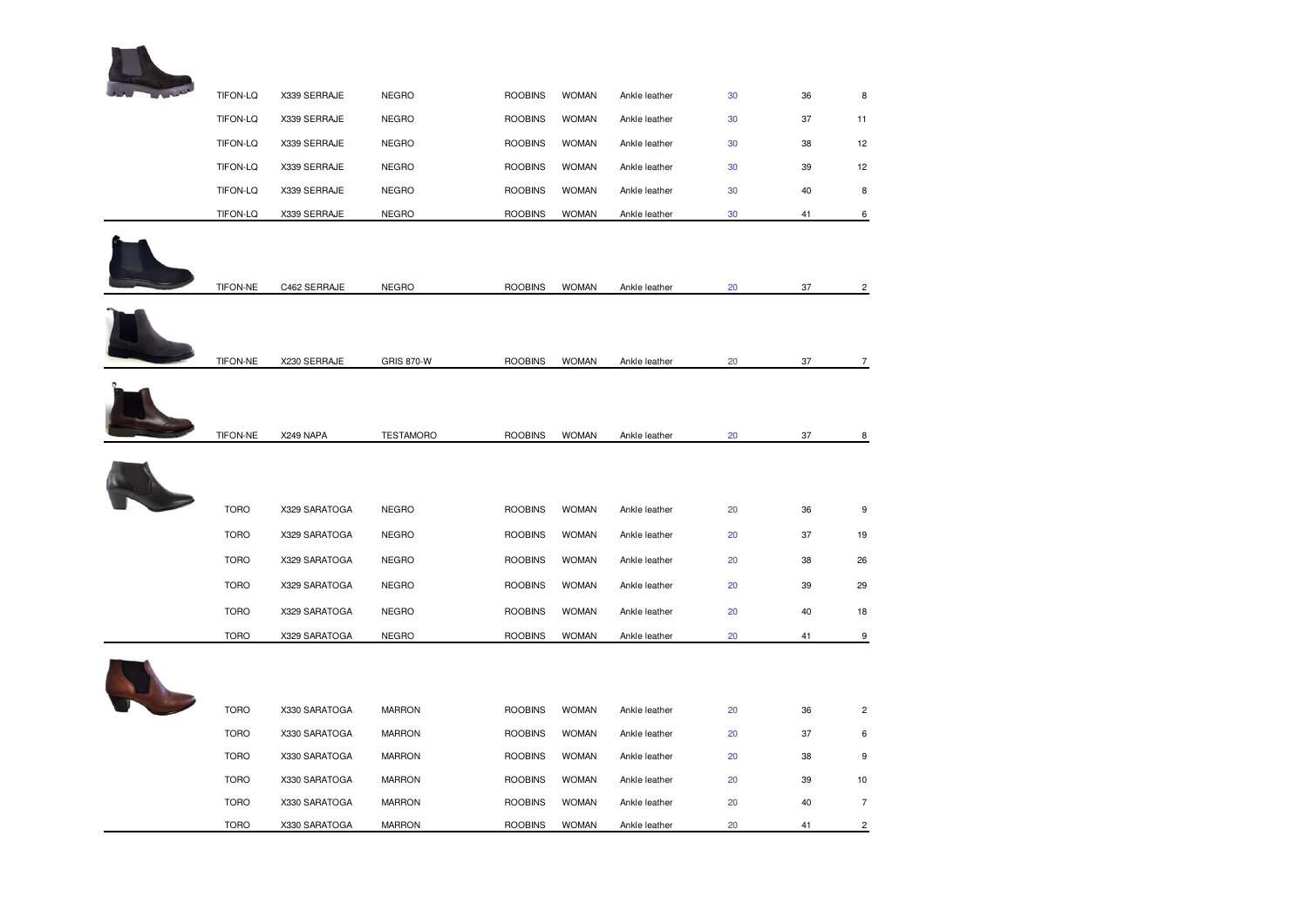

| TRIPOLI-GX         | P68A-LAMINADO                  | MAGNESIO-PLATA  | <b>ROOBINS</b> | <b>WOMAN</b> | Leather sneal    | 30               | 36 | 5              |
|--------------------|--------------------------------|-----------------|----------------|--------------|------------------|------------------|----|----------------|
| <b>TRIPOLI-GX</b>  | P68A-LAMINADO                  | MAGNESIO-PLATA  | <b>ROOBINS</b> | <b>WOMAN</b> | Leather sneak    | 30               | 37 | 15             |
| TRIPOLI-GX         | P68A-LAMINADO                  | MAGNESIO-PLATA  | <b>ROOBINS</b> | <b>WOMAN</b> | Leather sneak    | 30               | 38 | 9              |
| TRIPOLI-GX         | P68A-LAMINADO                  | MAGNESIO-PLATA  | <b>ROOBINS</b> | <b>WOMAN</b> | Leather sneal    | 30               | 39 | 4              |
| TRIPOLI-GX         | P68A-LAMINADO                  | MAGNESIO-PLATA  | <b>ROOBINS</b> | <b>WOMAN</b> | Leather sneal    | 30               | 40 | $\overline{c}$ |
| <b>TRIPOLI-GX</b>  | P68A-LAMINADO                  | MAGNESIO-PLATA  | <b>ROOBINS</b> | <b>WOMAN</b> | Leather sneal    | 30               | 41 | $\mathbf{1}$   |
| UVE-GY             | X118 VACUNO-SERRAJIGRIS 847 P7 |                 | <b>ROOBINS</b> | <b>WOMAN</b> | Ankle leather    | 25               | 37 | $\overline{1}$ |
| <b>VENUS-RU</b>    | P17A NAPA                      | <b>BLANCO</b>   | <b>ROOBINS</b> | <b>WOMAN</b> | Leather sneak    | 25               | 41 | $\mathbf{1}$   |
|                    |                                |                 |                |              |                  |                  |    |                |
| <b>VERTICE-MIN</b> | X223 BUGUI                     | NEGRO-ANTRACITA | <b>ROOBINS</b> | <b>WOMAN</b> | Leather sneal    | 25               | 37 | 4              |
| <b>VERTICE-MIN</b> | X223 BUGUI                     | NEGRO-ANTRACITA | <b>ROOBINS</b> | <b>WOMAN</b> | Leather sneal    | 25               | 38 | 6              |
| <b>VERTICE-MIN</b> | X223 BUGUI                     | NEGRO-ANTRACITA | <b>ROOBINS</b> | <b>WOMAN</b> | Leather sneal    | 25               | 40 | 1              |
| <b>VERTICE-MIN</b> | X223 BUGUI                     | NEGRO-ANTRACITA | <b>ROOBINS</b> | <b>WOMAN</b> | Leather sneak    | 25               | 41 | -1             |
| YALE-DGC           | X304 NAPA AGRA                 | <b>NEGRO</b>    | <b>ROOBINS</b> | <b>WOMAN</b> | Leather sneak    | 15               | 35 | $\mathbf{1}$   |
| YALE-DGC           | X304 NAPA AGRA                 | <b>NEGRO</b>    | <b>ROOBINS</b> | <b>WOMAN</b> | Leather sneak    | 15 <sub>15</sub> | 37 | $\mathbf{1}$   |
|                    |                                |                 |                |              |                  |                  |    |                |
| YALE-LIB           | C283 LAMINADO                  | <b>PLATA</b>    | <b>ROOBINS</b> | <b>WOMAN</b> | ile lining and I | 20               | 37 | 3              |
| YALE-LIB           | C283 LAMINADO                  | <b>PLATA</b>    | <b>ROOBINS</b> | <b>WOMAN</b> | ile lining and I | 20               | 38 | $\mathbf{1}$   |
|                    |                                |                 |                |              |                  |                  |    |                |
| YALE-LQ            | X333 NAPA AGRA                 | <b>NEGRO</b>    | <b>ROOBINS</b> | <b>WOMAN</b> | Leather sneak    | 30               | 36 | 11             |
| YALE-LQ            | X333 NAPA AGRA                 | <b>NEGRO</b>    | <b>ROOBINS</b> | <b>WOMAN</b> | Leather sneal    | 30               | 37 | 21             |
| YALE-LQ            | X333 NAPA AGRA                 | <b>NEGRO</b>    | <b>ROOBINS</b> | <b>WOMAN</b> | Leather sneal    | 30               | 38 | 30             |
| YALE-LQ            | X333 NAPA AGRA                 | <b>NEGRO</b>    | <b>ROOBINS</b> | <b>WOMAN</b> | Leather sneak    | 30               | 39 | 27             |
| YALE-LQ            | X333 NAPA AGRA                 | <b>NEGRO</b>    | <b>ROOBINS</b> | <b>WOMAN</b> | Leather sneak    | 30               | 40 | 15             |
| YALE-LQ            | X333 NAPA AGRA                 | <b>NEGRO</b>    | <b>ROOBINS</b> | <b>WOMAN</b> | Leather sneak    | 30               | 41 | 8              |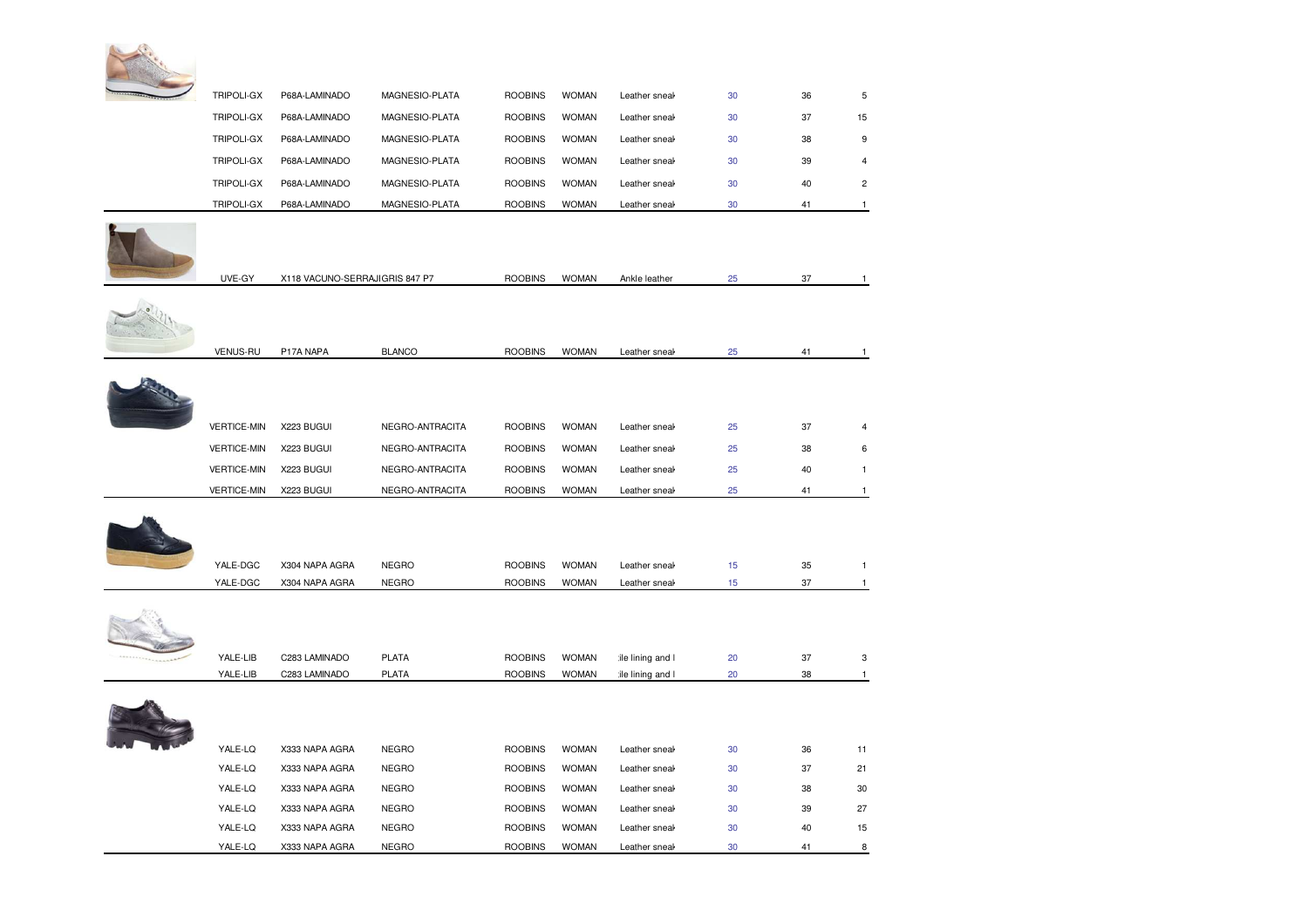

| YALE-NE | C451 CHAROL  | <b>NEGRO</b> | <b>ROOBINS</b> | <b>WOMAN</b> | Leather shoe | 25 | 36 | $\overline{7}$ |
|---------|--------------|--------------|----------------|--------------|--------------|----|----|----------------|
| YALE-NE | C451 CHAROL  | <b>NEGRO</b> | <b>ROOBINS</b> | <b>WOMAN</b> | Leather shoe | 25 | 37 | 19             |
| YALE-NE | C451 CHAROL  | <b>NEGRO</b> | <b>ROOBINS</b> | <b>WOMAN</b> | Leather shoe | 25 | 38 | 41             |
| YALE-NE | C451 CHAROL  | <b>NEGRO</b> | <b>ROOBINS</b> | <b>WOMAN</b> | Leather shoe | 25 | 39 | 47             |
| YALE-NE | C451 CHAROL  | <b>NEGRO</b> | <b>ROOBINS</b> | <b>WOMAN</b> | Leather shoe | 25 | 40 | 20             |
| YALE-NE | C451 CHAROL  | <b>NEGRO</b> | <b>ROOBINS</b> | <b>WOMAN</b> | Leather shoe | 25 | 41 | 15             |
|         |              |              |                |              |              |    |    |                |
| YALE-NE | C589 SERRAJE | <b>GRIS</b>  | <b>ROOBINS</b> | <b>WOMAN</b> | Leather shoe | 25 | 37 |                |
| YALE-NE | C589 SERRAJE | <b>GRIS</b>  | <b>ROOBINS</b> | <b>WOMAN</b> | Leather shoe | 25 | 38 | $\overline{7}$ |
| YALE-NE | C589 SERRAJE | <b>GRIS</b>  | <b>ROOBINS</b> | <b>WOMAN</b> | Leather shoe | 25 | 39 | 9              |
| YALE-NE | C589 SERRAJE | <b>GRIS</b>  | <b>ROOBINS</b> | <b>WOMAN</b> | Leather shoe | 25 | 40 | 2              |



|     | YALE-NE | <b>SERRAJE</b> | MARRON 427-N | <b>ROOBINS</b> | <b>WOMAN</b> | Leather shoe | 25 | 37 |   |
|-----|---------|----------------|--------------|----------------|--------------|--------------|----|----|---|
|     |         |                |              |                |              |              |    |    |   |
| ALA | YALE-NE | X291 LAMINADO  | <b>PLOMO</b> | <b>ROOBINS</b> | <b>WOMAN</b> | Leather shoe | 15 | 36 |   |
|     | YALE-NE | X291 LAMINADO  | <b>PLOMO</b> | <b>ROOBINS</b> | <b>WOMAN</b> | Leather shoe | 15 | 37 | 2 |
|     | YALE-NE | X291 LAMINADO  | <b>PLOMO</b> | <b>ROOBINS</b> | <b>WOMAN</b> | Leather shoe | 15 | 38 | 5 |
|     | YALE-NE | X291 LAMINADO  | <b>PLOMO</b> | <b>ROOBINS</b> | <b>WOMAN</b> | Leather shoe | 15 | 39 | 4 |
|     | YALE-NE | X291 LAMINADO  | <b>PLOMO</b> | <b>ROOBINS</b> | <b>WOMAN</b> | Leather shoe | 15 | 40 | 5 |
|     | YALE-NE | X291 LAMINADO  | <b>PLOMO</b> | <b>ROOBINS</b> | <b>WOMAN</b> | Leather shoe | 15 | 41 |   |



| YALE-WIN | CHAROL        | <b>NEGRO</b> | <b>ROOBINS</b> | <b>WOMAN</b> |               | 20 | 37 |                |
|----------|---------------|--------------|----------------|--------------|---------------|----|----|----------------|
|          |               |              |                |              |               |    |    |                |
|          |               |              |                |              |               |    |    |                |
| YAMA     | X331 SARATOGA | <b>NEGRO</b> | <b>ROOBINS</b> | <b>WOMAN</b> | Ankle leather | 25 | 36 | 5              |
| YAMA     | X331 SARATOGA | <b>NEGRO</b> | <b>ROOBINS</b> | <b>WOMAN</b> | Ankle leather | 25 | 37 | 3              |
| YAMA     | X331 SARATOGA | <b>NEGRO</b> | <b>ROOBINS</b> | <b>WOMAN</b> | Ankle leather | 25 | 38 | 9              |
| YAMA     | X331 SARATOGA | <b>NEGRO</b> | <b>ROOBINS</b> | <b>WOMAN</b> | Ankle leather | 25 | 39 | $\overline{7}$ |
| YAMA     | X331 SARATOGA | <b>NEGRO</b> | <b>ROOBINS</b> | <b>WOMAN</b> | Ankle leather | 25 | 40 | 8              |
| YAMA     | X331 SARATOGA | <b>NEGRO</b> | <b>ROOBINS</b> | <b>WOMAN</b> | Ankle leather | 25 | 41 | 3              |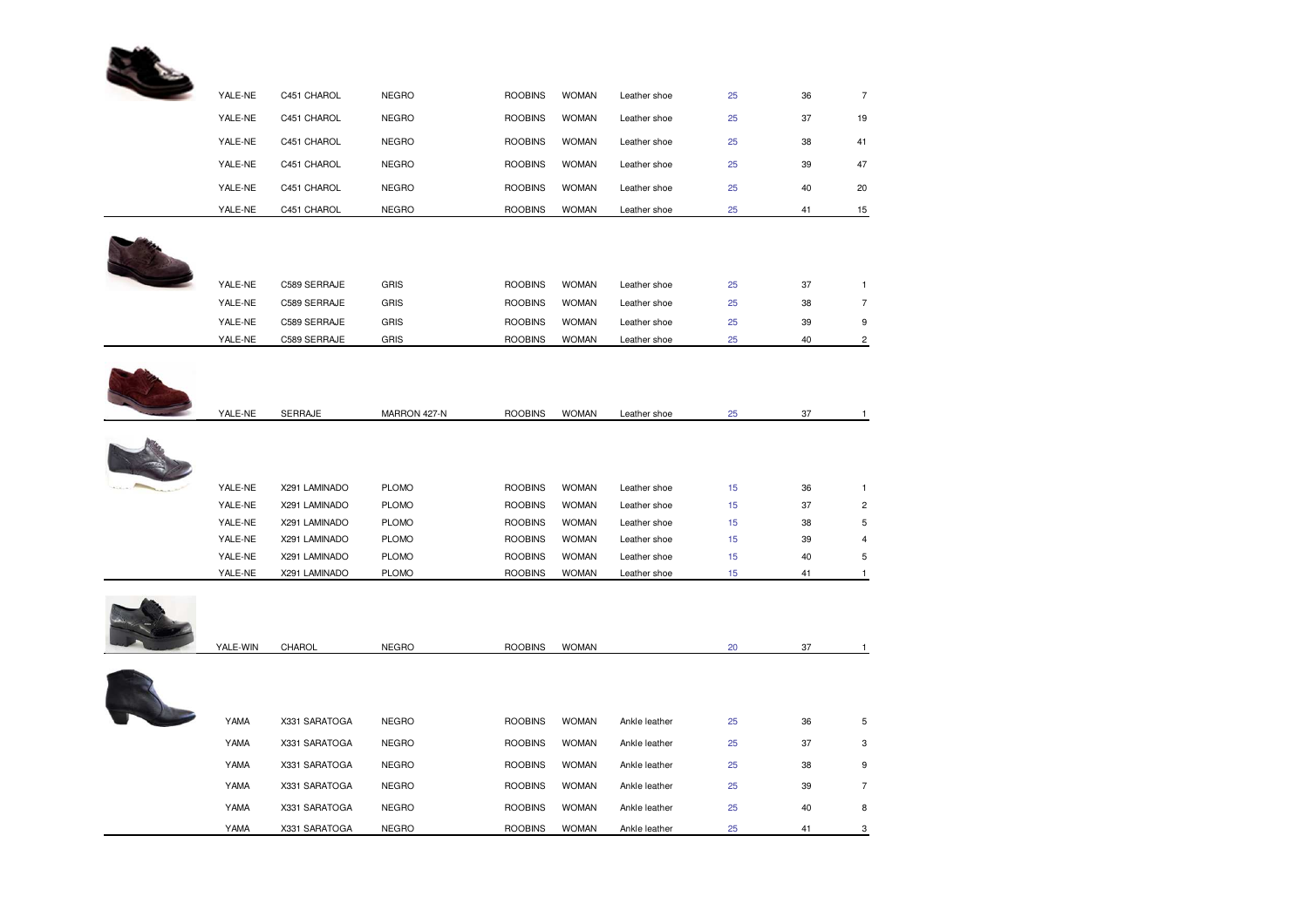| YAMA       | X332 SARATOGA                   | <b>MARRON</b>   | <b>ROOBINS</b> | <b>WOMAN</b> | Ankle leather | 25 | 36 | $\overline{\mathbf{4}}$ |
|------------|---------------------------------|-----------------|----------------|--------------|---------------|----|----|-------------------------|
| YAMA       | X332 SARATOGA                   | <b>MARRON</b>   | <b>ROOBINS</b> | <b>WOMAN</b> | Ankle leather | 25 | 37 | 4                       |
| YAMA       | X332 SARATOGA                   | <b>MARRON</b>   | <b>ROOBINS</b> | <b>WOMAN</b> | Ankle leather | 25 | 38 | 9                       |
| YAMA       | X332 SARATOGA                   | <b>MARRON</b>   | <b>ROOBINS</b> | <b>WOMAN</b> | Ankle leather | 25 | 39 | 6                       |
| YAMA       | X332 SARATOGA                   | <b>MARRON</b>   | <b>ROOBINS</b> | <b>WOMAN</b> | Ankle leather | 25 | 40 | 5                       |
|            |                                 |                 |                |              |               |    |    |                         |
|            |                                 |                 |                |              |               |    |    |                         |
|            |                                 |                 |                |              |               |    |    |                         |
| YASMINE-AN | P34A-LAMINADO-NAPA PLATA-BLANCO |                 | <b>ROOBINS</b> | <b>WOMAN</b> | Leather sneak | 20 | 36 | $\mathbf{1}$            |
| YASMINE-AN | P34A-LAMINADO-NAPA PLATA-BLANCO |                 | <b>ROOBINS</b> | <b>WOMAN</b> | Leather sneak | 20 | 37 | $\overline{\mathbf{4}}$ |
| YASMINE-AN | P34A-LAMINADO-NAPA PLATA-BLANCO |                 | <b>ROOBINS</b> | <b>WOMAN</b> | Leather sneak | 20 | 38 | 1                       |
| YASMINE-AN | P34A-LAMINADO-NAPA PLATA-BLANCO |                 | <b>ROOBINS</b> | <b>WOMAN</b> | Leather sneak | 20 | 39 | 1                       |
| YASMINE-AN | P34A-LAMINADO-NAPA PLATA-BLANCO |                 | <b>ROOBINS</b> | <b>WOMAN</b> | Leather sneak | 20 | 40 | 1                       |
| YASMINE-AN | P34A-LAMINADO-NAPA PLATA-BLANCO |                 | <b>ROOBINS</b> | <b>WOMAN</b> | Leather sneak | 20 | 41 | $\mathbf{1}$            |
|            |                                 |                 |                |              |               |    |    |                         |
|            |                                 |                 |                |              |               |    |    |                         |
|            |                                 |                 |                |              |               |    |    |                         |
| YASMINE-AN | P34C-LAMINADO                   | <b>MAGNESIO</b> | <b>ROOBINS</b> | <b>WOMAN</b> | Leather sneal | 20 | 37 | 8                       |
| YASMINE-AN | P34C-LAMINADO                   | <b>MAGNESIO</b> | <b>ROOBINS</b> | <b>WOMAN</b> | Leather sneal | 20 | 38 | 1                       |
| YASMINE-AN | P34C-LAMINADO                   | <b>MAGNESIO</b> | <b>ROOBINS</b> | <b>WOMAN</b> | Leather sneak | 20 | 39 | $\mathbf{1}$            |
| YASMINE-AN | P34C-LAMINADO                   | <b>MAGNESIO</b> | <b>ROOBINS</b> | <b>WOMAN</b> | Leather sneak | 20 | 40 | $\overline{\mathbf{c}}$ |
| YASMINE-AN | P34C-LAMINADO                   | <b>MAGNESIO</b> | <b>ROOBINS</b> | <b>WOMAN</b> | Leather sneal | 20 | 41 | 1                       |
|            |                                 |                 |                |              |               |    |    |                         |
|            |                                 |                 |                |              |               |    |    |                         |
|            |                                 |                 |                |              |               |    |    |                         |
| YOLI-GR    | X067                            | <b>MARINO</b>   | <b>ROOBINS</b> | <b>WOMAN</b> | Leather anckl | 15 | 37 | 1                       |
|            |                                 |                 |                |              |               |    |    |                         |
|            |                                 |                 |                |              |               |    |    |                         |
|            |                                 |                 |                |              |               |    |    |                         |
| YOLI-GR    | X068                            | <b>BURGUNDY</b> | <b>ROOBINS</b> | <b>WOMAN</b> | Leather anckl | 15 | 37 |                         |
|            |                                 |                 |                |              |               |    |    |                         |
|            |                                 |                 |                |              |               |    |    |                         |
|            |                                 |                 |                |              |               |    |    |                         |
| YOLI-GR    | X079 SERRAJE                    | LODO 298-F      | <b>ROOBINS</b> | <b>WOMAN</b> | Leather anckl | 15 | 37 | 2                       |
|            |                                 |                 |                |              |               |    |    |                         |
|            |                                 |                 |                |              |               |    |    |                         |
|            |                                 |                 |                |              |               |    |    |                         |
| YOLI-NE    | <b>DESERT</b>                   | CHOCOLATE       | <b>ROOBINS</b> | <b>WOMAN</b> | Leather anckl | 15 | 37 | 1                       |
|            |                                 |                 |                |              |               |    |    |                         |
|            |                                 |                 |                |              |               |    |    |                         |
|            |                                 |                 |                |              |               |    |    |                         |
| YOLI-RB    | <b>DESERT</b>                   | <b>MARRON</b>   | <b>ROOBINS</b> | <b>WOMAN</b> | Leather anckl | 15 | 37 | 1                       |
|            |                                 |                 |                |              |               |    |    |                         |

YOLI-RB DESERT MARRON ROOBINS WOMAN Leather anckli textile and buckle 15 38 1 cm s